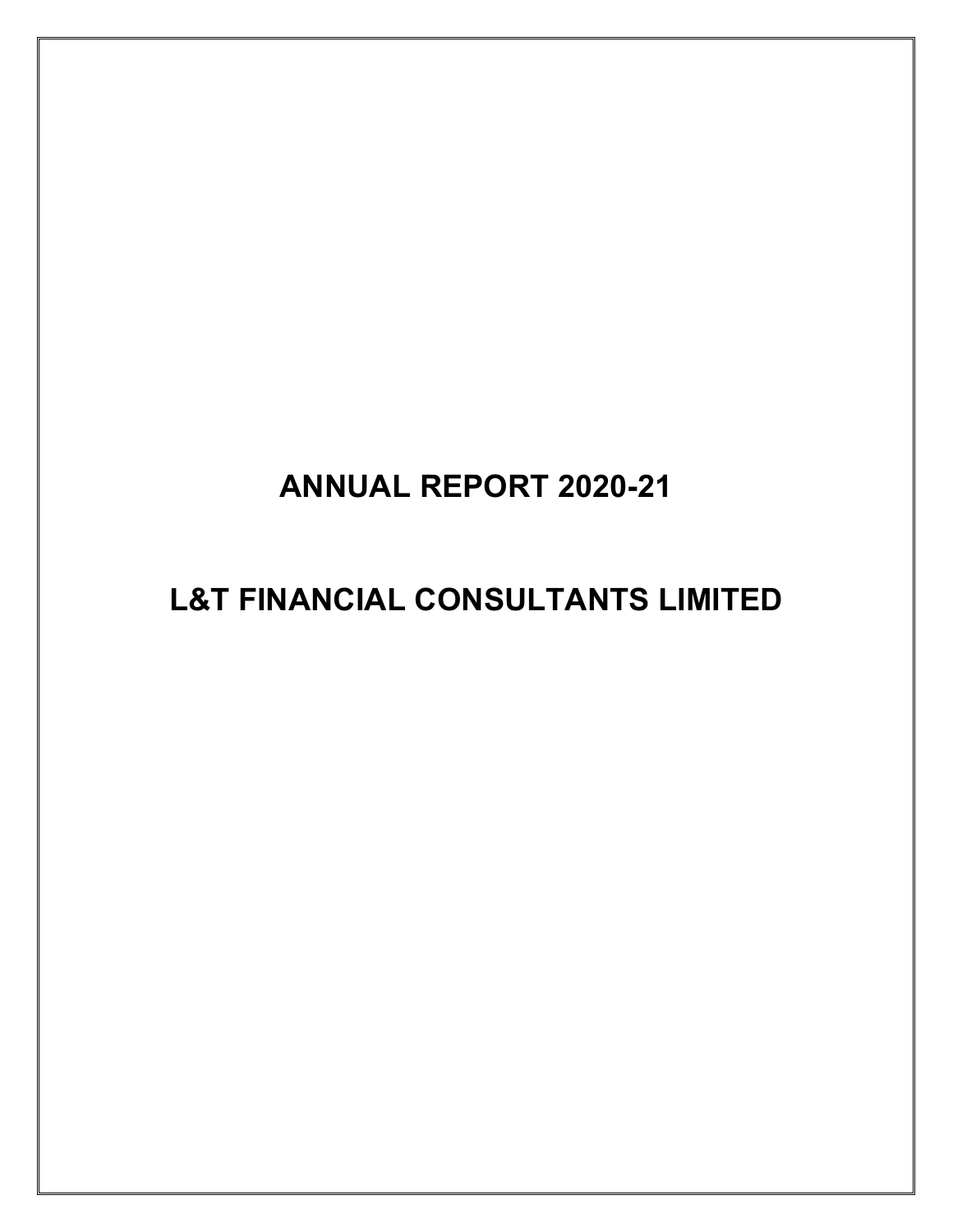#### Dear Members,

The Directors of your Company have the pleasure in presenting the Tenth Annual Report together with the audited financial statements for the financial year ("FY") ended March 31, 2021

#### **FINANCIAL HIGHLIGHTS**

The summary of the Company's financial performance for FY 2020-21 as compared to the previous FY 2019-20 is given below:

| <b>Particulars</b>                                                         | For the year<br>ended March<br>31, 2021 | For the year<br>ended March<br>31, 2020 |
|----------------------------------------------------------------------------|-----------------------------------------|-----------------------------------------|
| Total Income                                                               | 19,468.139                              | 13,980.67                               |
| <b>Profit before Tax/</b><br>(Loss)                                        | 13,635.00                               | 7,430.30                                |
| Provision for Tax<br>including Deferred<br>Tax                             | 4,104.47                                | 2,155.29                                |
| <b>Profit after Tax/</b><br>(Loss)                                         | 9,530.53                                | 5,275.01                                |
| Add: Other<br>Comprehensive<br>Income                                      | (1.14)                                  | (2.91)                                  |
| Total<br>Comprehensive<br>Income for the<br>year                           | 9,529.39                                | 5,272.10                                |
| Add: Balance<br>brought forward<br>from previous year<br>(Deficit)/Surplus | 2,972.47                                | 1,486.56                                |
| <b>Total</b>                                                               | 12,501.86                               | 6,758.66                                |
| Less: Interim<br>dividend paid<br>(including dividend<br>distribution tax) |                                         | (3,786.19)                              |
| <b>Surplus / (Deficit)</b><br>in the statement<br>of Profit and Loss       | 12,501.86                               | 2,972.47                                |

#### **(**R **in Lakh)**

#### **APPROPRIATIONS**

During the year under review, the Company has not transferred any amount to General Reserve. During the year under review, the Board of Directors declared and paid an interim dividend of  $\bar{\tau}$  NIL per Equity Share on 1,87,50,000 Equity Shares of face value of  $\bar{\tau}$  10 each, aggregating to  $\bar{\tau}$  NIL (excluding Dividend Distribution Tax).

#### **INFORMATION ON THE STATE OF AFFAIRS OF THE COMPANY**

#### **FINANCIAL PERFORMANCE OF THE COMPANY**

Despite the headwinds caused due to COVID-19 situation during the year under review, the Company earned a gross income of  $\bar{\tau}$  19,468.13 Lakh as against ₹ 13,980.67 Lakh earned by it in the previous year. The gross income mainly represents income from lease rentals, marketing activities and advisory fees.

The expenditure incurred by the Company during the year under review mainly comprises finance costs of ₹2,533.70 Lakh as against ₹3,551.80 Lakh in the previous year.

The profit reported by the Company for FY ended March 31, 2021 is ₹ 9,530.53 Lakh.

The Net Worth of the Company as at March 31, 2021 is ₹ 17,745.23 Lakh as against R 8,215.84 Lakh as at March 31, 2020.

#### **MATERIAL CHANGES AND COMMITMENTS**

There were no material changes and commitments affecting the financial position of the Company which occurred between the end of the financial year to which these financial statements relate and the date of this Report.

#### **DIVIDEND**

During the year under review, the Company has not declared any interim dividend or final dividend as it is considered financially prudent in the long-term interests of the Company to reinvest the profits into the business of the Company to build a strong reserve base and grow the business of the Company.

#### **SHARE CAPITAL**

As on March 31, 2021, the paid-up capital of the Company stood at  $\bar{\tau}$  18,75,00,000 (Rupees Eighteen Crore Seventy Five Lakh Only) divided into 1,87,50,000 (One Crore Eighty Seven Lakh and Fifty thousand) Equity Shares of  $\bar{\tau}$  10 (Rupees Ten Only) each.

#### **FIXED DEPOSITS**

The Company has not accepted any deposits from the public since inception.

#### **DIRECTORS**

The composition of the Board is in accordance with the provisions of the Companies Act, 2013 ("the Act").

During the year under review, Mr. S. Anantharaman,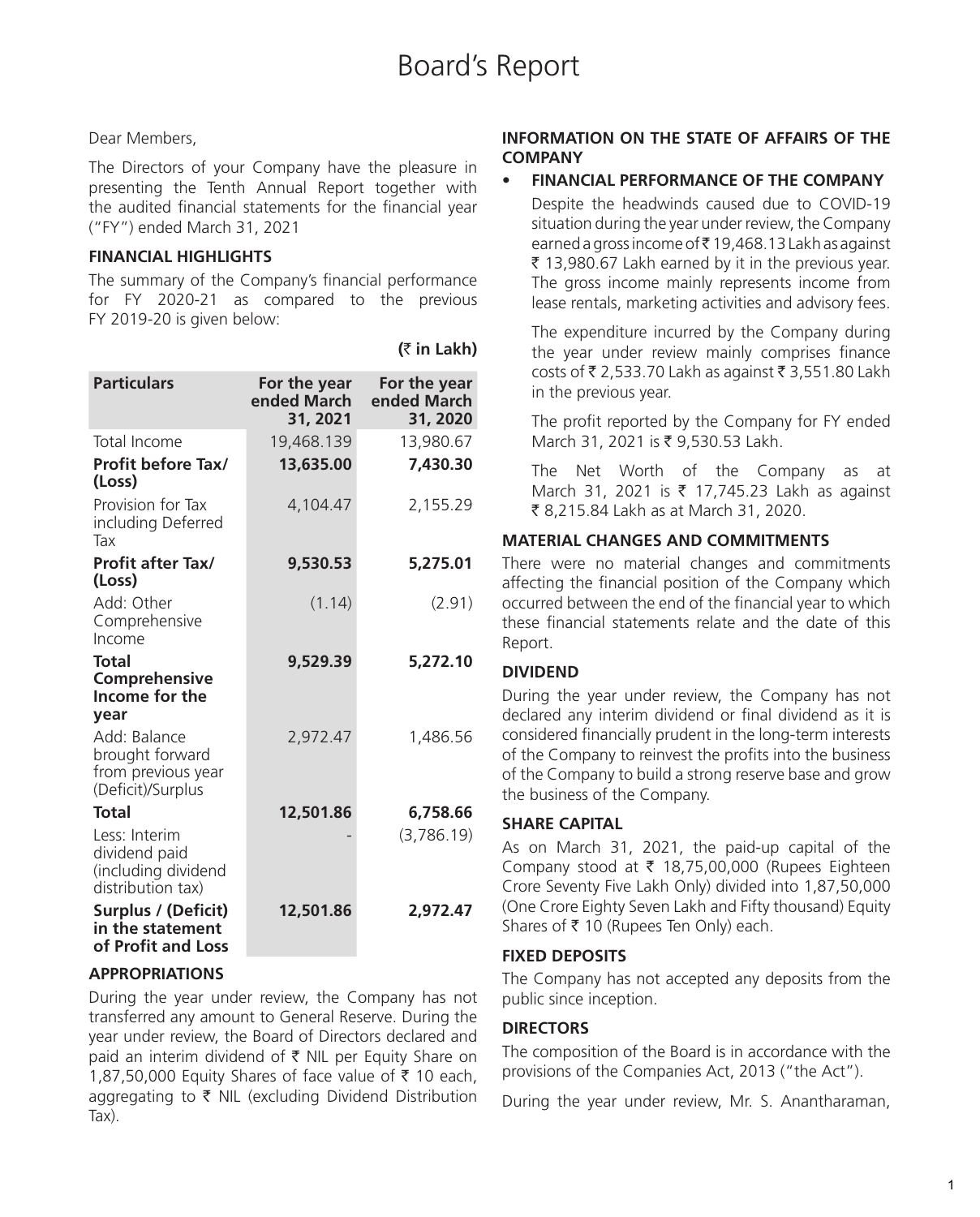Non-Executive Director, resigned from the Board with effect from April 17, 2020, to devote time to other commitments.

The Board places on record its appreciation for the valuable services rendered by the aforesaid Director during his tenure as the Director of the Company.

During the year under review, Dr. Rupa Rege Nitsure was appointed as a Non-Executive Director, liable to retire by rotation, pursuant to the provisions of Sections 152, 160 and 161 of the Act with effect from May 11, 2020. The said appointment was approved by the Members at the Ninth Annual General Meeting ("AGM") held on July 28, 2020.

As on the date of this Report, the Board comprises the following Directors:

| <b>Name of Directors</b>             | <b>Designation</b>     |  |  |
|--------------------------------------|------------------------|--|--|
| Mr. Sunil Prabhune                   | Non-Executive Director |  |  |
| Mr. Raju Dodti                       | Non-Executive Director |  |  |
| Dr. Rupa Rege Nitsure <sup>(1)</sup> | Non-Executive Director |  |  |

#### **Note:**

(1) Appointed as a Non-Executive Director with effect from May 11, 2020.

Section 152 of the Act, provides that unless the Articles of Association provide for the retirement of all Directors at every AGM, not less than two-thirds of the total number of Directors of a public company (excluding Independent Directors) shall be persons whose period of office is liable to determination by retirement of Directors by rotation, of which one-third are liable to retire by rotation. Accordingly, Mr Raju Dodti, Non-Executive Director will retire by rotation at the ensuing AGM and being eligible, has offered himself for re-appointment.

#### **KEY MANAGERIAL PERSONNEL ("KMPs")**

During the year, Mr. Vinay Pandey resigned from the position of the Company Secretary of the Company with effect from June 24, 2020.

Further, Ms. Hiteshi Rajyaguru who was appointed as the Company Secretary of the Company and designated as KMP under the Act by the Board of Directors at its meeting held on July 14, 2020, resigned as the Company Secretary of the Company with effect from October 19, 2020. Thereafter , the Board of Directors of the Company at its meeting held on October 19, 2020, appointed Ms. Juhi Jadhav as the Company Secretary of the Company and designated her as a KMP of the Company.

During the year under review, Mr. Sudeep Banerjee resigned from the position of the Manager of the Company with effect from August 03, 2020 and consequently, Mr. Nilesh Dange was appointed as the Manager of the Company and was designated as KMP under the Act with effect from January 13, 2021.

Accordingly, as on the date of this report, the Company had the following KMPs:

- Mr. Nilesh Dange Manager
- Mr. Hitesh Bhadada Head-Accounts (discharging functions of the Chief Financial Officer)
- Ms. Juhi Jadhav Company Secretary

#### **STATUTORY AUDITORS**

Pursuant to the provisions of Section 139(2) of the Act and the rules made thereunder, the Members at their Fifth Annual General Meeting ("AGM"), held on August 31, 2016 had appointed M/s. Sharp & Tannan, Chartered Accountants (ICAI Firm's Registration Number 109982W) as the Statutory Auditors of the Company for a term of five years i.e., from the conclusion of the Fifth AGM till the conclusion of the Tenth AGM of the Company.

Since the tenure of M/s. Sharp & Tannan, Chartered Accountants would end at the ensuing AGM, the Board of Directors of the Company have recommended the appointment of M/s. B.K. Khare, Chartered Accountants (ICAI Registration No. 105102W) as the Statutory Auditors of the Company for a period of five consecutive years, to hold office from the conclusion of the ensuing AGM i.e. Tenth AGM till the conclusion of the Fifteenth AGM, subject to the approval of the Members at the ensuing AGM of the Company.

M/s. B.K. Khare, Chartered Accountants have confirmed that their appointment, if made, will comply with the eligibility criteria in terms of Section 141(3) of the Act. Further, the Auditors have confirmed that they have subjected themselves to Peer Review process by the Institute of Chartered Accountants of India (ICAI) and hold valid certificate Issued by the Peer Review Board of ICAI.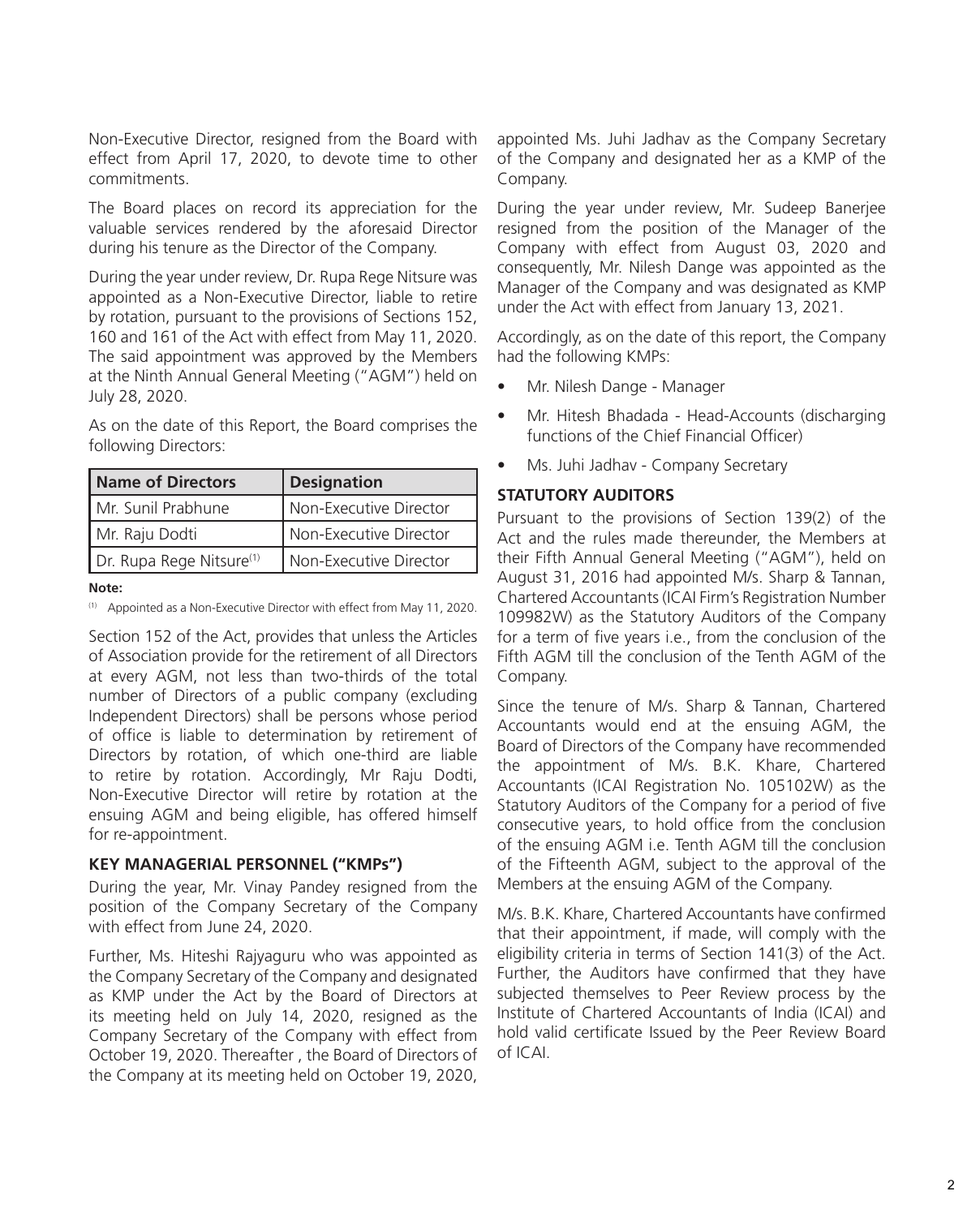#### **AUDITORS' REPORT**

The Auditors' Report to the Members during the year under review, is unmodified and does not contain any qualification. The Notes to the Accounts referred to in the Auditors' Report are self-explanatory and therefore do not call for any further clarifications under Section 134(3)(f) of the Act.

#### **PARTICULARS OF EMPLOYEES**

The information required pursuant to the provisions of Section 197 of the Act read with Rule 5(2) and 5(3) of the Companies (Appointment and Remuneration of Managerial Personnel) Rules, 2014 in respect of employees of the Company, has been appended as **Annexure A** to this Report.

#### **CONSERVATION OF ENERGY & TECHNOLOGY ABSORPTION**

The particulars relating to conservation of energy and technology absorption in terms of

Section 134(3)(m) of the Act and Rule 8 (3) of the Companies (Accounts) Rules, 2014 are given as under:

#### **(A) Conservation of Energy**

The steps taken or impact on conservation of energy:

The operations of your Company are not energy intensive. However, following measures have been initiated to reduce energy consumption:

- Efficient building envelope achieved by use of flash blocks and double-glazed glass units
- Ample day light and views for all office spaces ensured
- Use of treated wastewater for landscape and cooling tower make up water there by reducing portable water use
- • Use of materials with low content of volatile organic compounds
- Electric car charging facilities in basement parking area

The steps taken by the Company for utilizing alternate sources of energy:

Incorporated solar panels for external lighting in owned office premises.

# **(B) TECHNOLOGY ABSORPTION: Not Applicable FOREIGN EXCHANGE EARNINGS AND OUTGO**

There were no foreign exchange earnings and expenditure during the year under review.

#### **DISCLOSURE RELATING TO HOLDING, SUBSIDIARY, JOINT VENTURE AND ASSOCIATE COMPANIES**

The Company is a wholly owned subsidiary of L&T Finance Holdings Limited.

Mudit Cement Private Limited is the wholly owned subsidiary of the Company. The Company has no joint venture or associate company.

As required under Rule 5 and Rule 8(1) of the Companies (Accounts) Rules, 2014, a report on the performance, financial position and contribution of the subsidiary of the Company has been appended as **Annexure B** to this Report.

#### **DIRECTORS' RESPONSIBILITY STATEMENT**

The Directors, based on the representations received from the operational management, confirm in pursuance to provisions of Section 134(5) of the Act, that:

- 1) in the preparation of the annual accounts, the applicable accounting standards have been followed along with proper explanation relating to material departures, if any;
- 2) the Directors have selected such accounting policies and applied them consistently and made judgments and estimates that are reasonable and prudent so as to give a true and fair view of the state of affairs of the Company at March 31, 2021 and of the profit of the Company for that period;
- 3) the Directors have taken proper and sufficient care for the maintenance of adequate accounting records in accordance with the provisions of the Act for safeguarding the assets of the Company and for preventing and detecting fraud and other irregularities;
- 4) the Directors have prepared the annual accounts on a going concern basis; and
- 5) the Directors have devised proper systems to ensure compliance with the provisions of all laws, including applicable Secretarial Standards and that such systems were adequate and operating effectively.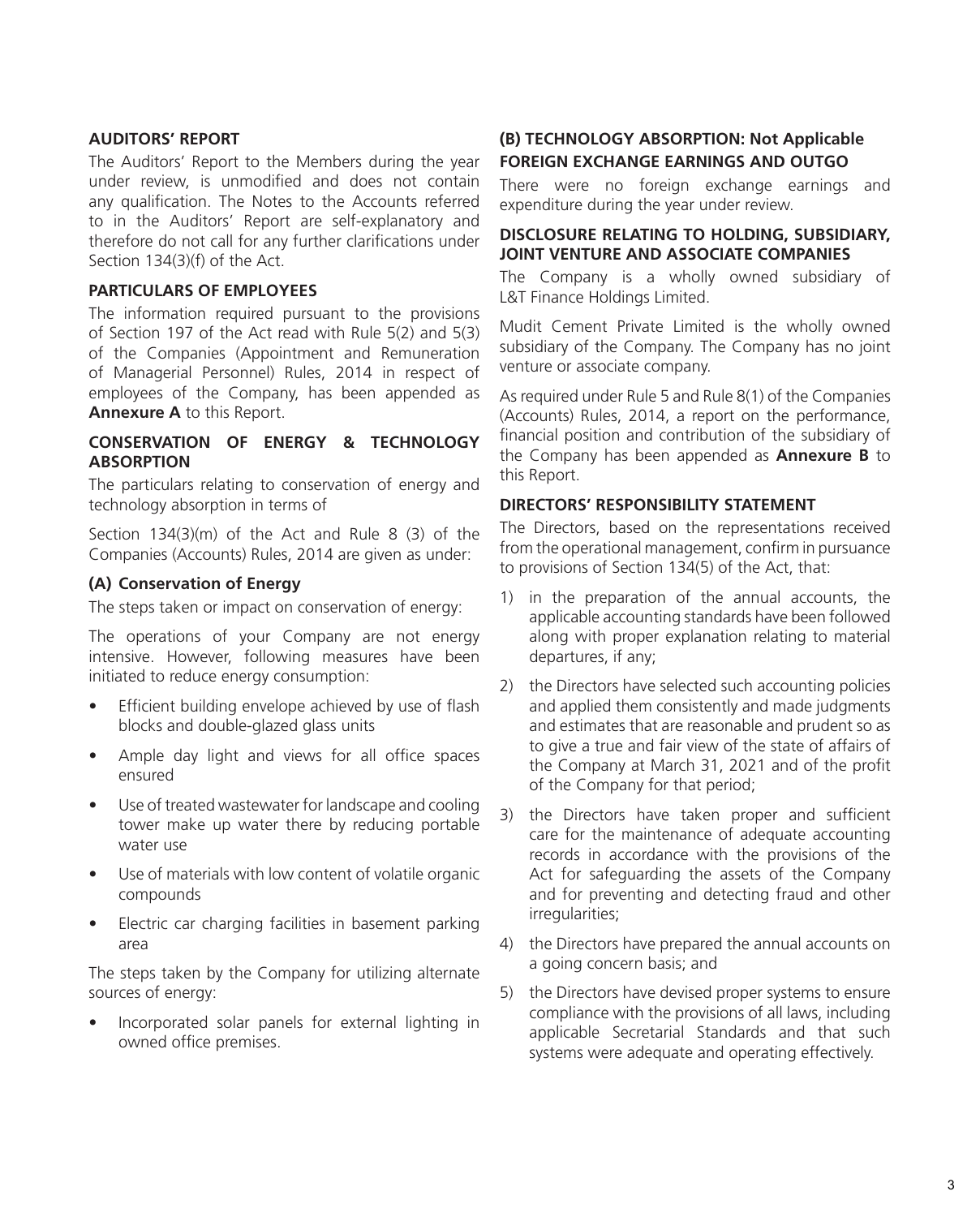#### **INTERNAL CONTROL SYSTEMS AND THEIR ADEQUACY**

The Company has an internal control system, commensurate with the size, scale and complexity of its operations. Testing of such systems forms a part of review by the Internal Audit ("IA") function. The scope and authority of the IA function is defined in the IA Charter.

The IA function of L&T Financial Services ("LTFS") monitors and evaluates the efficacy and adequacy of internal control system in the Company to ensure that financial reports are reliable, operations are effective and efficient and activities comply with applicable laws and regulations. Based on the report of IA function, process owners undertake corrective action, if any, in their respective areas and thereby strengthen the controls. Significant audit observations and corrective actions thereon are presented to the Board of Directors from time to time.

#### **BOARD MEETINGS**

During the year under review, the Board of Directors of the Company met 4 (four) times i.e., on May 12, 2020, July 14, 2020, October 19, 2020 and January 13, 2021.

The Agenda of the meetings were circulated to the Directors well in advance. The Minutes of the meetings of the Board of Directors were circulated amongst the members of the Board for their perusal within the prescribed timelines.

The details of the attendance of the members of the Board at the meetings held during the year under review are as follows:

| Name of the Director<br><b>DIN</b>   |          | Nature of<br>Directorship | No. of Board<br>Meetings held /<br>conducted during<br>the tenure of<br>Director / year | No. of<br><b>Board</b><br><b>Meetings</b><br><b>Attended</b> |
|--------------------------------------|----------|---------------------------|-----------------------------------------------------------------------------------------|--------------------------------------------------------------|
| Mr. Sunil Prabhune                   | 07517824 | <b>NED</b>                |                                                                                         |                                                              |
| Mr. Raju Dodti                       | 06550896 | <b>NED</b>                |                                                                                         |                                                              |
| Dr. Rupa Rege Nitsure <sup>(1)</sup> | 07503719 | <b>NED</b>                |                                                                                         |                                                              |
| Mr. S Anantharaman <sup>(2)</sup>    | 08215410 | <b>NED</b>                |                                                                                         |                                                              |

#### **Notes:**

- (1) Appointed as a Non-Executive Director with effect from May 11, 2020.
- Ceased to be a Non-Executive Director with effect from April 17, 2020.
- NED Non-Executive Director

#### **CORPORATE SOCIAL RESPONSIBILITY COMMITTEE**

In accordance with the requirements of the provisions of Section 135 of the Act, the Company has constituted a Corporate Social Responsibility ("CSR") Committee.

As on the date of this Report, the CSR Committee comprises Mr. Sunil Prabhune, Mr. Raju Dodti and Dr. Rupa Rege Nitsure. During the year under review, the Committee met once i.e., on October 19, 2020 and leave of absence was granted to Ms. Rupa Rege Nitsure from attending the meeting.

The Committee has formulated a CSR Policy ("Policy") in accordance with the requirements of the Act and containing details specified therein which is available on the website of the Company at *https://www.ltfs.com/csr.html*.

The Policy of the Company is a clear alignment with the United Nations' global development agenda of Sustainable Development Goals (SDG) particularly 'No Poverty' (SDG -1), 'Gender equality' (SDG -5), Sustainable cities and Communities (SDG 11), 'Climate Action' (SDG 13) and 'Partnership for the Goals' (SDG 17). The inclusion of all stakeholders based on a priority matrix is clearly articulated in the Policy and all the programmes are passed through this matrix before being implemented on the ground for creating maximum stakeholder value. Our key initiatives are woven around Sustainable Livelihoods of Rural communities facilitated by focused areas of intervention – Digital Financial Inclusion, Disaster Management and other programmes.

During the year under review, the Policy has been updated as below:

- Revision in Thrust Areas based on company strategy
- Changes as a result of Companies (Corporate Social Responsibility Policy) Amendment Rules, 2021

An annual report on activities as required under Companies (Corporate Social Responsibility Policy) Rules, 2014 has been appended as **Annexure C** to this Report

#### **PARTICULARS OF LOANS GIVEN, INVESTMENTS MADE, GUARANTEES GIVEN OR SECURITY PROVIDED BY THE COMPANY**

Details of loans given, investments made, guarantees given and securities provided, if any, are covered under the provisions of Section 186 of the Act and are given in the Notes to the Financial Statements as applicable.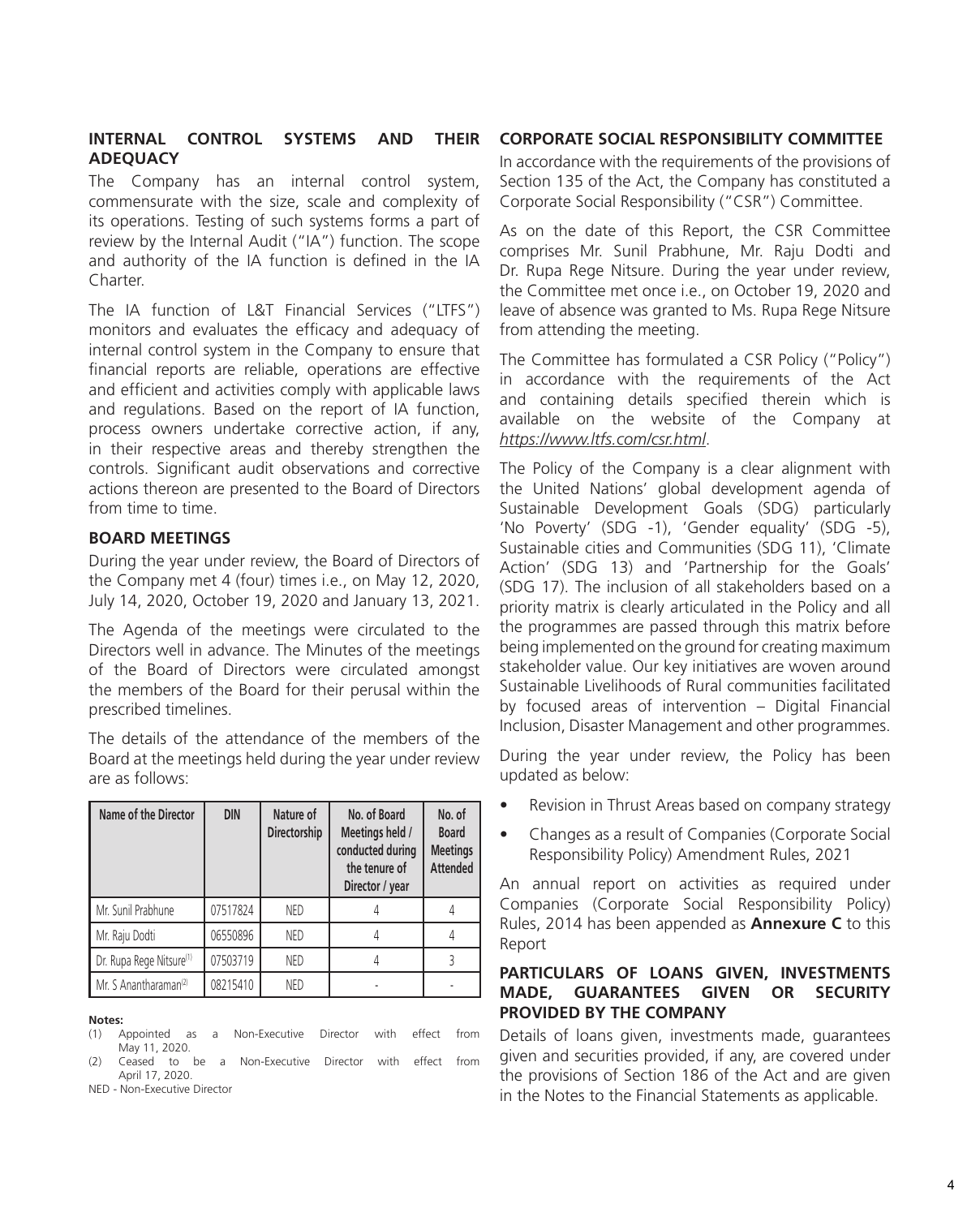#### **PARTICULARS OF CONTRACTS OR ARRANGEMENTS WITH RELATED PARTIES**

The Board of Directors has approved a policy on transactions with related parties ("RPT Policy").

The RPT Policy is also available on the website of the Company viz. www.ltfs.com. The RPT Policy intends to ensure that proper reporting, approval and disclosure processes are in place for all transactions between the Company and the related parties.

#### **Key features of the RPT Policy are as under:**

 $\triangleright$  All transactions with related parties ("RPTs") are referred to the Board of the Company for approval, irrespective of its materiality. The Board shall also approve any subsequent modification in the RPTs. The process of approval of RPTs by the Board and Shareholders is as under:

#### **a) Board:**

Generally all RPTs are in the ordinary course of business and at arm's length price.

RPTs which are not at arm's length price and which are not in the ordinary course of business are approved by the Board.

#### **b) Shareholders:**

All Material RPTs requires prior approval of the shareholders, based on recommendation of the Board, through ordinary resolution passed at the general meeting. Where any contract or arrangement is `entered into by a Director or any other employee without obtaining the consent of the Board or approval by an ordinary resolution in the general meeting, it is to be ratified by the Board or by the shareholders at a meeting, as the case may be, within three months from the date on which such contract or arrangement was entered into.

 $\triangleright$  All RPTs that were entered into during the FY 2020-21 were on an arm's length basis and were in the ordinary course of business and disclosed in the Financial Statement. There were no materially significant RPTs made by the Company with Promoters, Directors, Key Managerial Personnel or body corporate(s), which had a potential conflict with the interest of the Company at large. Accordingly, the disclosure of RPT as required under the provisions of Section 134(3)(h) of the Act in Form AOC-2 is not applicable. The Directors draw attention to Notes to the Financial Statements which sets out related party disclosures.

#### **RISK MANAGEMENT FRAMEWORK**

The Company has in place a mechanism to inform the Board about risk assessment and minimization procedures and periodical review to ensure that executive management controls risk by means of a properly designed framework.

#### **POLICY FOR PREVENTION, PROHIBITION AND REDRESSAL OF SEXUAL HARASSMENT AT WORKPLACE**

The Company has in place a policy for prevention, prohibition and redressal of sexual harassment at workplace. Further, the Company has constituted an Internal Complaints Committee under the Sexual Harassment of Women at Workplace (Prevention, Prohibition and Redressal) Act, 2013, where employees can register their complaints against sexual harassment. Appropriate reporting mechanisms are in place for ensuring protection against sexual harassment and the right to work with dignity.

During the year under review, the Company had not received any complaints in this regard.

#### **ANNUAL RETURN AS PRESCRIBED UNDER THE ACT AND RULES MADE THEREUNDER**

The Annual Return in Form MGT-7 as required under Section 92(3) of the Act shall be hosted on the website of the Company viz. *www.ltfs.com*.

#### **SIGNIFICANT AND MATERIAL ORDERS PASSED BY THE REGULATORS OR COURTS**

There are no significant and material orders passed by the Regulators / Courts which would impact the going concern status of the Company and its future operations.

Further, no penalties have been levied by any Regulators or Courts during the year ended review.

#### **ACKNOWLEDGEMENTS**

The Directors express their sincere gratitude to the Ministry of Corporate Affairs, Registrar of Companies, other government and regulatory authorities, lenders, financial institutions and the Company's bankers for the ongoing support extended by them. The Directors also place on record their sincere appreciation for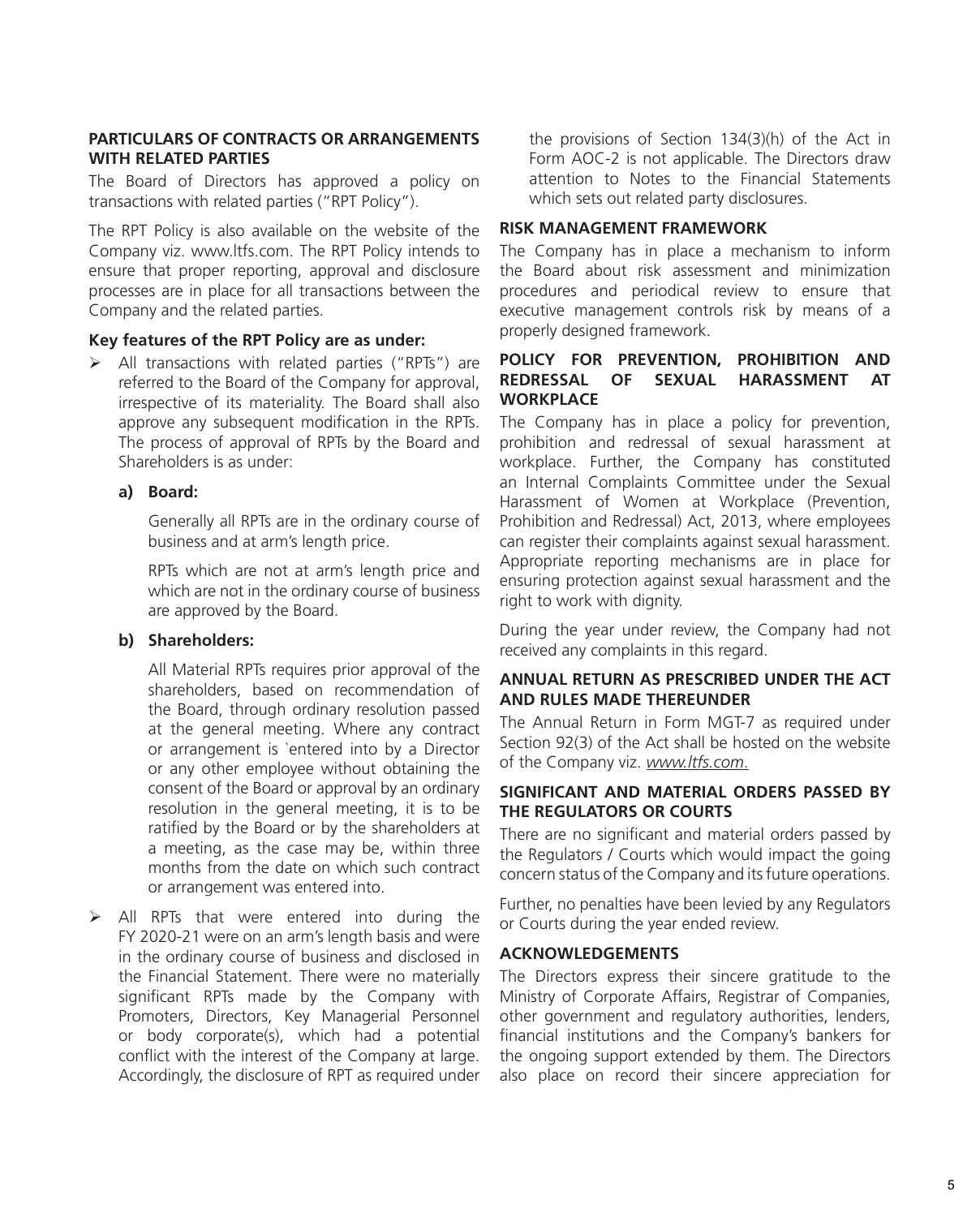the continued support extended by the Company's stakeholders and trust reposed by them in in the Company during such a difficult time of the worldwide pandemic. The Directors sincerely appreciate the commitment displayed by the employees of the Company resulting in successful performance during the year.

#### **For and on behalf of the Board of Directors**

**Sunil Prabhune Raju Dodti**<br> **Director Director** Director Director<br>DIN: 07517824 DIN: 06550896 DIN: 07517824

**Place:** Mumbai **Date:** April 9, 2021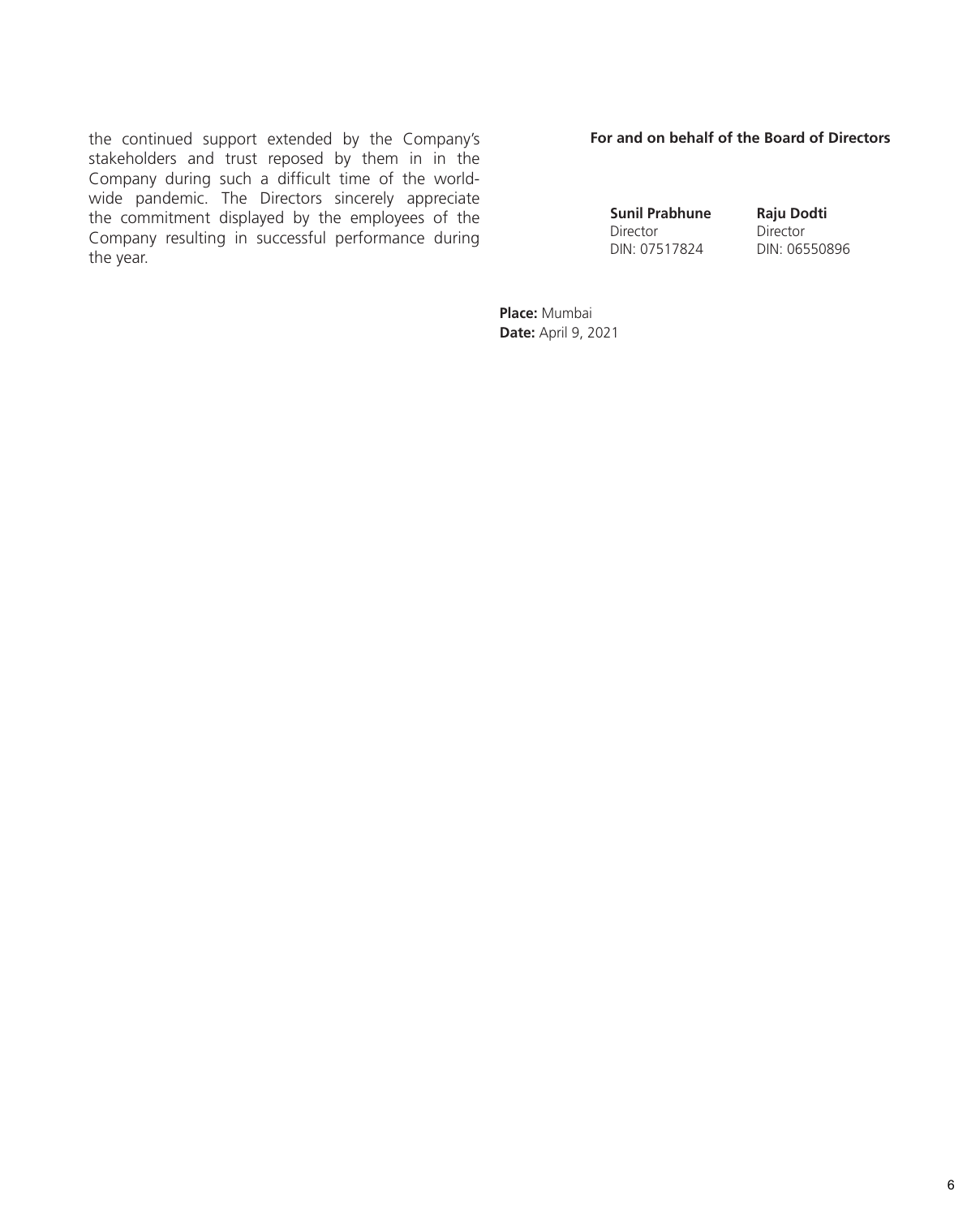# **ANNUAL REPORT 2020-21 - ANNEXURE 'B' TO BOARD'S REPORT**

#### **FORM AOC-1**

(Statement pursuant to first proviso to sub-section (3) of section 129 read with Rule 5 of Companies (Accounts) Rules, 2014) Statement containing salient features of the financial statement of subsidiaries, associate companies and joint ventures

#### **Part - A: Subsidiaries**

| Sr. No.                                     |                                     |
|---------------------------------------------|-------------------------------------|
| <b>Name of the subsidiaries</b>             | <b>Mudit Cement Private Limited</b> |
| Date of acquisition                         | December 27, 2013                   |
| Share capital                               | 210.48                              |
| Reserves & surplus                          | (5, 556.34)                         |
| Total assets                                | 2,018.88                            |
| <b>Total Liabilities</b>                    | 7,364.74                            |
| Investments                                 | <b>NIL</b>                          |
| Turnover                                    | <b>NIL</b>                          |
| Profit / (loss) before taxation             | (1, 176.50)                         |
| Provision for taxation                      | (46.25)                             |
| Profit/ (loss) after taxation               | (1, 130.25)                         |
| Proposed Dividend (Including dividend paid) | <b>NIL</b>                          |
| % of shareholding                           | 100%                                |

**Name of Subsidiaries which are yet to commence operations:** Mudit Cement Private Limited.

#### **Part - B: Associates and Joint Ventures**

**Statement pursuant to the provisions of Section 129 (3) of the Companies Act, 2013 related to Associate Companies and Joint Ventures:** Nil

**Names of associates or joint ventures which have been liquidated or sold during the year:** Nil

**For and on behalf of the Board of Directors of L&T Financial Consultants Limited**

**Sunil Prabhune**  Director DIN: 07517824

**Raju Dodti** Director DIN: 06550896 R **in Lakhs**

**Hitesh Bhadada** Head Accounts

**Juhi Jadhav** Company Secretary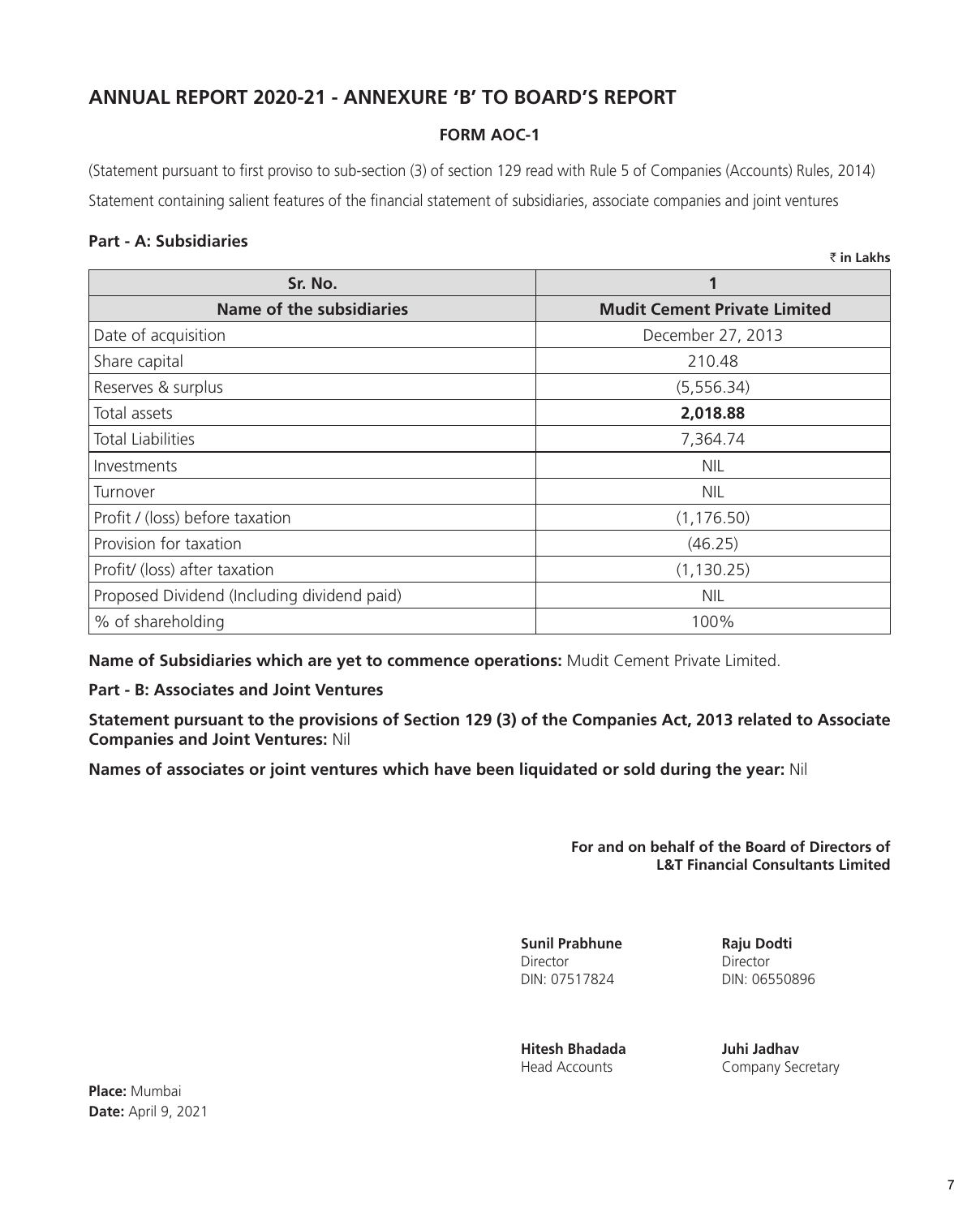# **ANNUAL REPORT 2020-21 ANNEXURE C TO BOARD'S REPORT**

Annual Report on Corporate Social Responsibility ("CSR") Activities [Pursuant to Companies (Corporate Social Responsibility Policy) Rules, 2014]

1. Brief outline on CSR Policy of the Company.

#### **CSR Vision**

We aspire for an inclusive social transformation of the rural communities we serve by nurturing and creating opportunities for sustainable livelihoods for them.

#### **CSR Mission:**

To reach marginalized farmers and women micro entrepreneurs in the rural communities that we serve and work towards rejuvenating their ecosystems thereby creating sustainable livelihoods and enabling financial inclusion.

#### **Commitment:**

Creating value for rural indigent communities which desire a secure future. We align our social responsibility theme and commitment with the United Nation's global development agenda of Sustainable Development Goals (SDG) particularly 'No Poverty' (SDG -1), 'Gender equality' (SDG -5), 'Sustainable Cities and Communities' (SDG 11) 'Climate Action' (SDG 13) and 'Partnership for the goals' (SDG 17).

Our key initiatives are woven around Sustainable Livelihoods of rural communities facilitated by focused areas of intervention – Digital Financial Inclusion, Disaster Management and other programmes.

We implement the CSR programmes as a collaborative effort between various companies within L&T Financial Services. Company undertakes the CSR activities through partnership with the organization registered under public trust or a society, section 12A and 80 G of the Income Tax Act, 1961 (43 of 1961).

#### **CSR Approach:**

Programme-based accountability approach is adopted to emphasize the long-term sustainability of CSR programmes. For each programme, we conduct baseline and end line assessments with clearly defined measurable results for presentation to the CSR Committee and Board of Directors. We conduct and share the impact assessment reports and investigations at the CSR section of the website of the Company viz *https://www.ltfs.com/csr.html.*

#### **Monitoring & Evaluation:**

The CSR Committee formulates & recommend annual action plan to the Board consisting the list of CSR programmes, implementation methods, fund disbursement plan, monitoring and evaluation plan and strategy study/research undertaken in line with the greater CSR vision of the Company. The Board verifies that CSR funds have been utilised for the earmarked programmes and monitors implementation as per the action plan.

2. Composition of CSR Committee:

| SI.<br>No. | <b>Name of Director</b>             | <b>Designation/ Nature of</b><br><b>Directorship</b>              | <b>Number of meetings</b><br>of CSR Committee<br>held during the year | <b>Number of meetings</b><br>of CSR Committee<br>attended during the<br>year |
|------------|-------------------------------------|-------------------------------------------------------------------|-----------------------------------------------------------------------|------------------------------------------------------------------------------|
|            | Mr. Sunil Prabhune -<br>Chairperson | Non-Executive Director and<br>Chairperson of the CSR<br>Committee |                                                                       |                                                                              |
|            | Mr. Raju Dodti                      | Non-Executive Director                                            |                                                                       |                                                                              |
|            | Dr. Rupa Rege Nitsure               | Non-Executive Director                                            |                                                                       |                                                                              |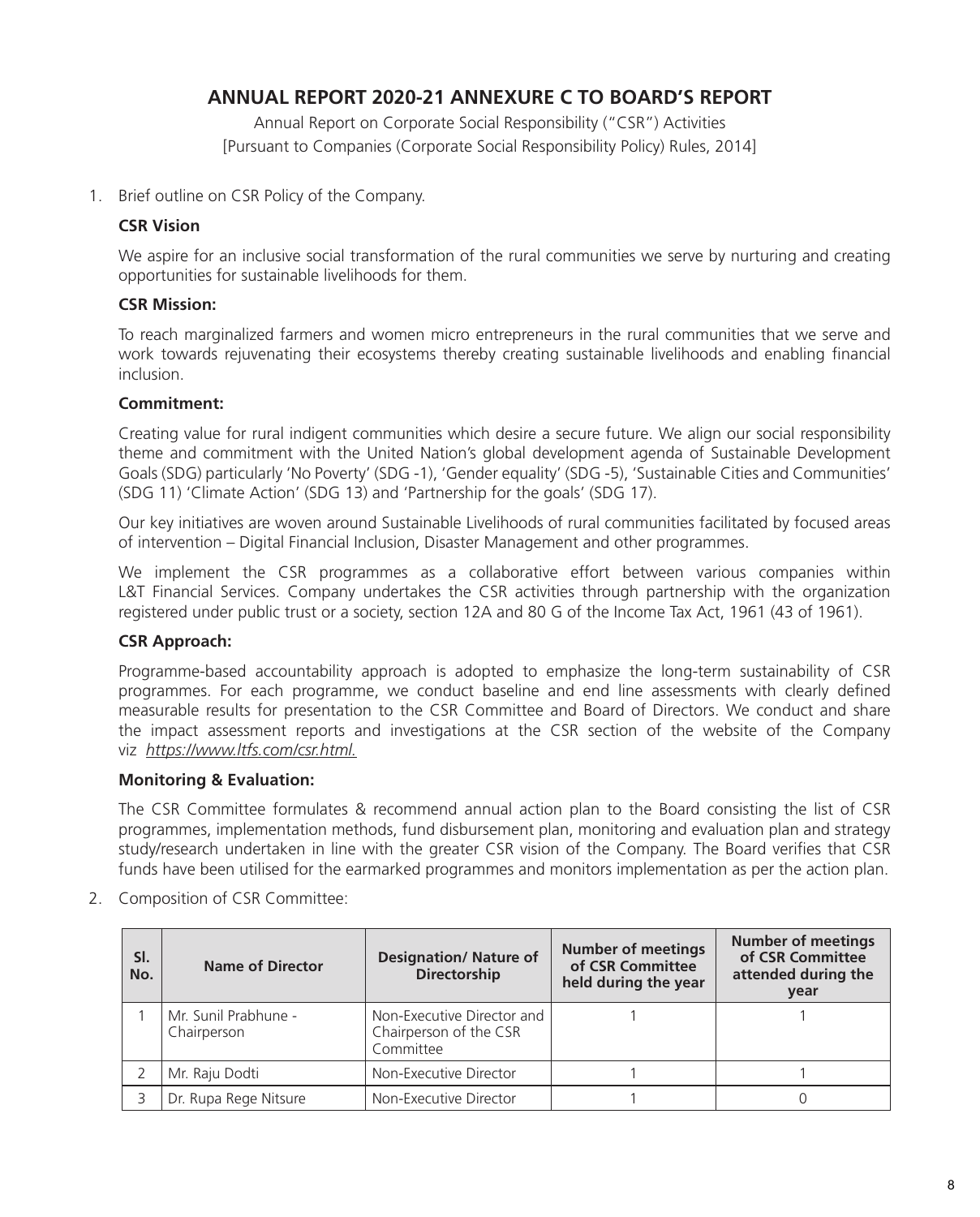3. Provide the web-link where composition of CSR committee, CSR Policy and CSR programmes approved by the board are disclosed on the website of the Company.

The composition of CSR committee, CSR Policy and CSR programmes approved by the board can be accessed on the website at the following link - *https://www.ltfs.com/csr.html*

4. Provide the details of Impact assessment of CSR programmes carried out in pursuance of sub-rule (3) of Rule 8 of the Companies (Corporate Social responsibility Policy) Rules, 2014, if applicable (attach the report).

Not Applicable

5. Details of the amount available for set off in pursuance of sub-rule (3) of rule 7 of the Companies (Corporate Social responsibility Policy) Rules, 2014 and amount required for set off for the financial year, if any

| SI.<br>No. | <b>Financial year</b> | Amount available for set-off from<br>preceding financial years<br>(₹ in Crore) | Amount required to be set-<br>off for the financial year,<br>if any ( $\bar{z}$ in Crore) |
|------------|-----------------------|--------------------------------------------------------------------------------|-------------------------------------------------------------------------------------------|
|            | 2020-21               | Nil                                                                            | Nil                                                                                       |

- 6. Average net profit of the Company as per section 135(5)  $\bar{\tau}$  38.29 Crore
- 7. (a) Two percent of average net profit of the Company as per section 135(5)  $\bar{\tau}$  0.77 Crore
	- (b) Surplus arising out of the CSR projects or programmes or activities of the previous financial years Nil
	- (c) Amount required to be set off for the financial year, if any  $\bar{\tau}$  Nil
	- (d) Total CSR obligation for the financial year (7a+7b- 7c)  $\bar{\tau}$  0.77 Crore
- 8. (a) CSR amount spent or unspent for the financial year:

| <b>Total amount</b><br>spent for the<br>financial year<br>(₹ in Crore) | Amount Unspent (₹ in Crore) |                                                                             |                                                                                                          |        |                  |  |  |
|------------------------------------------------------------------------|-----------------------------|-----------------------------------------------------------------------------|----------------------------------------------------------------------------------------------------------|--------|------------------|--|--|
|                                                                        |                             | Total amount transferred to<br>unspent CSR account as per<br>section 135(6) | Amount transferred to any fund specified under Schedule<br>VII as per second provision to section 135(5) |        |                  |  |  |
|                                                                        | Amount                      | Date of transfer                                                            | Name of the fund                                                                                         | Amount | Date of transfer |  |  |
| 0.77                                                                   | Nil                         | Nil                                                                         | Nil                                                                                                      | Nil    | Nil              |  |  |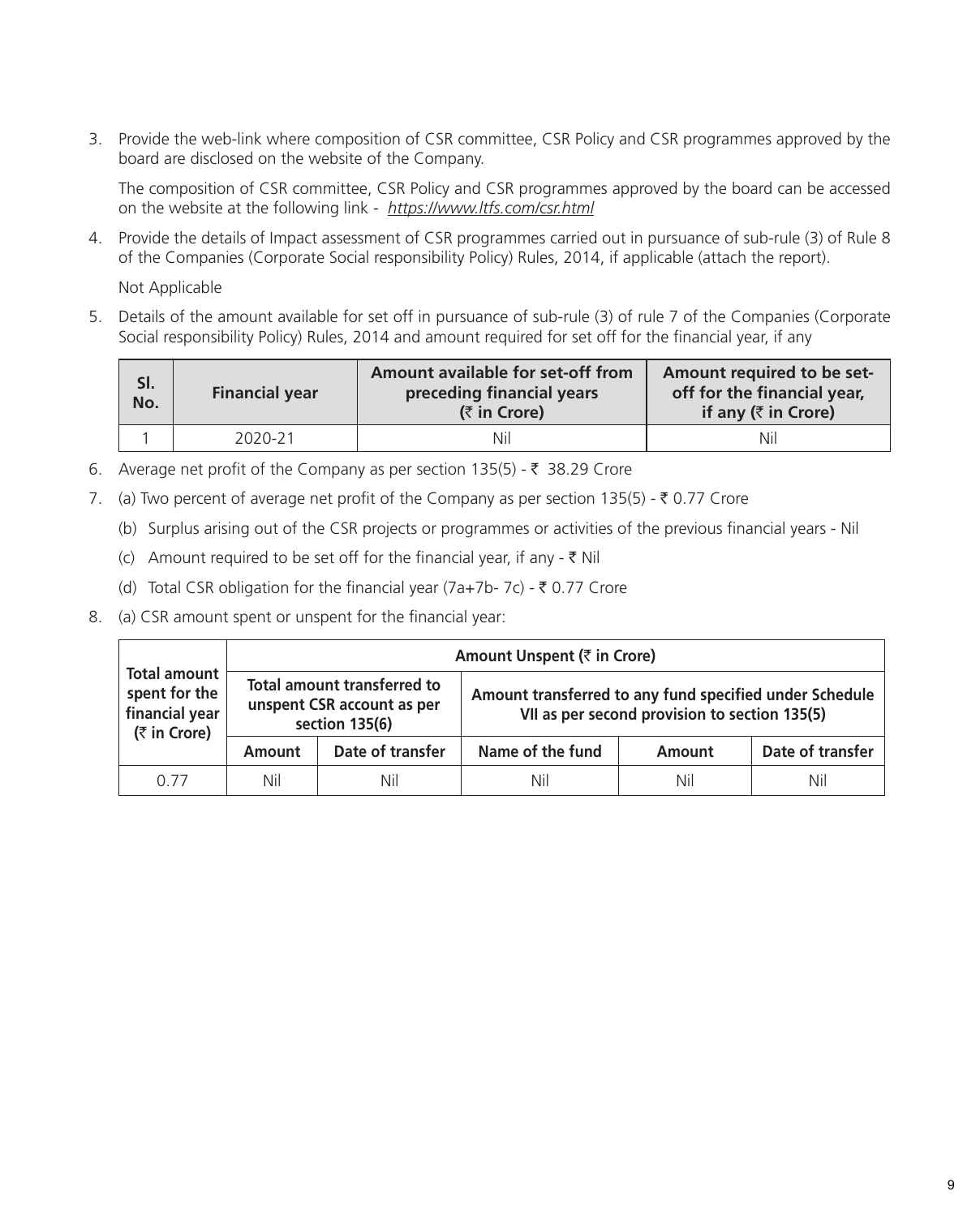(b) Details of CSR amount spent against **ongoing programmes** for the financial year:

| $\overline{(1)}$ | $\overline{(2)}$                                                                                                                                                                                                                                         | $\overline{(3)}$                                                                                                                                                                                               | $\overline{(4)}$               |                       | $\overline{(5)}$             | $\overline{(6)}$      | $\overline{(7)}$                                            | $\overline{(8)}$                                                             | $\overline{(9)}$                                                                                   | (10)                                                       |                       | (11)                                                          |
|------------------|----------------------------------------------------------------------------------------------------------------------------------------------------------------------------------------------------------------------------------------------------------|----------------------------------------------------------------------------------------------------------------------------------------------------------------------------------------------------------------|--------------------------------|-----------------------|------------------------------|-----------------------|-------------------------------------------------------------|------------------------------------------------------------------------------|----------------------------------------------------------------------------------------------------|------------------------------------------------------------|-----------------------|---------------------------------------------------------------|
| sī.<br>No.       | Name of the<br>programme                                                                                                                                                                                                                                 | Item from<br>the list of<br>activities in<br><b>Schedule VII</b><br>to the Act.                                                                                                                                | Local<br>area<br>(Yes /<br>No) |                       | Location of the<br>programme | Programme<br>duration | Amount<br>allocated<br>for the<br>programme<br>(₹ in Crore) | Amount<br>spent<br>in the<br>current<br>financial<br>year<br>(₹ in<br>Crore) | Amount<br>to Unspent<br><b>CSR</b> account<br>for the<br>programme<br>as per<br>Section 135<br>(6) | Mode of<br>transferred   implementation<br>Direct (Yes/No) |                       | Mode of<br>Implementation<br>- through<br>implementing agency |
|                  |                                                                                                                                                                                                                                                          |                                                                                                                                                                                                                |                                | <b>State</b>          | <b>District</b>              |                       |                                                             |                                                                              | (₹ in Crore)                                                                                       |                                                            | <b>Name</b>           | $\overline{\text{CSR}}$                                       |
| $\overline{1}$   | <b>Digital</b><br><b>Sakhi</b> -Odisha<br>Interventions of<br>Digital Financial<br>Literacy &<br>Entrepreneurship<br>Development<br>by 100 Digital<br>Sakhis and<br>linclusion of 1000<br>women (micro<br>entrepreneurs) in<br>digital payments<br>space | iii) Promoting<br>gender<br>lequality,<br>empowering<br>Iwomen for<br><b>I</b> reducina<br>inequalities<br>faced by<br>socially and<br>economically<br>backward<br>groups x) Rural<br>Development<br>programme | <b>No</b>                      | Odisha                | Balangir<br>and<br>Boudh     | 3 to 4 years          | 5.21                                                        | 0.15                                                                         | Nil                                                                                                | <b>No</b>                                                  | SEWA<br><b>Bharat</b> | CSR00001733                                                   |
| $\overline{2}$   | Digital Sakhi<br>West Bengal<br>Interventions of<br>Digital Financial<br>Literacy &<br>Entrepreneurship<br>Development<br>by 450 Digital<br>Sakhis and<br>linclusion of 1000<br>women (micro-<br>entrepreneurs) in<br>digital payments<br>space          | iii) Promoting<br>gender<br>equality,<br>empowering<br>women for<br>reducing<br>inequalities<br>faced by<br>socially and<br>economically<br>backward<br>groups x) Rural<br>Development<br>programme            | INo.                           | <b>West</b><br>Bengal | East<br>Medinipur            | 3 to 4 years          | 10.17                                                       | 0.47                                                                         | Inii                                                                                               | lNo                                                        | Sabuj<br>Sangha       | CSR00000299                                                   |
|                  | <b>TOTAL</b>                                                                                                                                                                                                                                             |                                                                                                                                                                                                                |                                |                       |                              |                       | 15.38                                                       | 0.63                                                                         |                                                                                                    |                                                            |                       |                                                               |

Note: The CSR programmes are implemented as a collaborative effort between various companies within L&T Financial Services and the amount allocated for the programme disclosed herein is the amount pertaining to all companies within L&T Financial Services.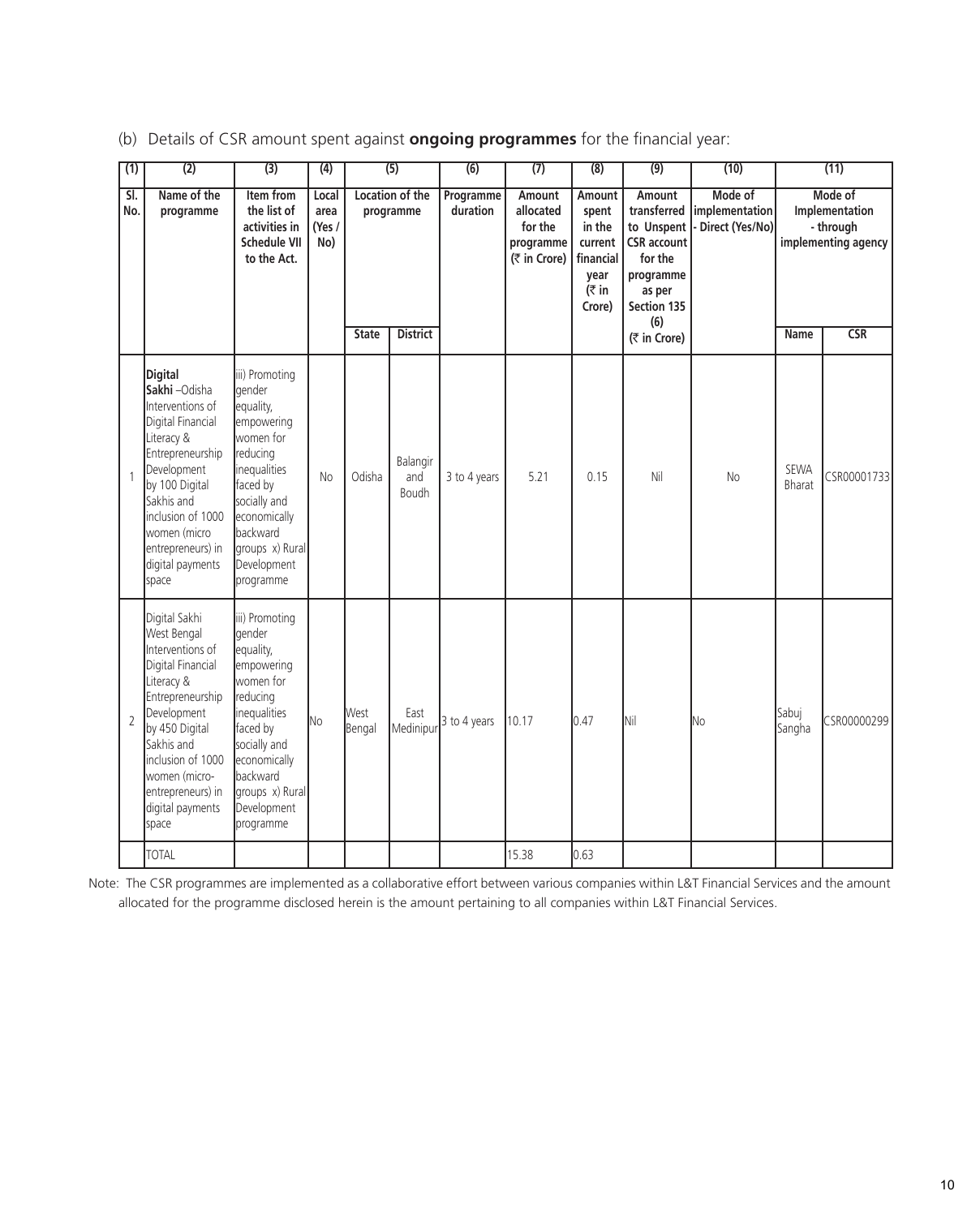| (1)     | (2)                                                                                                                                                                                                                                                  | (3)                                                                                                                                                               | (4)                    | (5)                                                                                                                                                                                       |                                | (6)          | (7)                                  |                         | (8)                                      |                                                          |  |
|---------|------------------------------------------------------------------------------------------------------------------------------------------------------------------------------------------------------------------------------------------------------|-------------------------------------------------------------------------------------------------------------------------------------------------------------------|------------------------|-------------------------------------------------------------------------------------------------------------------------------------------------------------------------------------------|--------------------------------|--------------|--------------------------------------|-------------------------|------------------------------------------|----------------------------------------------------------|--|
| Sl. No. | Name of the<br>programme                                                                                                                                                                                                                             | Item from<br>the list of<br>activities in                                                                                                                         | Local<br>area<br>(Yes/ |                                                                                                                                                                                           | Location of the<br>programme   |              | Amount<br>spent for the<br>programme |                         | Mode of<br>implementation<br>on - Direct | Mode of implementation -<br>through implementing agency. |  |
|         |                                                                                                                                                                                                                                                      | schedule VII<br>to the Act                                                                                                                                        | No)                    | <b>State</b>                                                                                                                                                                              | <b>District</b>                | (₹ in Crore) | (Yes/No)                             | Name                    | <b>CSR</b> registration<br>number        |                                                          |  |
| 1.      | <b>Disaster</b><br>Management                                                                                                                                                                                                                        | (xii) disaster<br>management,<br>including relief,<br>rehabilitation<br>and<br>reconstruction<br>activities                                                       | <b>No</b>              | Assam, Bihar                                                                                                                                                                              | Multiple<br>- across<br>states | 0.12         | <b>No</b>                            | Habitat for<br>Humanity | CSR00000402                              |                                                          |  |
| 2.      | <b>Disaster Relief</b><br>(Covid-19 relief<br>efforts (distribution<br>of N95 masks. PPE<br>kits for health/<br>frontline workers;<br>provision of<br>hospital equipment<br>(ventilators, dialysis<br>machines etc.)<br>& Covid testing<br>facility) | (i) promoting<br>health care<br>including<br>preventive<br>health care"<br>and sanitation<br>(xii) disaster<br>management,<br>including relief,<br>rehabilitation | Yes                    | Maharashtra.<br>Tamil Nadu.<br>Gujarat,<br>Telangana,<br>Uttarakhand.<br>Andhra<br>Pradesh.<br>West Bengal,<br>Uttar<br>Pradesh,<br>Uttarakhand.<br>Bihar,<br>Madhya<br>Pradesh,<br>Assam | Multiple<br>- across<br>states | 0.02         | Yes                                  |                         |                                          |                                                          |  |
|         | <b>TOTAL</b>                                                                                                                                                                                                                                         |                                                                                                                                                                   |                        |                                                                                                                                                                                           |                                | 0.14         |                                      |                         |                                          |                                                          |  |

(c) Details of CSR amount spent against **other than ongoing programmes** for the financial year:

(d) Amount spent in Administrative Overheads – Nil

(e) Amount spent on Impact Assessment, if applicable - Nil

(f) Total amount spent for the financial year  $(8b+8c+8d+8e) - \overline{5}$  0.77 Crore

(g) Excess amount for set off, if any

|       | Sl. No.   Particular                                                                                           | <b>Amount</b><br>(₹ in Crore) |
|-------|----------------------------------------------------------------------------------------------------------------|-------------------------------|
| (i)   | Two percent of average net profit of the Company as per section 135(5)                                         | 0.77                          |
| (ii)  | Total amount spent for the financial year                                                                      | 0.77                          |
| (iii) | Excess amount spent for the financial year [(ii)-(i)]                                                          | NА                            |
| (iv)  | Surplus arising out of the CSR projects or programmes or activities of the<br>previous financial years, if any | <b>NA</b>                     |
| (v)   | Amount available for set off in succeeding financial years [(iii)-(iv)]                                        | NА                            |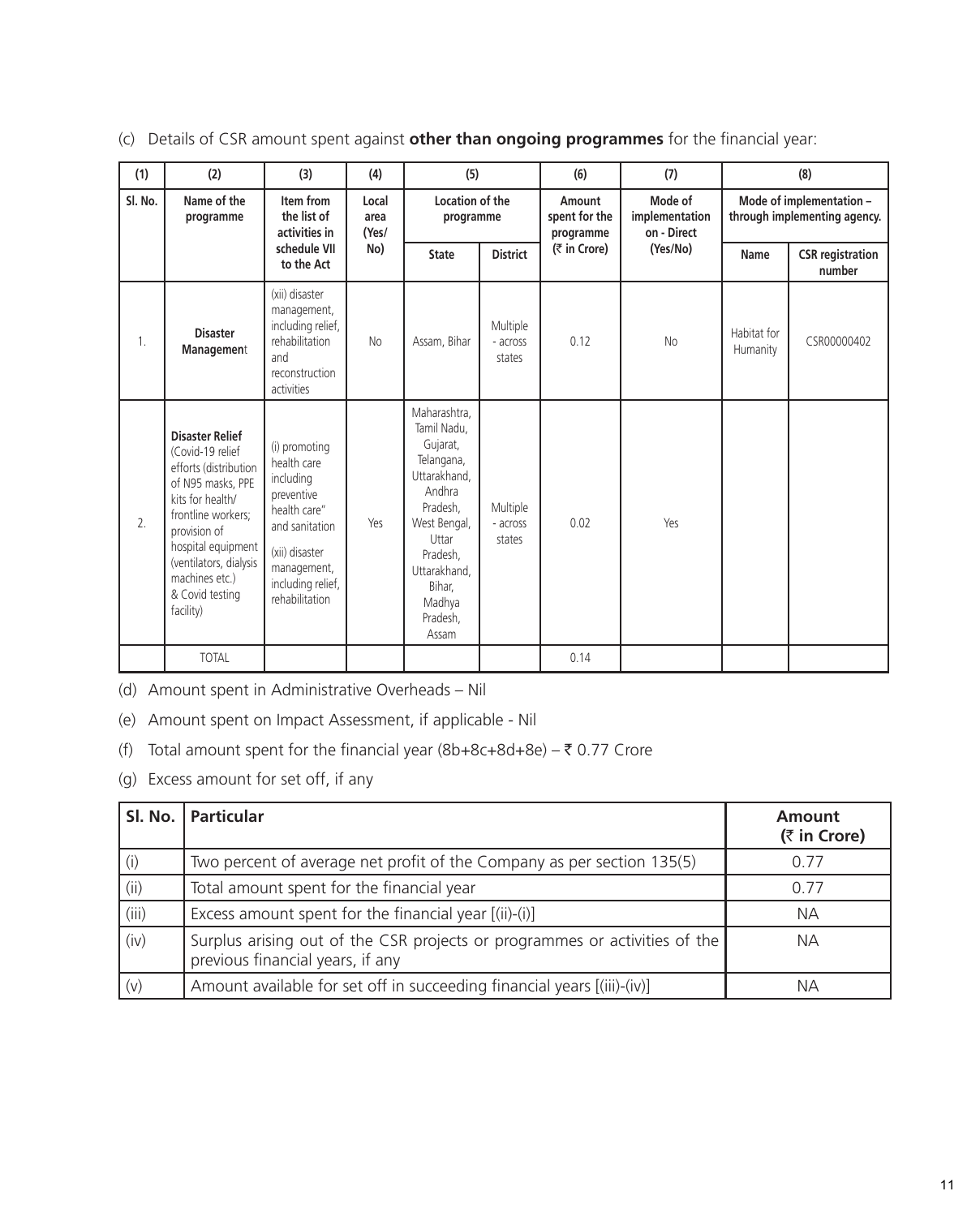9. (a) Details of Unspent CSR amount for the preceding three financial years:

| SI.<br>No.     | Preceding<br>financial | <b>Amount transferred</b><br>to unspent CSR<br>account under | Amount<br>spent in the<br>reporting |                     | Amount transferred to any fund<br>specified under Schedule VII as per<br>section 135(6), if any |                     | <b>Amount remaining</b><br>to be spent in<br>succeeding financial |
|----------------|------------------------|--------------------------------------------------------------|-------------------------------------|---------------------|-------------------------------------------------------------------------------------------------|---------------------|-------------------------------------------------------------------|
|                | year                   | section 135 (6)<br>(₹ in Crore)                              | financial year<br>(₹ in Crore)      | Name of the<br>fund | Amount<br>(₹ in Crore)                                                                          | Date of<br>transfer | vears<br>(₹ in Crore)                                             |
|                | FY2017-18              | Nil                                                          | Nil                                 | Nil                 | Nil                                                                                             | Nil                 | Nil                                                               |
|                | FY2018-19              | Nil                                                          | Nil                                 | Nil                 | Nil                                                                                             | Nil                 | Nil                                                               |
| $\overline{3}$ | FY2019-20              | Nil                                                          | Nil                                 | Nil                 | Nil                                                                                             | Nil                 | Nil                                                               |
|                | <b>TOTAL</b>           | Nil                                                          | Nil                                 | Nil                 | Nil                                                                                             | Nil                 | Nil                                                               |

(b) Details of CSR amount spent in the financial year for **ongoing programmes** of the preceding financial year(s):

| (1)            | (2)                          | (3)                                                                                                                                                                                                                                                    | (4)                                                                    | (5)                   | (6)                                                                      | (7)                                                                                       | (8)                                                                                        | (9)                                       |
|----------------|------------------------------|--------------------------------------------------------------------------------------------------------------------------------------------------------------------------------------------------------------------------------------------------------|------------------------------------------------------------------------|-----------------------|--------------------------------------------------------------------------|-------------------------------------------------------------------------------------------|--------------------------------------------------------------------------------------------|-------------------------------------------|
| SI.<br>No.     | Programme<br>ID              | Name of the<br>programme                                                                                                                                                                                                                               | <b>Financial year</b><br>in which the<br>programme<br>was<br>commenced | Programme<br>duration | <b>Total amount</b><br>allocated<br>for the<br>programme<br>(₹ in Crore) | Amount<br>spent on the<br>programme in<br>the reporting<br>financial year<br>(₹ in Crore) | Cumulative<br>amount spent<br>at the end<br>of reporting<br>financial year<br>(₹ in Crore) | Status of the<br>programme -<br>Completed |
| 1.             | Digital Sakhi<br>Odisha      | Digital Sakhi -<br>Odisha<br>Interventions of<br>Digital Financial<br>Literacy &<br>Entrepreneurship<br>Development<br>by 100 Digital<br>Sakhis and<br>inclusion of 1000<br>women (micro-<br>entrepreneurs) in<br>digital payments<br>space            | FY 2018-19                                                             | 3 to 4 years          | 5.21                                                                     | 0.15                                                                                      | 2.67                                                                                       | On-going                                  |
| $\overline{2}$ | Digital Sakhi<br>West Bengal | Digital Sakhi-<br><b>West Bengal</b><br>Interventions of<br>Digital Financial<br>Literacy &<br>Entrepreneurship<br>Development<br>by 450 Digital<br>Sakhis and<br>inclusion of 1000<br>women (micro-<br>entrepreneurs) in<br>digital payments<br>space | FY 2019-20                                                             | 3 to 4 years          | 10.17                                                                    | 0.48                                                                                      | 3.64                                                                                       | On-going                                  |
|                |                              |                                                                                                                                                                                                                                                        |                                                                        |                       | 15.38                                                                    | 0.63                                                                                      | 6.31                                                                                       |                                           |

**Note:** The CSR programmes are implemented as a collaborative effort between various companies within L&T Financial Services and the amount allocated for the programme disclosed herein is the amount pertaining to all companies within L&T Financial Services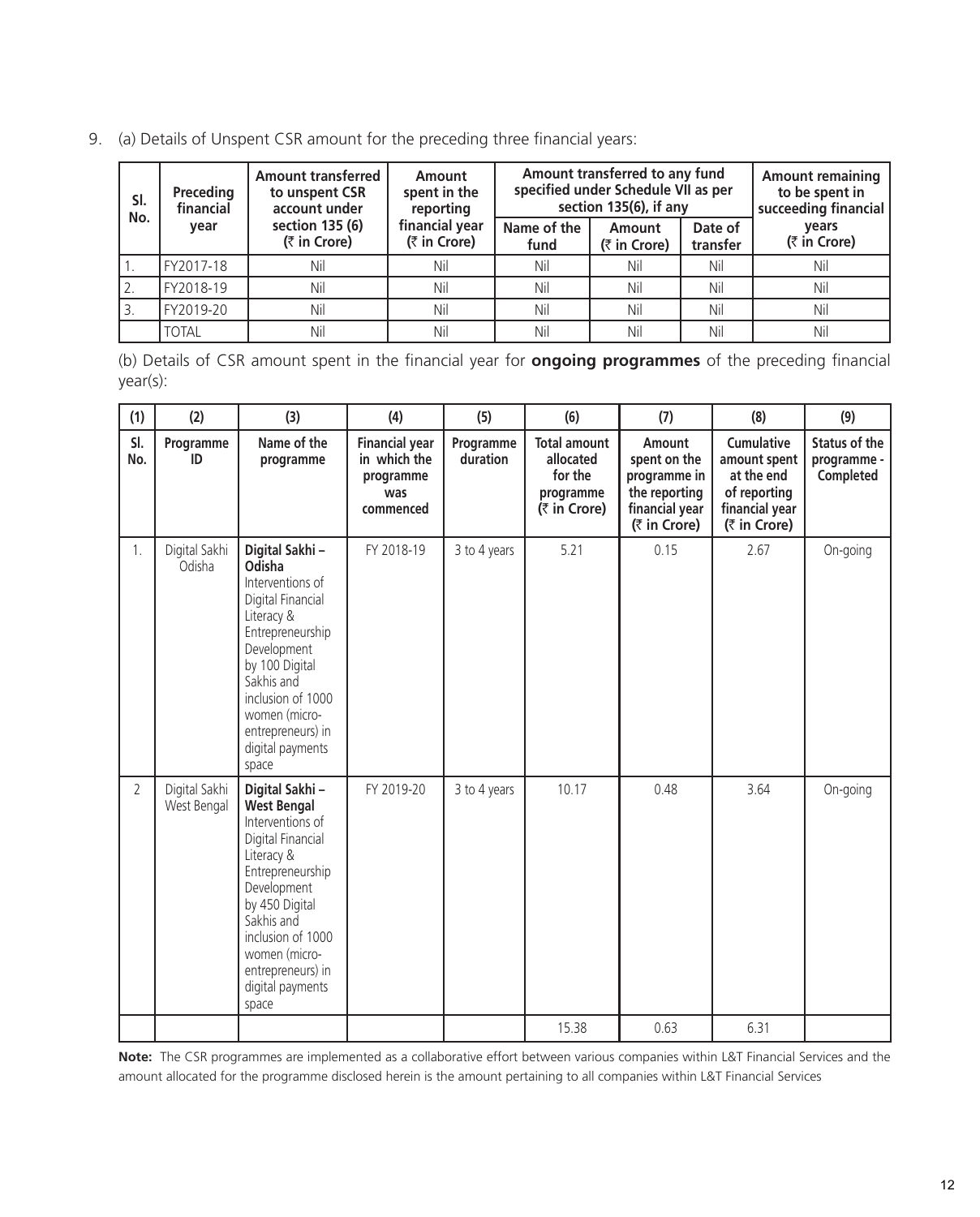10. In case of creation or acquisition of capital asset, furnish the details relating to the asset so created or acquired through CSR spent in the financial year **(asset-wise details).**

| Programme<br>ID | (a) Date of creation or<br>acquisition of the capital<br>asset(s) | (b) Amount of CSR<br>spent for creation or<br>acquisition of capital<br>asset $(3 \in \mathbb{R})$ in Crore) | (c) Details of the entity<br>or public authority or<br>beneficiary under whose<br>name such capital asset<br>is registered, their<br>address etc. | (d) Provide details of the<br>capital asset(s) created<br>or acquired (including<br>complete address and<br>location of the capital<br>asset) |
|-----------------|-------------------------------------------------------------------|--------------------------------------------------------------------------------------------------------------|---------------------------------------------------------------------------------------------------------------------------------------------------|-----------------------------------------------------------------------------------------------------------------------------------------------|
| Nil             | Nil                                                               | Nil                                                                                                          | Nil                                                                                                                                               | Nil                                                                                                                                           |

11. Specify the reason(s), if the Company has failed to spend two per cent of the average net profit as per Section  $135(5)$  – Not Applicable

**Sunil Prabhune** 

Chairman CSR Committee DIN: 07517824

#### **Raju Dodti** Director DIN: 06550896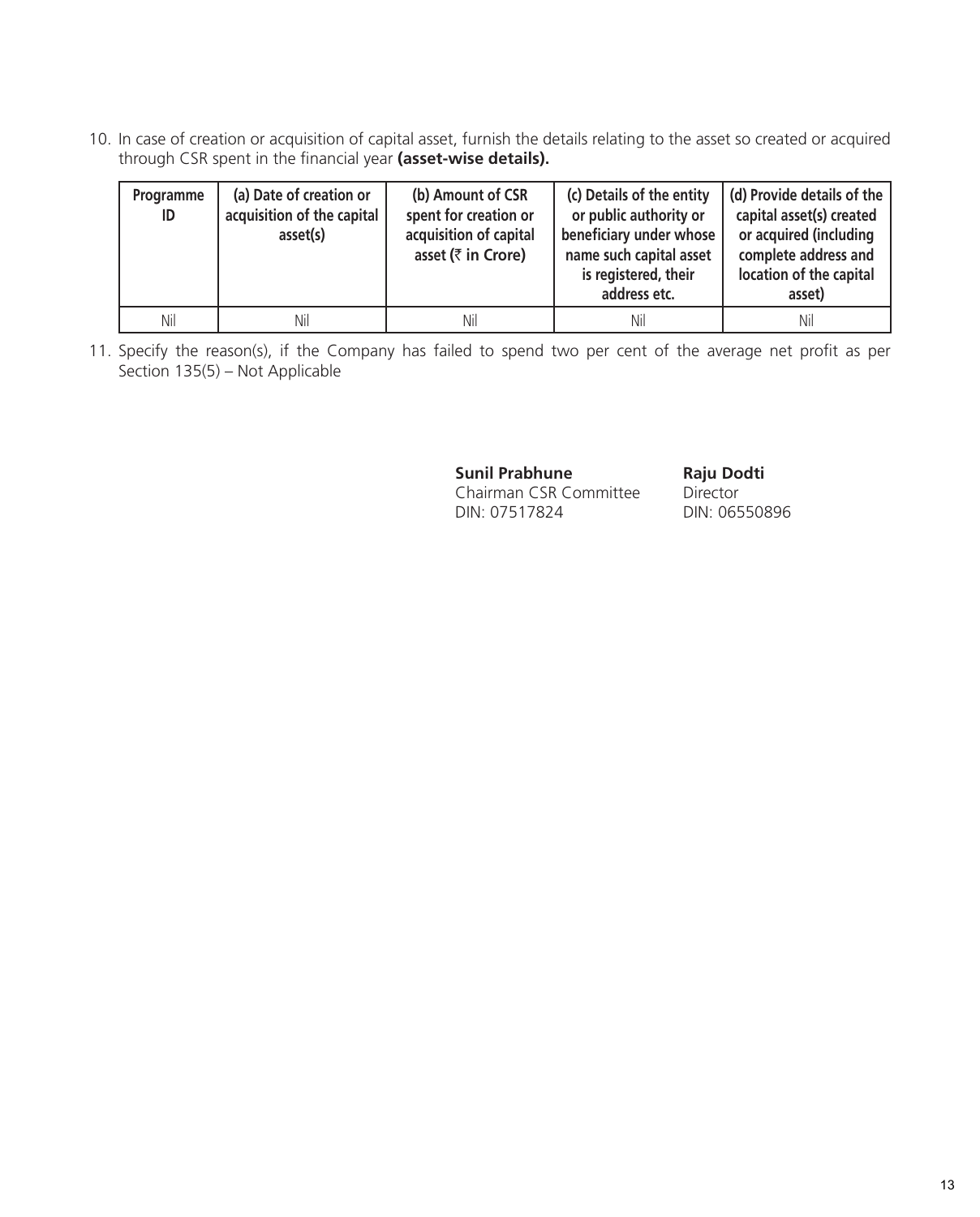

Firm's Registration No. 109982W

#### **INDEPENDENT AUDITOR'S REPORT**

To the Members of L&T Financial Consultants Limited

#### **Report on the audit of the financial statements**

#### **Opinion**

We have audited the financial statements of L&T Financial Consultants Limited ('the Company'), which comprise the balance sheet as at 31 March 2021, the statement of profit and loss (including other comprehensive income), statement of cash flows and statement of changes in equity for the year ended on that date, and notes to the financial statements, including a summary of significant accounting policies and other explanatory information ('the financial statements').

In our opinion and to the best of our information and according to the explanations given to us, the aforesaid standalone financial statements give the information required by the Companies Act, 2013 ('the Act') in the manner so required and give a true and fair view in conformity with the Indian Accounting Standards prescribed under section 133 of the Act read with the Companies (Indian Accounting Standards) Rules, 2015, as amended, ('Ind AS') and other accounting principles generally accepted in India, of the state of affairs of the Company as at 31 March 2021, the profit and total comprehensive income, changes in equity and its cash flows for the year ended on that date.

#### **Basis for opinion**

We conducted our audit of the financial statements in accordance with the Standards on Auditing (SAs) specified under section 143(10) of the Act. Our responsibilities under those Standards are further described in the *auditor's responsibilities for the audit of the financial statements* section of our report. We are independent of the Company in accordance with the Code of Ethics issued by the Institute of Chartered Accountants of India together with the independence requirements that are relevant to our audit of the financial statements under the provisions of the Act and the rules made thereunder, and we have fulfilled our other ethical responsibilities in accordance with these requirements and the ICAI's Code of Ethics.

We believe that the audit evidence we have obtained is sufficient and appropriate to provide a basis for our opinion.

#### **Information other than the financial statements and auditor's report thereon**

The Company's Board of Directors is responsible for the preparation of the other information. The other information comprises the information included in the board's report including annexures thereto, but does not include the financial statements and our auditor's report thereon.

Our opinion on the financial statements does not cover the other information and we do not express any form of assurance conclusion thereon.

In connection with our audit of the financial statements, our responsibility is to read the other information identified above and, in doing so, consider whether the other information is materially inconsistent with the financial statements or our knowledge obtained during the course of our audit, or otherwise appears to be materially misstated.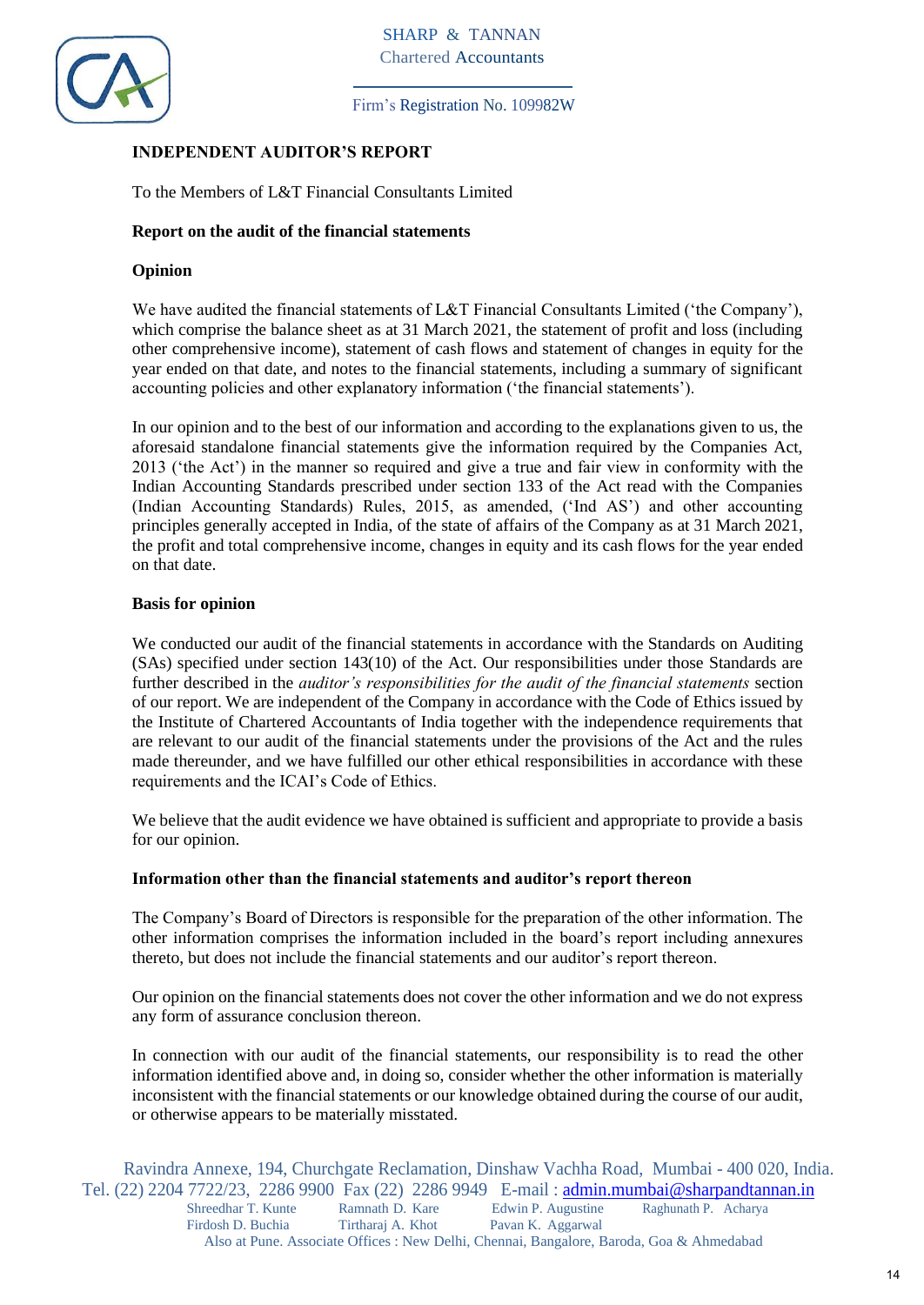If, based on the work we have performed on the other information obtained prior to the date of this auditor's report, we conclude that there is a material misstatement of this other information, we are required to report that fact. We have nothing to report in this regard.

#### **Management's responsibility for the financial statements**

The Company's Board of Directors is responsible for the matters stated in section 134(5) of the Act with respect to the preparation of these standalone financial statements that give a true and fair view of the financial position, financial performance, total comprehensive income, changes in equity and cash flows of the Company in accordance with the accounting principles generally accepted in India. This responsibility also includes maintenance of adequate accounting records in accordance with the provisions of the Act for safeguarding of the assets of the Company and for preventing and detecting frauds and other irregularities; selection and application of appropriate accounting policies; making judgments and estimates that are reasonable and prudent; and design, implementation and maintenance of adequate internal financial controls, that were operating effectively for ensuring the accuracy and completeness of the accounting records, relevant to the preparation and presentation of the standalone financial statement that give a true and fair view and are free from material misstatement, whether due to fraud or error.

In preparing the financial statements, management is responsible for assessing the Company's ability to continue as a going concern, disclosing, as applicable, matters related to going concern and using the going concern basis of accounting unless management either intends to liquidate the Company or to cease operations, or has no realistic alternative but to do so.

The Board of Directors are responsible for overseeing the Company's financial reporting process.

#### **Auditor's responsibilities for the audit of the financial statements**

Our objectives are to obtain reasonable assurance about whether the financial statements as a whole are free from material misstatement, whether due to fraud or error, and to issue an auditor's report that includes our opinion. Reasonable assurance is a high level of assurance, but is not a guarantee that an audit conducted in accordance with SAs will always detect a material misstatement when it exists. Misstatements can arise from fraud or error and are considered material if, individually or in the aggregate, they could reasonably be expected to influence the economic decisions of users taken on the basis of these standalone financial statements.

As part of an audit in accordance with SAs, we exercise professional judgment and maintain professional skepticism throughout the audit. We also:

- Identify and assess the risks of material misstatement of the financial statements, whether due to fraud or error, design and perform audit procedures responsive to those risks, and obtain audit evidence that is sufficient and appropriate to provide a basis for our opinion. The risk of not detecting a material misstatement resulting from fraud is higher than for one resulting from error, as fraud may involve collusion, forgery, intentional omissions, misrepresentations, or the override of internal control.
- Obtain an understanding of internal financial controls relevant to the audit in order to design audit procedures that are appropriate in the circumstances. Under section 143(3)(i) of the Act, we are also responsible for expressing our opinion on whether the Company has adequate internal financial controls system in place and the operating effectiveness of such controls.
- Evaluate the appropriateness of accounting policies used and the reasonableness of accounting estimates and related disclosures made by management.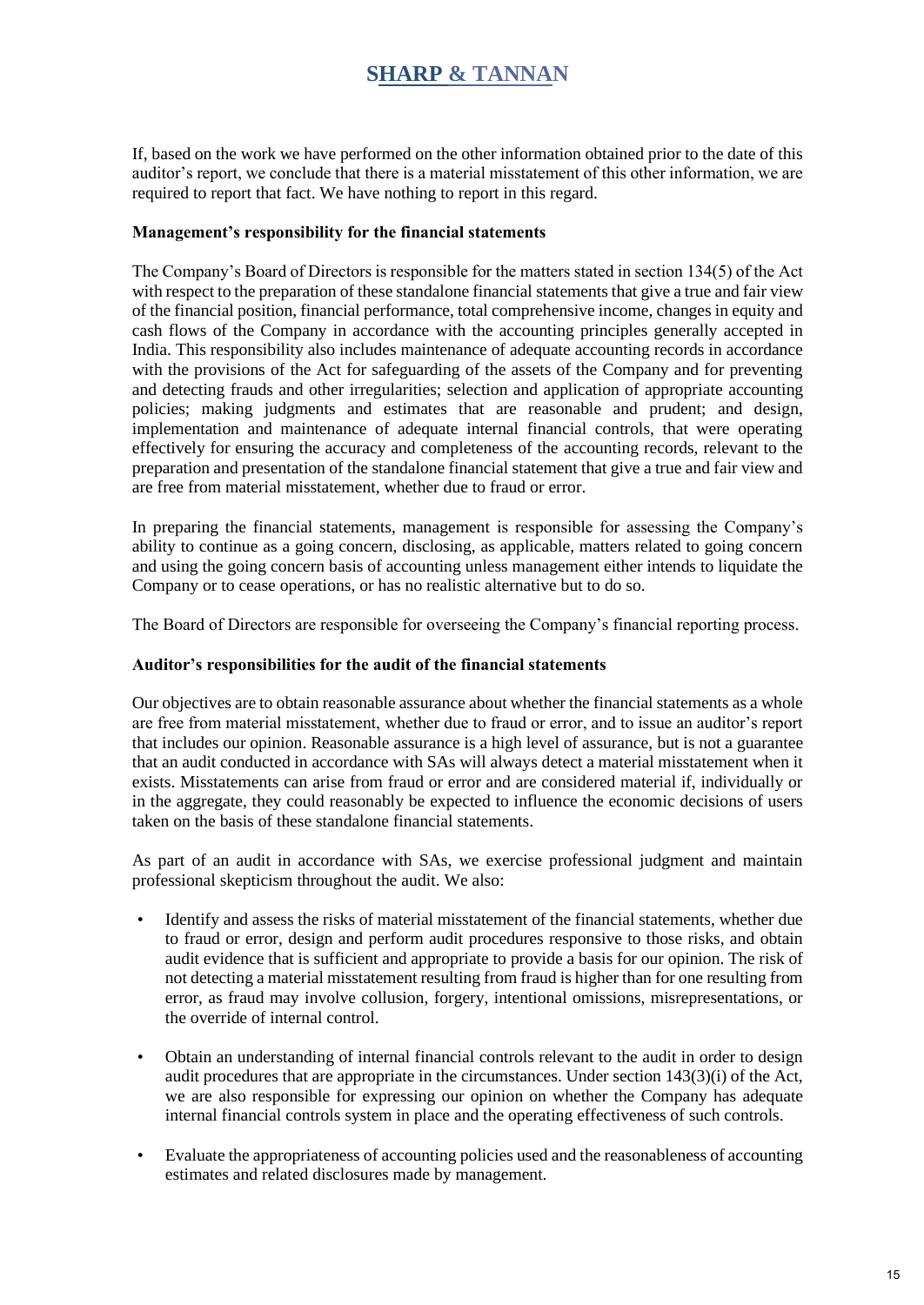- Conclude on the appropriateness of management's use of the going concern basis of accounting and, based on the audit evidence obtained, whether a material uncertainty exists related to events or conditions that may cast significant doubt on the Company's ability to continue as a going concern. If we conclude that a material uncertainty exists, we are required to draw attention in our auditor's report to the related disclosures in the financial statements or, if such disclosures are inadequate, to modify our opinion. Our conclusions are based on the audit evidence obtained up to the date of our auditor's report. However, future events or conditions may cause the Company to cease to continue as a going concern.
- Evaluate the overall presentation, structure and content of the financial statements, including the disclosures, and whether the financial statements represent the underlying transactions and events in a manner that achieves fair presentation.

Materiality is the magnitude of misstatements in the financial statements that, individually or in aggregate, make it probable that the economic decisions of a reasonably knowledgeable user of the financial statements may be influenced. We consider quantitative materiality and qualitative factors in (i) planning the scope of our audit work and in evaluating the results of our work; and (ii) to evaluate the effect of any identified misstatements in the financial statements.

We communicate with those charged with governance regarding, among other matters, the planned scope and timing of the audit and significant audit findings, including any significant deficiencies in internal control that we identify during our audit.

We also provide those charged with governance with a statement that we have complied with relevant ethical requirements regarding independence, and to communicate with them all relationships and other matters that may reasonably be thought to bear on our independence, and where applicable, related safeguards.

#### **Report on other legal and regulatory requirements**

- 1 As required by the Companies (Auditor's Report) Order, 2016 ('the Order'), issued by the central government of India in terms of sub-section (11) of section 143 of the Companies Act, 2013, we give in the Annexure A the statement on the matters specified in paragraphs 3 and 4 of the Order, to the extent applicable.
- 2 As required by section 143(3) of the Act, based on our audit, we report that:
	- (a) We have sought and obtained all the information and explanations which to the best of our knowledge and belief were necessary for the purposes of our audit;
	- (b) In our opinion, proper books of account as required by law have been kept by the Company so far as it appears from our examination of those books;
	- (c) The balance sheet, the statement of profit and loss (including other comprehensive income), statement of changes in equity and the statement of cash flows dealt with by this report are in agreement with the books of account;
	- (d) In our opinion, the aforesaid standalone financial statements comply with the Ind AS specified under section 133 of the Act, read with rule 7 of the Companies (Accounts) Rules, 2014;
	- (e) On the basis of the written representations received from the directors as on 31 March 2021 taken on record by the Board of Directors, none of the directors is disqualified as on 31 March 2021 from being appointed as a director in terms of section 164 (2) of the Act;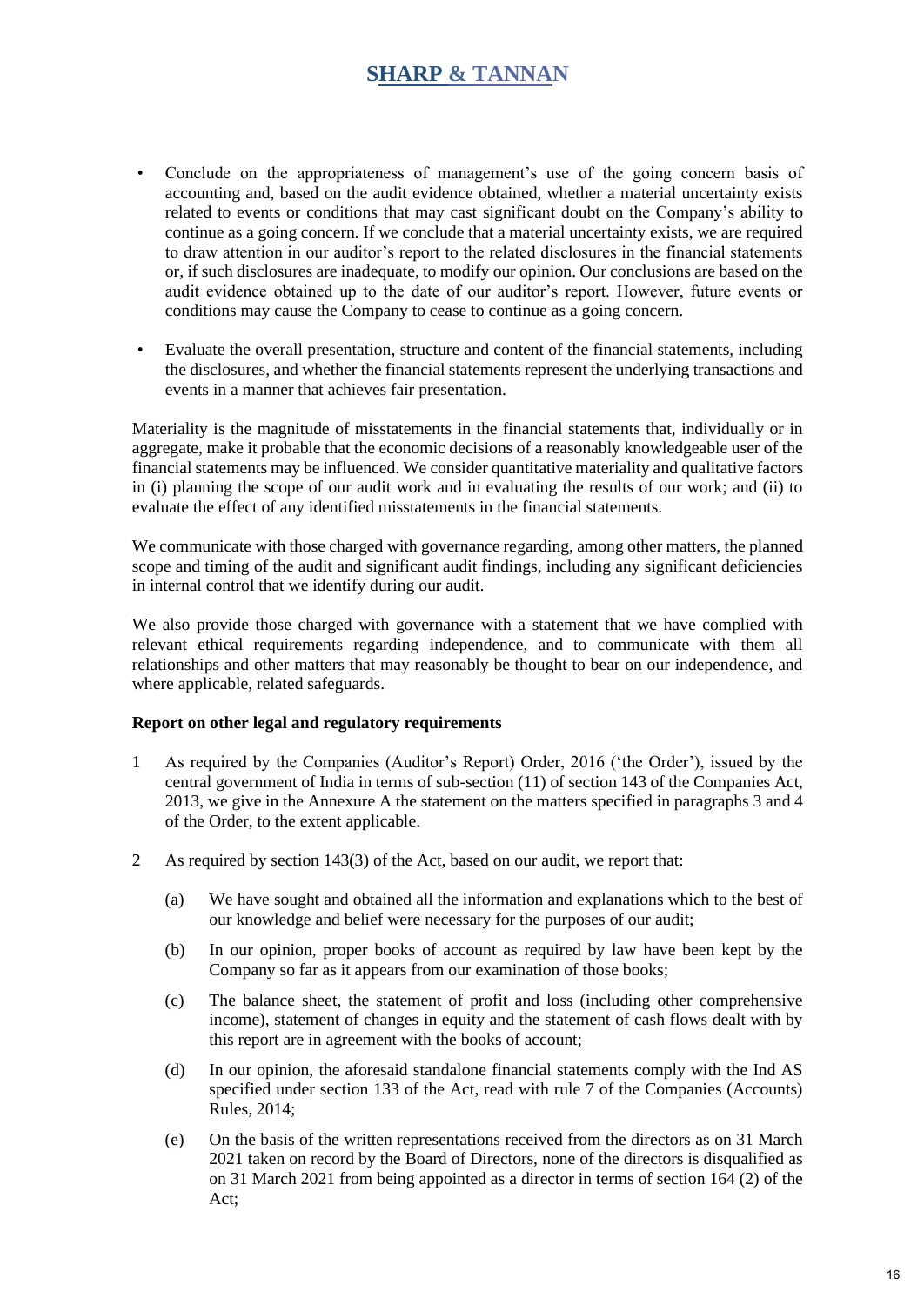- (f) With respect to the adequacy of the internal financial controls over financial reporting of the Company and the operating effectiveness of such controls, refer to our separate report in Annexure B; our report expresses an unmodified opinion on the adequacy and operating effectiveness of the Company's internal financial controls over financial reporting;
- (g) With respect to the other matters to be included in the auditor's report in accordance with the requirements of section 197(16) of the Act, as amended, we report that in our opinion and to the best of our information and according to the explanations given to us, the Company has not paid any remuneration to its directors during the year; and
- (h) With respect to the other matters to be included in the auditor's report in accordance with rule 11 of the Companies (Audit and Auditors) Rules, 2014, as amended, in our opinion and to the best of our information and according to the explanations given to us:
	- i The Company has disclosed the impact of pending litigations on its financial position in its financial statements – refer note 35.16 to the financial statements;
	- ii The Company did not have any long-term contracts including derivative contracts for which there were any material foreseeable losses – refer note 35.17 to the financial statements; and
	- iii There were no amounts which were required to be transferred to the Investor Education and Protection Fund by the Company – refer note 35.18 to the financial statements.

For Sharp & Tannan Chartered Accountants Firm's registration No.109982W

R.P.Acharya Partner Mumbai, 09 April 2021 Membership no. 039920 UDIN: 21039920AAAADM3144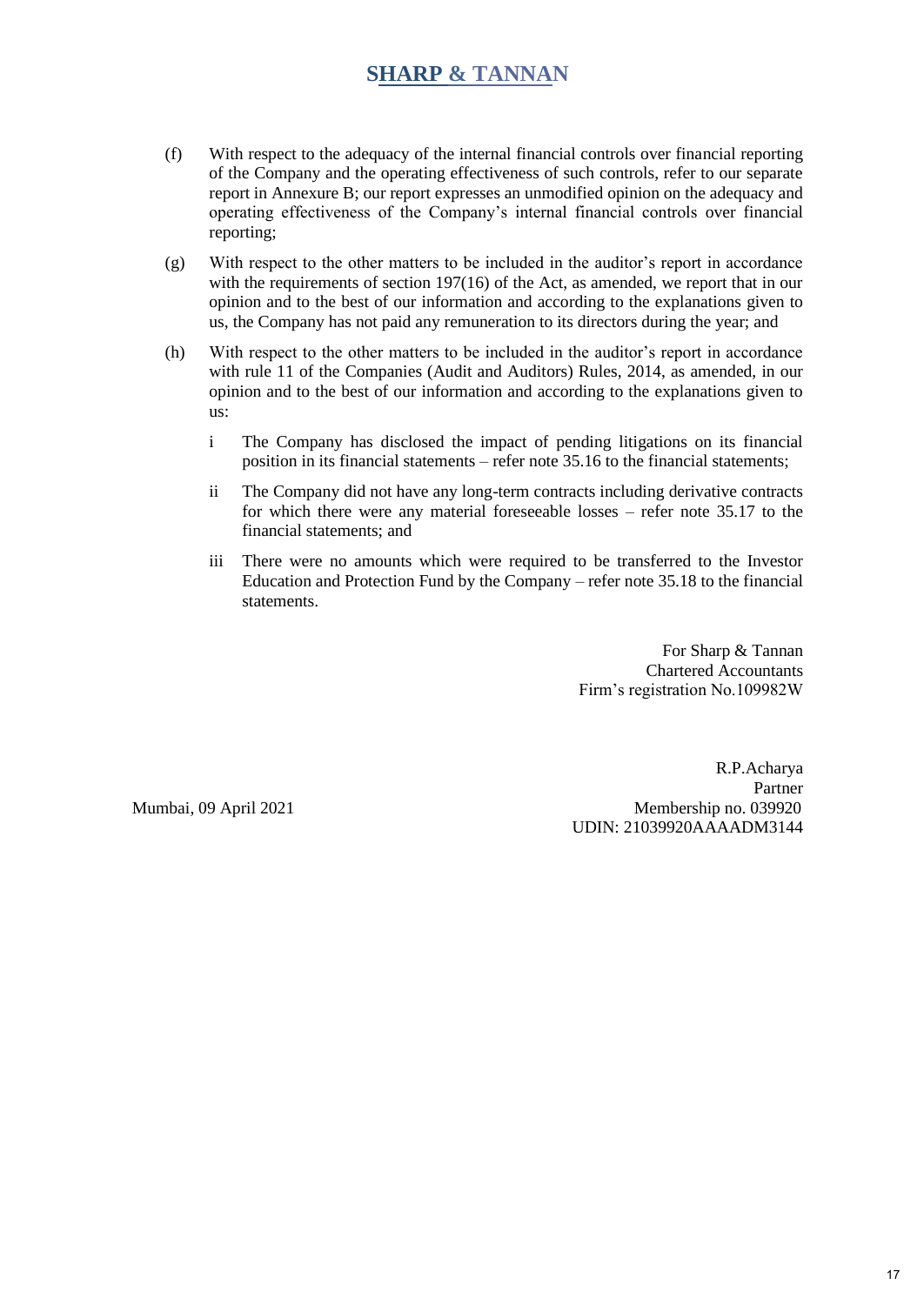#### **ANNEXURE A TO THE INDEPENDENT AUDITOR'S REPORT**

(Referred to in paragraph 1 under 'Report on other legal and regulatory requirements' section of our report of even date)

(i) (a) The Company has maintained proper records showing full particulars including quantitative details and situation of fixed assets.

(b) We are informed by the Company that, certain fixed assets have been physically verified by management, which in our opinion is reasonable having regard to the size of the Company and the nature of its assets. The frequency of physical verification is reasonable and no material discrepancies were noticed on such verification.

(c) According to the information and explanations given to us and records of the Company examined by us, the title deeds of immovable properties are held in the name of the Company.

- (ii) According to the information and explanations given to us, the Company is engaged primarily in services related to merchant banking, leasing of properties and its activities do not require it to hold any inventories and hence reporting under paragraph 3(ii) of the Order is not applicable.
- (iii) According to the information and explanations given to us, the Company has not granted any loans, secured or unsecured, to companies, firms, limited liability partnerships or other parties covered in the register maintained under section 189 of the Act. Accordingly, paragraphs 3(iii) (a), (b) and (c) of the Order are not applicable to the Company.
- (iv) In our opinion, and according to the information and explanations given to us, there are no securities and guarantees granted in respect of which provisions of sections 185 and 186 of the Companies Act 2013 are applicable. The Company has complied with the provisions of section 186 of the Act in respect of investments made and loans granted.
- (v) In our opinion and according to information and explanation given to us, the Company has not accepted deposits as per the directives issued by the Reserve Bank of India under the provisions of sections 73 to 76 or any other relevant provisions of the Act and the rules framed there under. Accordingly, paragraph 3(v) of the Order is not applicable to the Company.
- (vi) According to the information and explanations given to us, the central government has not prescribed the maintenance of cost records under section 148(1) of the Act for any of the services rendered by the Company. Accordingly, reporting under paragraph 3(vi) of the Order is not applicable to the Company
- (vii) (a) According to the information and explanations given to us and on the basis of our examination of records of the Company, amounts deducted/ accrued in the books of account in respect of undisputed statutory dues including provident fund, employees' state insurance, income tax, goods and service tax, cess and other material statutory dues have been generally regular in depositing during the year by the Company with the appropriate authorities.

According to the information and explanations given to us, no undisputed amounts payable in respect of provident fund, employees' state insurance, income tax, goods and service tax, cess and other material statutory and other material statutory dues were in arrears as at 31 March 2021 for a period of more than six months from the date they became payable.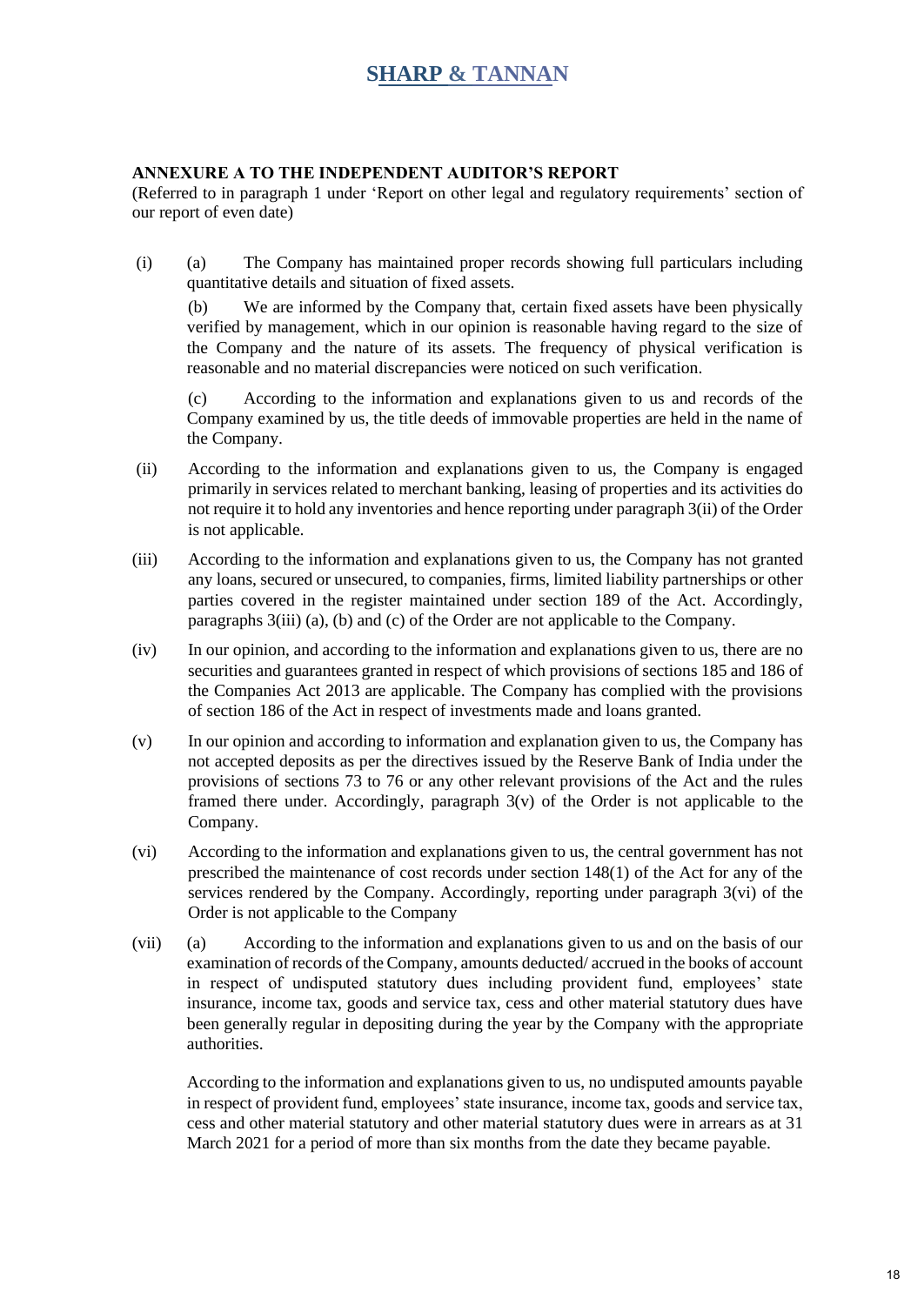(b) According to the information and explanations given to us and on the basis of our examination of records of the Company, there are no dues in respect of income tax, value added tax, goods and service tax, sales tax, service tax, duty of excise and duty of custom which have not been deposited with the appropriate authorities on account of any dispute as at 31 March 2021.

- (viii) According to the records of the Company examined by us and the information and explanation given to us, the Company does not have any loans or borrowings from any financial institution, banks, government or debenture holders during the year. Accordingly, paragraph 3(viii) of the Order is not applicable to the Company.
- (ix) The Company did not raise any money by way of initial public offer or further public offer (including debt instruments) and term loans during the year. Accordingly, paragraph 3(ix) of the Order is not applicable to the Company.
- (x) According to the information and explanations given to us, no fraud by the Company or on the Company by its officers or employees has been noticed or reported during the year.
- (xi) According to the records of the Company examined by us and the information and explanation given to us, no managerial remuneration has been paid or provided during the year.
- (xii) In our opinion and according to the information and explanation given to us, the Company is not a nidhi company. Accordingly, paragraph  $3(xii)$  of the Order is not applicable to the Company.
- (xiii) According to the information and explanation given to us and based on our examination of the records of the Company, transactions with the related parties are in compliance with sections 177 and 188 of the Act where applicable and details of such transactions have been disclosed in the standalone financial statements as required by the applicable accounting standards.
- (xiv) According to the information and explanation given to us and based on our examination of the records of the Company, the Company has not made any preferential allotment or private placement of shares or partly convertible debentures during the year. Accordingly, paragraph 3(xiv) of the Order is not applicable to the Company.
- (xv) According to the information and explanation given to us and based on our examination of the records of the Company, the Company has not entered into non- cash transactions with directors or persons connected with him and hence provisions of section 192 of the Act are not applicable to the Company.
- (xvi) The Company is not required to be registered under section 45-IA of the Reserve Bank of India Act, 1934.

For Sharp & Tannan Chartered Accountants Firm's registration No.109982W

R.P.Acharya Partner Mumbai, 09 April 2021 2021 Membership no. 039920 UDIN: 21039920AAAADM3144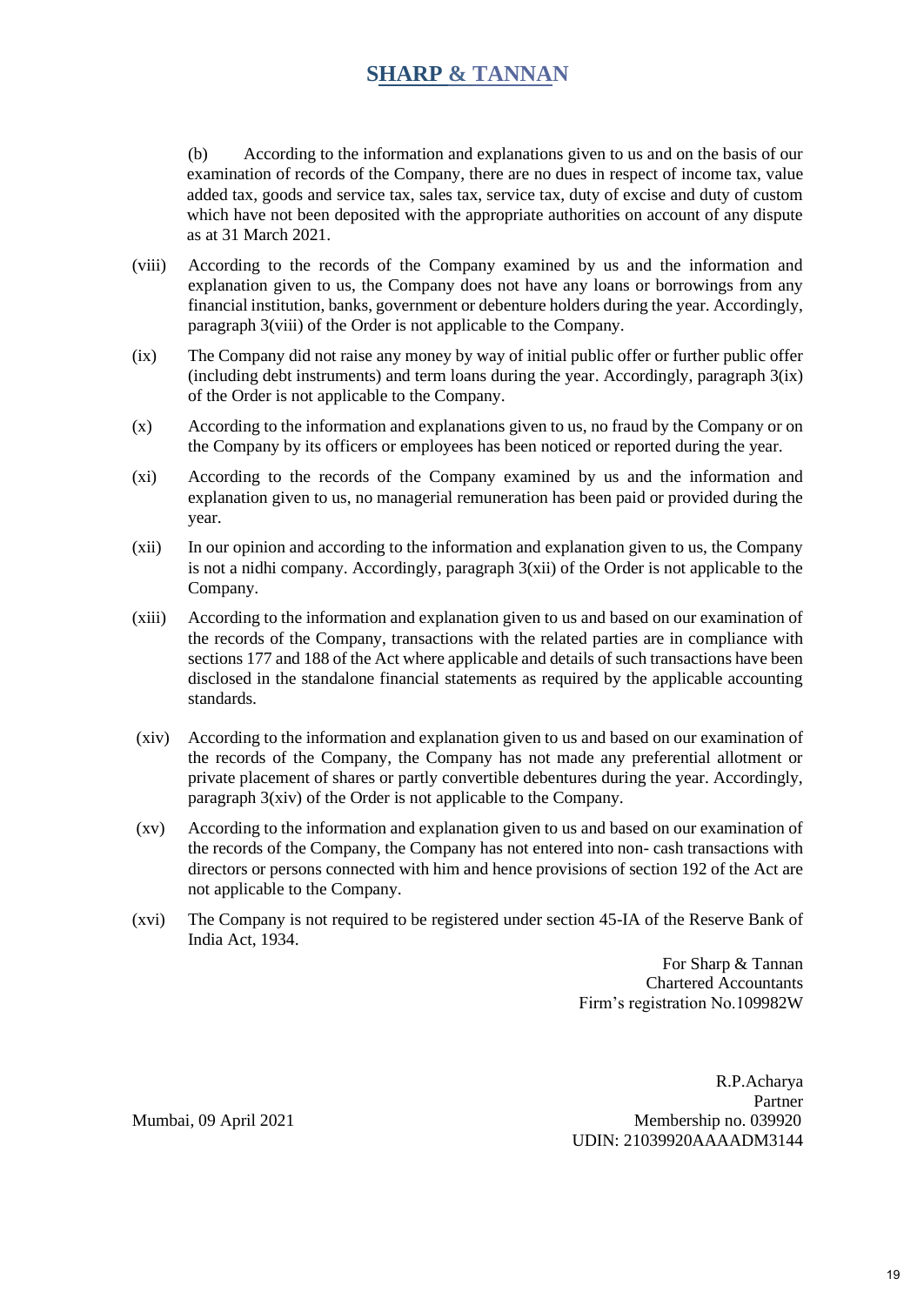# **ANNEXURE 'B' TO THE INDEPENDENT AUDITOR'S REPORT**

(Referred to in paragraph 2(f) of our report of even date)

#### **Report on the internal financial controls under clause (i) of sub-section 3 of section 143 of the Companies Act, 2013 ('the Act')**

We have audited the internal financial controls over financial reporting of L&T Financial Consultants Limited ('the Company') as of 31 March 2021 in conjunction with our audit of the financial statements of the Company for the year ended on that date.

#### **Management's responsibility for internal financial controls**

The Company's management is responsible for establishing and maintaining internal financial controls based on the internal control over financial reporting criteria established by the Company considering the essential components of internal control stated in the Guidance Note on Audit of Internal Financial Controls over Financial Reporting ('the Guidance Note') issued by the Institute of Chartered Accountants of India ('ICAI'). These responsibilities include the design, implementation and maintenance of adequate internal financial controls that were operating effectively for ensuring the orderly and efficient conduct of its business, including adherence to company's policies, the safeguarding of its assets, the prevention and detection of frauds and errors, the accuracy and completeness of the accounting records, and the timely preparation of reliable financial information, as required under the Companies Act, 2013.

# **Auditors' responsibility**

Our responsibility is to express an opinion on the Company's internal financial controls over financial reporting based on our audit. We conducted our audit in accordance with the Guidance Note and the Standards on Auditing, issued by ICAI and deemed to be prescribed under section 143(10) of the Act to the extent applicable to an audit of internal financial controls, both applicable to an audit of internal financial controls and, both issued by the ICAI. Those standards and the guidance note require that we comply with ethical requirements and plan and perform the audit to obtain reasonable assurance about whether adequate internal financial controls over financial reporting was established and maintained and if such controls operated effectively in all material respects.

Our audit involves performing procedures to obtain audit evidence about the adequacy of the internal financial controls system over financial reporting and their operating effectiveness. Our audit of internal financial controls over financial reporting included obtaining an understanding of internal financial controls over financial reporting, assessing the risk that a material weakness exists, and testing and evaluating the design and operating effectiveness of internal control based on the assessed risk. The procedures selected depend on the auditor's judgement, including the assessment of the risks of material misstatement of the financial statements, whether due to fraud or error.

We believe that the audit evidence we have obtained is sufficient and appropriate to provide a basis for our audit opinion on the Company's internal financial controls system over financial reporting.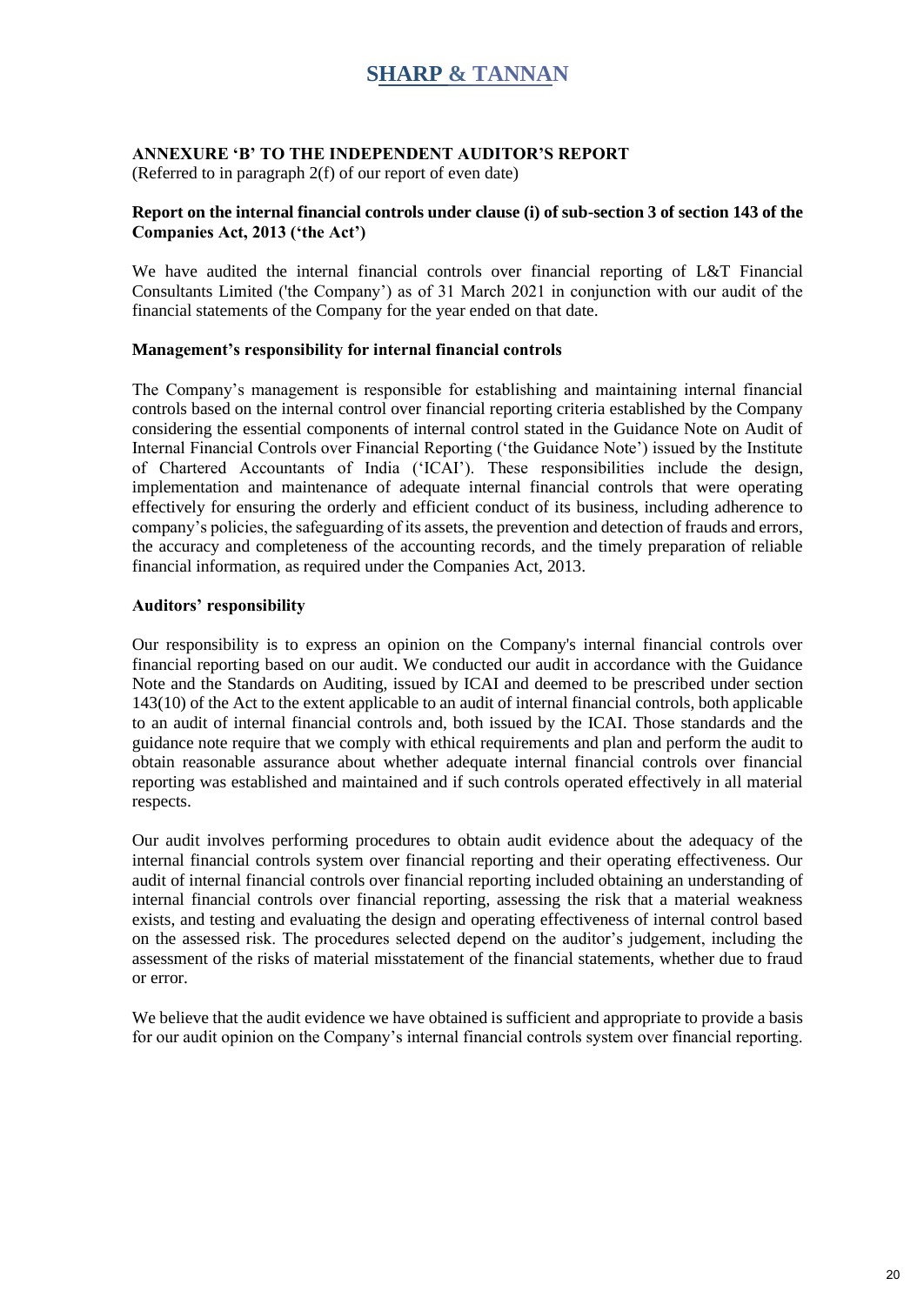#### **Meaning of internal financial controls over financial reporting**

A company's internal financial control over financial reporting is a process designed to provide reasonable assurance regarding the reliability of financial reporting and the preparation of financial statements for external purposes in accordance with generally accepted accounting principles. A company's internal financial control over financial reporting includes those policies and procedures that (1) pertain to the maintenance of records that, in reasonable detail, accurately and fairly reflect the transactions and dispositions of the assets of the company; (2) provide reasonable assurance that transactions are recorded as necessary to permit preparation of financial statements in accordance with generally accepted accounting principles, and that receipts and expenditures of the company are being made only in accordance with authorisations of management and directors of the company; and (3) provide reasonable assurance regarding prevention or timely detection of unauthorised acquisition, use, or disposition of the company's assets that could have a material effect on the financial statements.

#### **Inherent limitations of internal financial controls over financial reporting**

Because of the inherent limitations of internal financial controls over financial reporting, including the possibility of collusion or improper management override of controls, material misstatements due to error or fraud may occur and not be detected. Also, projections of any evaluation of the internal financial controls over financial reporting to future periods are subject to the risk that the internal financial control over financial reporting may become inadequate because of changes in conditions, or that the degree of compliance with the policies or procedures may deteriorate.

#### **Opinion**

In our opinion, the Company has, in all material respects, an adequate internal financial controls system over financial reporting and such internal financial controls over financial reporting were operating effectively as at 31 March 2021, based on the internal control over financial reporting criteria established by the Company considering the essential components of internal control stated in the guidance note on audit of internal financial controls over financial reporting issued by the ICAI.

> For Sharp & Tannan Chartered Accountants Firm's registration No.109982W

R.P.Acharya Partner Mumbai, 09 April 2021 Membership no. 039920 UDIN: 21039920AAAADM3144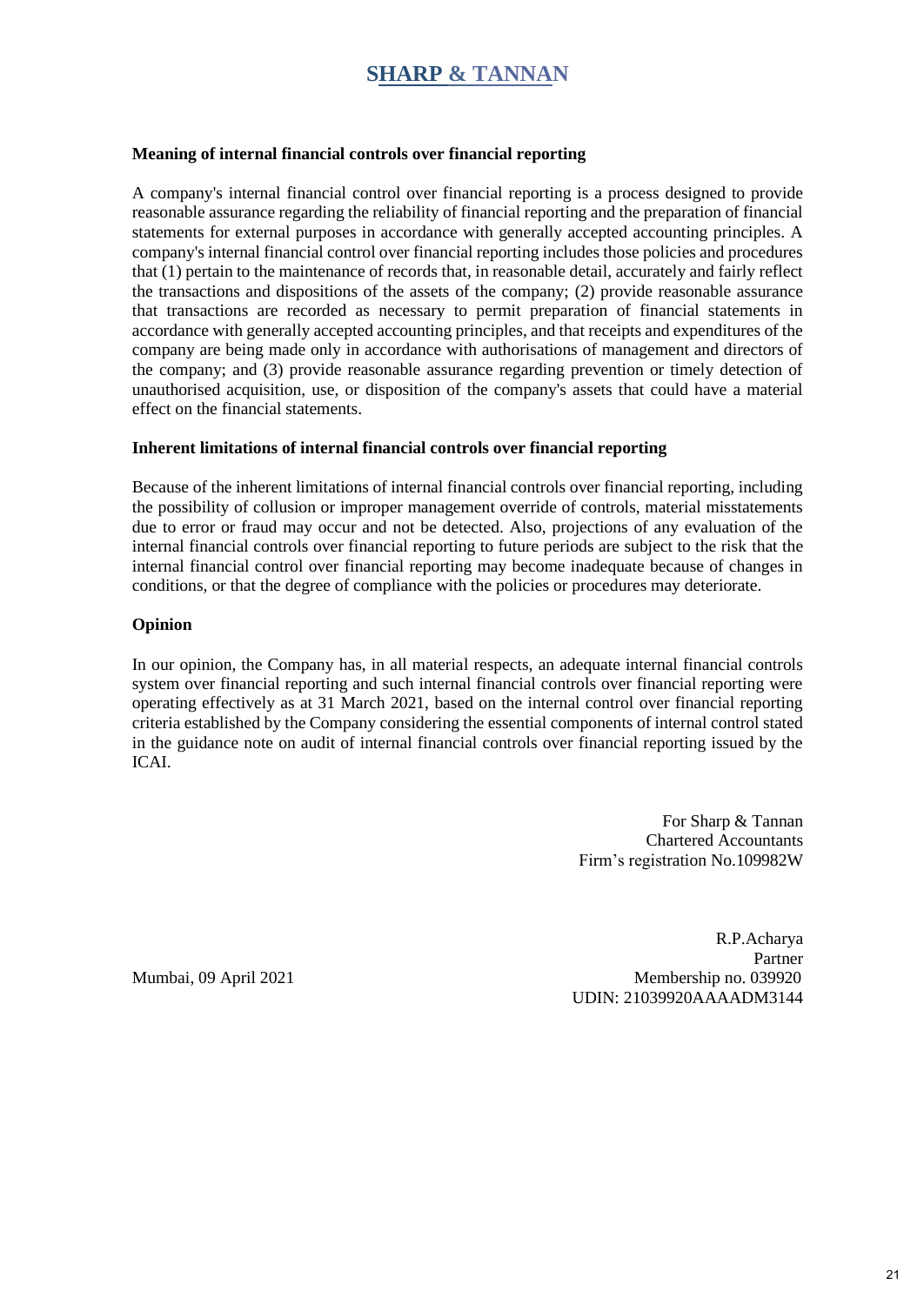Balance Sheet as at March 31, 2021

|                |                                                                                                                                              |                |                                                                                                | (₹ in Lakh)                                         |
|----------------|----------------------------------------------------------------------------------------------------------------------------------------------|----------------|------------------------------------------------------------------------------------------------|-----------------------------------------------------|
|                |                                                                                                                                              | Note No.       | As at<br>March 31, 2021                                                                        | As at<br>March 31, 2020                             |
|                | <b>ASSETS</b>                                                                                                                                |                |                                                                                                |                                                     |
| $\mathbf{1}$   | <b>Non-current assets</b>                                                                                                                    |                |                                                                                                |                                                     |
|                | (a) Property, plant and equipment<br>(b) Investment property                                                                                 | 3<br>4         | 1,756.58<br>30,740.31                                                                          | 2,052.80<br>31,100.95                               |
|                | (c) Other intangible assets                                                                                                                  | 5              | 0.43                                                                                           | 0.43                                                |
|                | (d) Tax assets                                                                                                                               | 10             | 872.13                                                                                         | 1,045.52                                            |
|                | (e) Financial assets                                                                                                                         |                |                                                                                                |                                                     |
|                | (i) Investments                                                                                                                              | 6              |                                                                                                | 426.10                                              |
|                | (ii) Others financial assets<br>(f) Deferred tax assets                                                                                      | 8<br>9         | 26.39<br>5,057.46                                                                              | 26.39<br>5,057.46                                   |
|                | <b>Total non-current assets</b>                                                                                                              |                | 38,453.30                                                                                      | 39,709.65                                           |
| $\overline{2}$ | <b>Current assets</b>                                                                                                                        |                |                                                                                                |                                                     |
|                | (a) Financial assets                                                                                                                         |                |                                                                                                |                                                     |
|                | (i) Trade receivables                                                                                                                        | 12             | 747.89                                                                                         | 537.26                                              |
|                | (ii) Cash and cash equivalents<br>(iii) Bank Balances other than (ii) above                                                                  | 13<br>14       | 47.23                                                                                          | 132.52<br>67.13                                     |
|                | (iv) Others financial assets                                                                                                                 | 8              | 2,399.22                                                                                       | 2,371.20                                            |
|                | (v) Loans                                                                                                                                    | $\overline{7}$ | 4,004.46                                                                                       | 3,899.27                                            |
|                | (b) Other current assets                                                                                                                     | 11             | 26.11                                                                                          | 16.36                                               |
|                | (c) Assets classified as held for sale                                                                                                       | 15             | 115.02                                                                                         | 115.02                                              |
|                | <b>Total current assets</b>                                                                                                                  |                | 7,339.93                                                                                       | 7,138.76                                            |
|                | <b>Total assets</b>                                                                                                                          |                | 45,793.23                                                                                      | 46,848.41                                           |
|                | <b>EQUITY AND LIABILITIES</b>                                                                                                                |                |                                                                                                |                                                     |
| $\mathbf{1}$   | <b>Equity</b>                                                                                                                                |                |                                                                                                |                                                     |
|                | (a) Equity share capital                                                                                                                     | 16             | 1,875.00                                                                                       | 1,875.00                                            |
|                | (b) Other equity                                                                                                                             | 17             | 15,870.23                                                                                      | 6,340.84                                            |
|                | <b>Total equity</b>                                                                                                                          |                | 17,745.23                                                                                      | 8,215.84                                            |
| $\overline{2}$ | <b>Non-current liabilities</b>                                                                                                               |                |                                                                                                |                                                     |
|                | (a) Financial liabilities                                                                                                                    |                |                                                                                                |                                                     |
|                | (i) Other financial liabilities                                                                                                              | 18             | 2,057.30                                                                                       | 2,048.75                                            |
|                | (b) Provisions                                                                                                                               | 21             | 25.47                                                                                          | 45.17                                               |
|                | <b>Total non-current liabilities</b>                                                                                                         |                | 2,082.77                                                                                       | 2,093.92                                            |
| 3              | <b>Current liabilities</b><br>(a) Financial liabilities                                                                                      |                |                                                                                                |                                                     |
|                | (i) Borrowings                                                                                                                               | 19             | 22,190.25                                                                                      | 34,560.75                                           |
|                | (ii) Trade payables                                                                                                                          | 20             | 4.62                                                                                           | 0.77                                                |
|                | (iii) Other financial liabilities                                                                                                            | 18             | 275.11                                                                                         | 268.91                                              |
|                | (b) Provisions                                                                                                                               | 21             | 11.61                                                                                          | 18.51                                               |
|                | (c) Current tax liabilities                                                                                                                  | 22             | 1,801.35                                                                                       | $\overline{a}$                                      |
|                | (d) Deferred tax liabilities<br>(e) Other current liabilities                                                                                | 23<br>24       | 1,536.89<br>145.40                                                                             | 1,563.48<br>126.23                                  |
|                | <b>Total current liabilities</b>                                                                                                             |                | 25,965.23                                                                                      | 36,538.65                                           |
|                |                                                                                                                                              |                |                                                                                                |                                                     |
|                | <b>Total equity and liabilities</b><br>Significant accounting policies                                                                       | 2              | 45,793.23                                                                                      | 46,848.41                                           |
|                | See accompanying notes to the financial statements                                                                                           | $3 - 35$       |                                                                                                |                                                     |
|                | As per our report attached<br><b>SHARP &amp; TANNAN</b><br><b>Chartered Accountants</b><br>Firm's registration no. 109982W<br>by the hand of |                | For and on behalf of the Board of Directors of<br><b>L&amp;T Financial Consultants Limited</b> |                                                     |
| Partner        | R. P. Acharya<br>Membership no. 039920                                                                                                       |                | Raju Dodti<br>Director<br>(DIN-06550896)                                                       | <b>Sunil Prabhune</b><br>Director<br>(DIN-07517824) |
|                |                                                                                                                                              |                | <b>Hitesh Bhadada</b><br>Head Accounts (CFO)                                                   | Juhi Jadhav<br><b>Company Secretary</b>             |
|                | Place: Mumbai                                                                                                                                |                | Place: Mumbai                                                                                  |                                                     |

Date : April 09, 2021 Date : April 09, 2021

22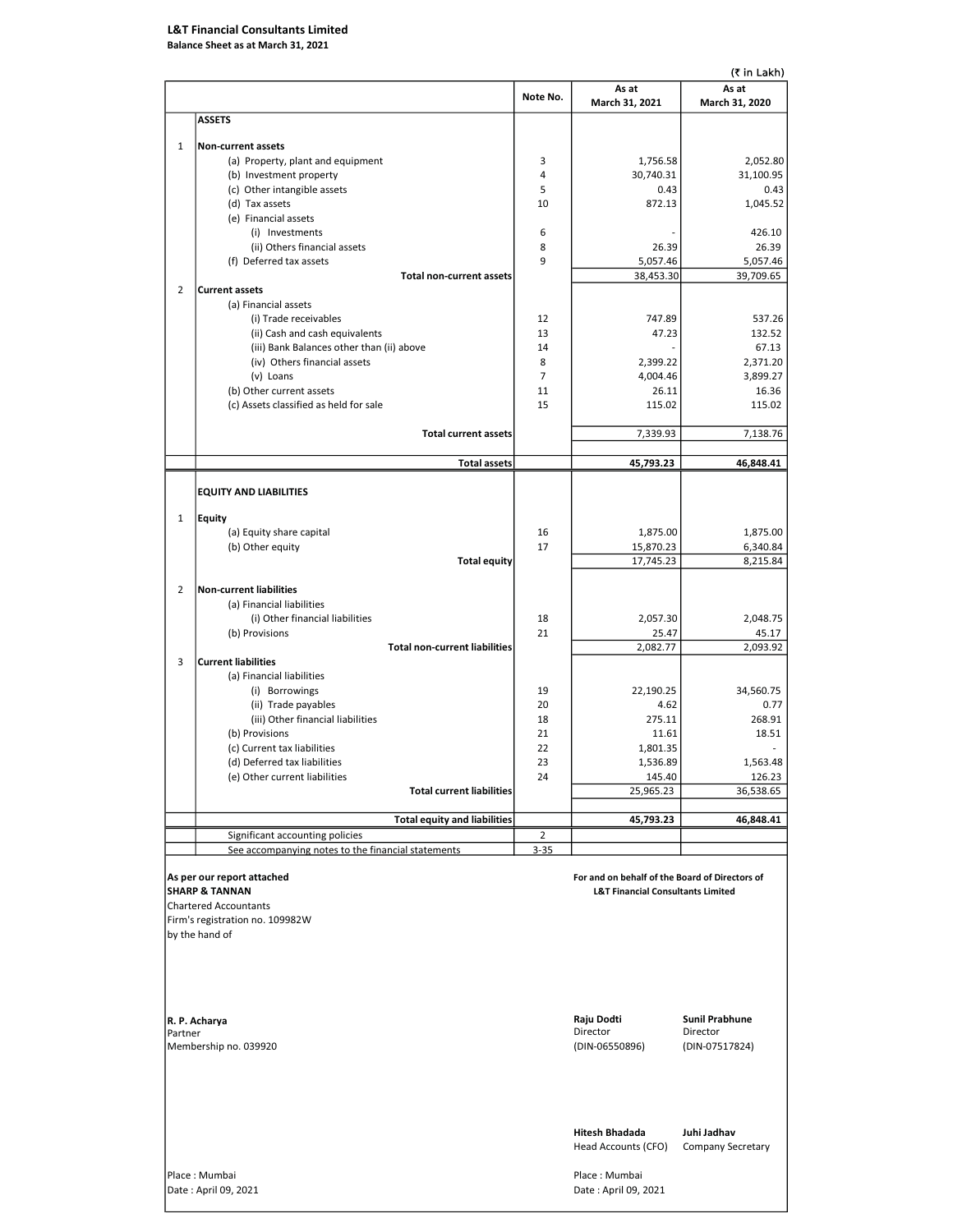|              |                                                                                                           |          |                                                | (₹ in Lakh)                  |
|--------------|-----------------------------------------------------------------------------------------------------------|----------|------------------------------------------------|------------------------------|
|              | <b>Particulars</b>                                                                                        | Note No. | Year ended<br>March 31, 2021                   | Year ended<br>March 31, 2020 |
| $\mathbf{I}$ | Revenue from operations                                                                                   | 25       | 13,639.70                                      | 8,930.81                     |
| $\mathbf{H}$ | Other income                                                                                              | 26       | 5,828.43                                       | 5,049.86                     |
| Ш            | Total revenue (I + II)                                                                                    |          | 19,468.13                                      | 13,980.67                    |
| IV           | <b>EXPENSES</b>                                                                                           |          |                                                |                              |
|              | (a) Employee benefit expense                                                                              | 27       | 531.20                                         | 702.75                       |
|              | (b) Finance costs                                                                                         | 28       | 2,533.70                                       | 3,551.80                     |
|              | (c) Fees and commission expense                                                                           | 29       | 228.00                                         |                              |
|              | (d) Depreciation and amortisation expense                                                                 | 30       | 661.28                                         | 702.61                       |
|              | (e) Provisions and contingencies                                                                          | 31       | 1,030.48                                       | 585.52                       |
|              | (f) Other expenses                                                                                        | 32       | 848.47                                         | 1,007.69                     |
|              | <b>Total expenses (IV)</b>                                                                                |          | 5,833.13                                       | 6,550.37                     |
| v            | Profit before tax (III - IV)                                                                              |          | 13,635.00                                      | 7,430.30                     |
| ٧I           | <b>Tax Expense</b>                                                                                        |          |                                                |                              |
|              | (1) Current tax                                                                                           | 33       | 4,130.59                                       | 1,397.60                     |
|              | (2) Deferred tax                                                                                          | 33       | (26.12)                                        | 2,124.00                     |
|              | (3) Mat Credit Entitlement                                                                                | 33       |                                                | (1,366.31)                   |
|              | <b>Total tax expense (VI)</b>                                                                             |          | 4,104.47                                       | 2,155.29                     |
| VII          | Profit after tax                                                                                          |          | 9,530.53                                       | 5,275.01                     |
|              | VIII Other comprehensive income<br>A (i) Items that will not be reclassified to profit or loss            |          |                                                |                              |
|              | Remeasurements of net defined benefit plans                                                               | 34       | (1.61)                                         |                              |
|              |                                                                                                           |          |                                                | (4.11)                       |
|              | Income tax relating to items that will not be<br>(ii)<br>reclassified to profit or loss                   | 34       | 0.47                                           | 1.20                         |
|              | Other comprehensive income for the year [net of tax]                                                      |          | (1.14)                                         | (2.91)                       |
| IX           | Total comprehensive income for the year                                                                   |          | 9,529.39                                       | 5,272.10                     |
|              |                                                                                                           |          |                                                |                              |
| x            | Earnings per equity share                                                                                 |          |                                                |                              |
|              | (1) Basic ( $\overline{\tau}$ )                                                                           | 35.5     | 50.83                                          | 28.13                        |
|              | (2) Diluted (₹)<br>See accompanying notes and significant accounting policies to the financial statements | 35.5     | 50.83                                          | 28.13                        |
|              |                                                                                                           |          |                                                |                              |
|              | As per our report attached                                                                                |          | For and on behalf of the Board of Directors of |                              |
|              | <b>SHARP &amp; TANNAN</b>                                                                                 |          | <b>L&amp;T Financial Consultants Limited</b>   |                              |

Chartered Accountants Firm's registration no. 109982W by the hand of

R. P. Acharya **Raju Dodti** Sunil Prabhune Partner Director Director

Membership no. 039920 (DIN-06550896) (DIN-07517824)

# Hitesh Bhadada Juhi Jadhav

Head Accounts (CFO) Company Secretary

Date : April 09, 2021 Date : April 09, 2021

Place : Mumbai Place : Mumbai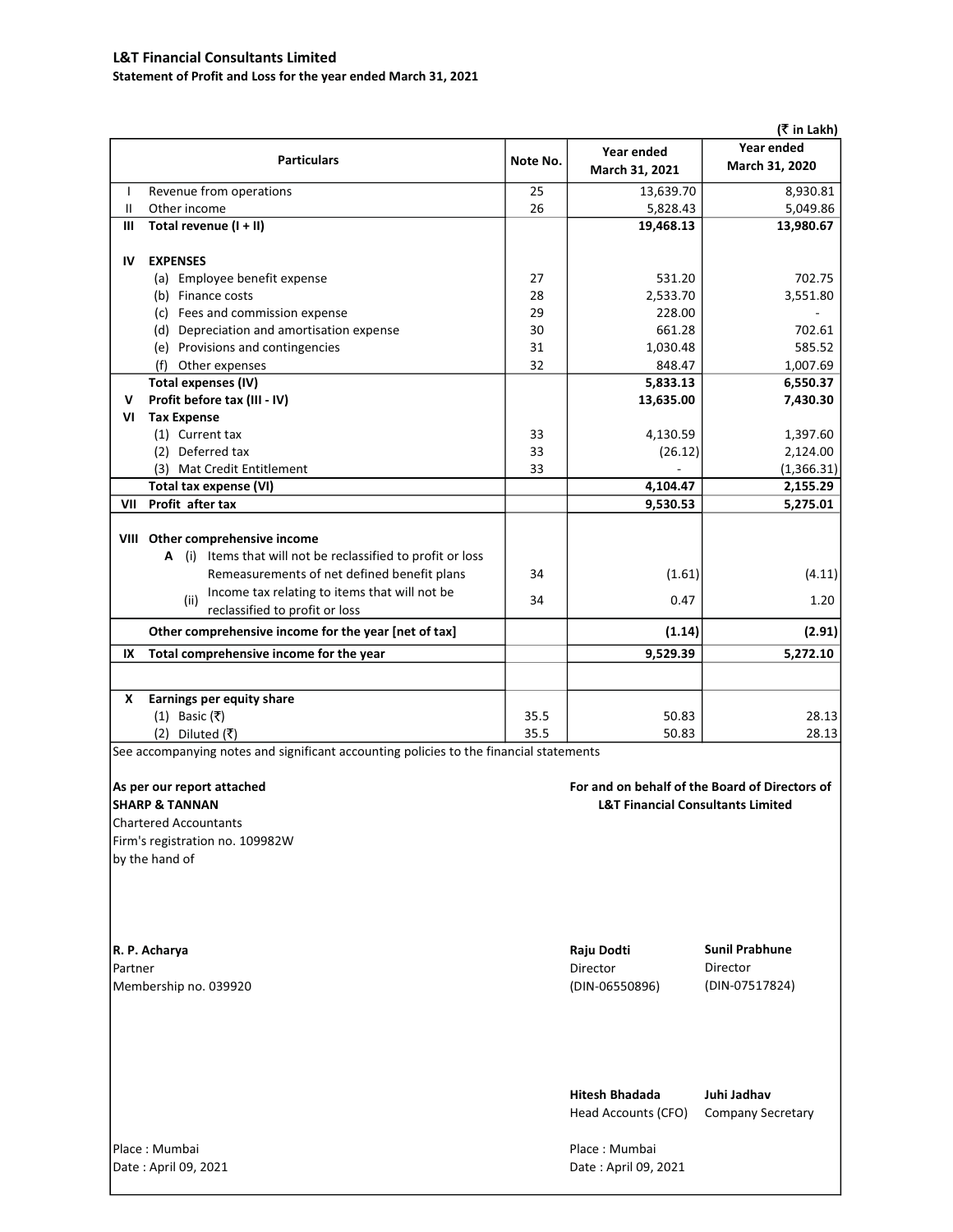Statement of changes in equity for the year ended March 31, 2021

a. Equity Share Capital

|                      |                          | (₹ in lakh)       |
|----------------------|--------------------------|-------------------|
| <b>Balance as at</b> | <b>Change during</b>     | <b>Balance at</b> |
| April 01, 2019       | the vear                 | March 31, 2020    |
| 1.875.00             | $\overline{\phantom{a}}$ | 1.875.00          |

|                      |                      | (₹ in lakh)       |
|----------------------|----------------------|-------------------|
| <b>Balance as at</b> | <b>Change during</b> | <b>Balance at</b> |
| April 01, 2020       | the year             | March 31, 2021    |
| 1,875.00             | -                    | 1,875.00          |

#### b. Other Equity

(₹ in lakh)

|                                            |                             | <b>Reserves and Surplus</b> |            |
|--------------------------------------------|-----------------------------|-----------------------------|------------|
| <b>Particulars</b>                         | Retained<br><b>Earnings</b> | <b>General Reserve</b>      | Total      |
| Balance at April 01, 2019                  | 1,486.56                    | 3,368.37                    | 4,854.93   |
| Total Comprehensive Income for<br>the year | 5,272.10                    |                             | 5,272.10   |
| Interim dividend (including DDT)           | (3,786.19)                  |                             | (3,786.19) |
| Balance at March 31, 2020                  | 2,972.47                    | 3,368.37                    | 6,340.84   |

 $(3\overline{5})$  in lakh)

|                                            |                                    | <b>Reserves and Surplus</b> |           |
|--------------------------------------------|------------------------------------|-----------------------------|-----------|
| <b>Particulars</b>                         | <b>Retained</b><br><b>Earnings</b> | <b>General Reserve</b>      | Total     |
| Balance at April 01, 2020                  | 2,972.47                           | 3,368.37                    | 6,340.84  |
| Total Comprehensive Income for<br>the year | 9,529.39                           |                             | 9,529.39  |
| Balance at March 31, 2021                  | 12,501.86                          | 3,368.37                    | 15,870.23 |

As per our report attached SHARP & TANNAN Chartered Accountants Firm's registration no. 109982W by the hand of

#### L&T Financial Consultants Limited For and on behalf of the Board of Directors of

R. P. Acharya **Raju Dodti** Raju Dodti Sunil Prabhune Partner Director Director Director Director Director Director Director Director Membership no. 039920 (DIN-06550896) (DIN-07517824)

Hitesh Bhadada Juhi Jadhav

Head Accounts(CFO) Company Secretary

Place : Mumbai **Place : Mumbai** 

Date : April 09, 2021 **Date : April 09, 2021**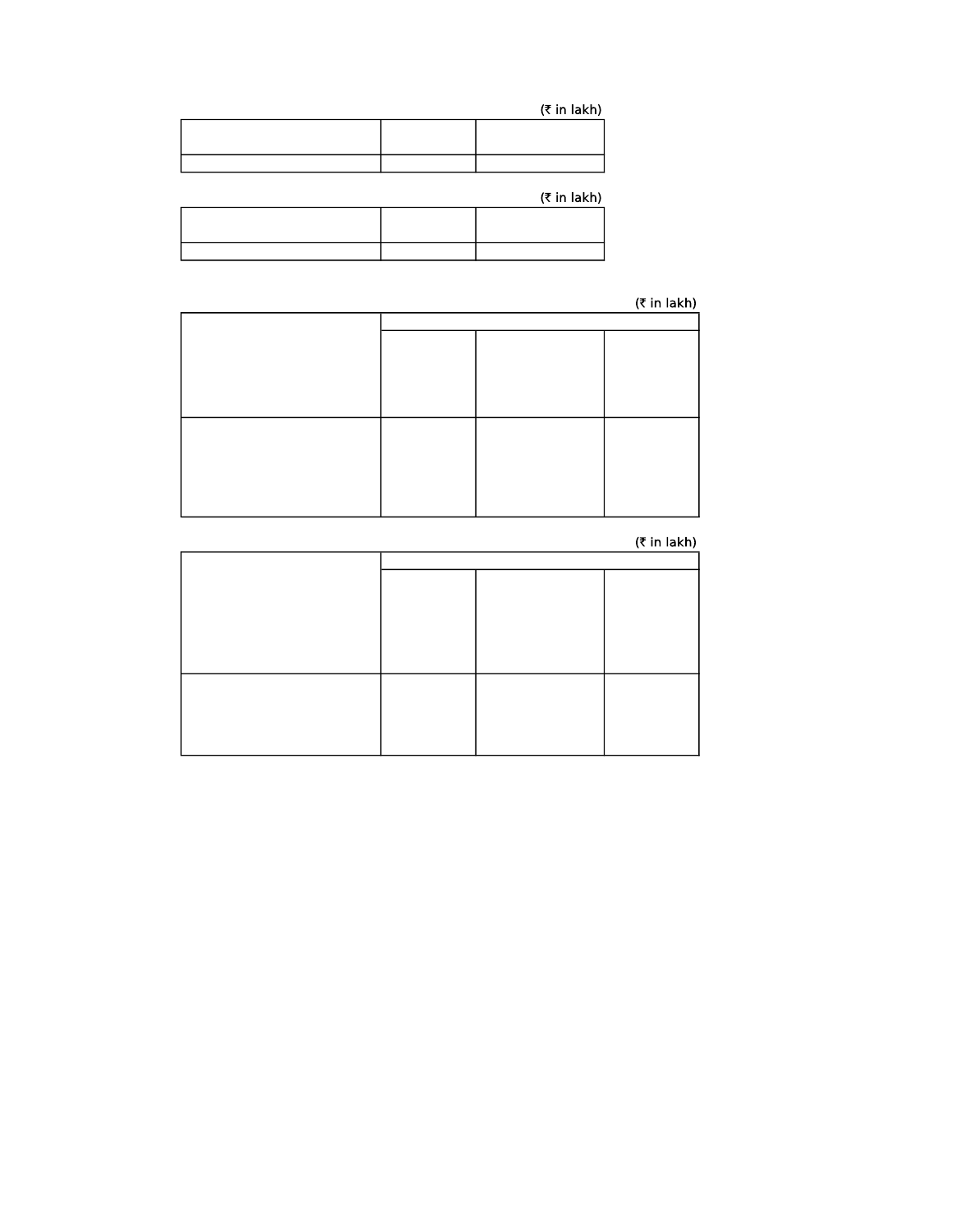Statements of Cash Flows for the year ended March 31, 2021

(₹ in lakh)

| <b>Particulars</b>                                                                                  | Year ended<br>March 31, 2021 | Year ended<br>March 31, 2020 |
|-----------------------------------------------------------------------------------------------------|------------------------------|------------------------------|
| A. Cash flow from operating activities                                                              |                              |                              |
| Profit before tax                                                                                   | 13,635.00                    | 7,430.30                     |
| <b>Adjustment for:</b>                                                                              |                              |                              |
| Provision for employee benefits                                                                     | 21.00                        | 8.30                         |
| Depreciation and amortisation expense                                                               | 661.28                       | 702.61                       |
| Profit on sale of fixed assets                                                                      | (2.84)                       | (388.01)                     |
| Lease rental income on amortisation of security deposit                                             |                              | (13.55)                      |
| Interest/Dividend income on ICD and FD                                                              | (606.59)                     | (587.39)                     |
| Write back of liability no longer payable                                                           | (65.12)                      |                              |
| Interest expenses                                                                                   | 2,533.70                     | 3,551.80                     |
| Provisions and Contingencies                                                                        | 1,030.48                     | 585.52                       |
| Operating profit before working capital changes                                                     | 17,206.91                    | 11,289.57                    |
| Changes in working capital<br>(Increase)/ decrease in other financial assets                        |                              |                              |
|                                                                                                     |                              | (0.94)                       |
| (Increase)/ decrease in trade receivables<br>(Increase)/ decrease in current and non current assets | (210.63)                     | (431.01)<br>17.90            |
| Increase/ (decrease) in current and non                                                             | (9.75)                       |                              |
| current liabilities and provisions                                                                  | 22.60                        | (1,229.06)                   |
| Cash generated from operations                                                                      | 17,009.13                    | 9,646.46                     |
| Direct taxes paid                                                                                   | (2, 155.85)                  | (1,252.32)                   |
| Net cash generated from operating activities (A)                                                    | 14,853.28                    | 8,394.14                     |
|                                                                                                     |                              |                              |
| <b>B. Cash flows from investing activities</b>                                                      |                              |                              |
| <b>Add: Inflows from investing activities</b><br>Sale of current investments (net)                  | 67.13                        |                              |
| Inter corporate deposits recovered                                                                  | 6,467.40                     | 547.44                       |
| Interest received from investing activities                                                         | 607.80                       |                              |
| Sale of fixed assets                                                                                | 11.00                        | 1,972.48                     |
|                                                                                                     | 7,153.33                     | 2,519.92                     |
| Less: Outflow for investing activities                                                              |                              |                              |
| Inter corporate Deposit given                                                                       | 7,180.41                     | 34.00                        |
| Purchase of fixed assets                                                                            | 11.16                        | 4.82                         |
|                                                                                                     | 7,191.57                     | 38.82                        |
|                                                                                                     |                              |                              |
| Net cash (used in)/generated from investing activities (B)                                          | (38.24)                      | 2,481.10                     |
| C. Cash flows from financing activities                                                             |                              |                              |
| <b>Add: Inflows from financing activities</b>                                                       |                              |                              |
| Proceeds from inter corporate borrowing                                                             | 2,21,243.63                  | 99,624.52                    |
|                                                                                                     | 2,21,243.63                  | 99,624.52                    |
| <b>Less: Outflows for financing activities</b>                                                      |                              |                              |
| Dividend paid (including dividend distribution tax)                                                 |                              | 3,786.19                     |
| Interest and ancillary borrowing cost paid                                                          | 2,472.51                     | 5,349.84                     |
| Repayment of inter corporate borrowing                                                              | 2,33,671.47<br>2,36,143.98   | 1,01,463.20<br>1,10,599.23   |
|                                                                                                     |                              |                              |
| Net cash used in financing activities (C)                                                           | (14,900.35)                  | (10,974.71)                  |
| Net decrease in cash and cash equivalents (A+B+C)                                                   | (85.29)                      | (99.48)                      |
| Cash and cash equivalents as at beginning of the year                                               | 132.52                       | 232.00                       |
|                                                                                                     |                              |                              |
| Cash and cash equivalents as at end of the year                                                     | 47.23                        | 132.52                       |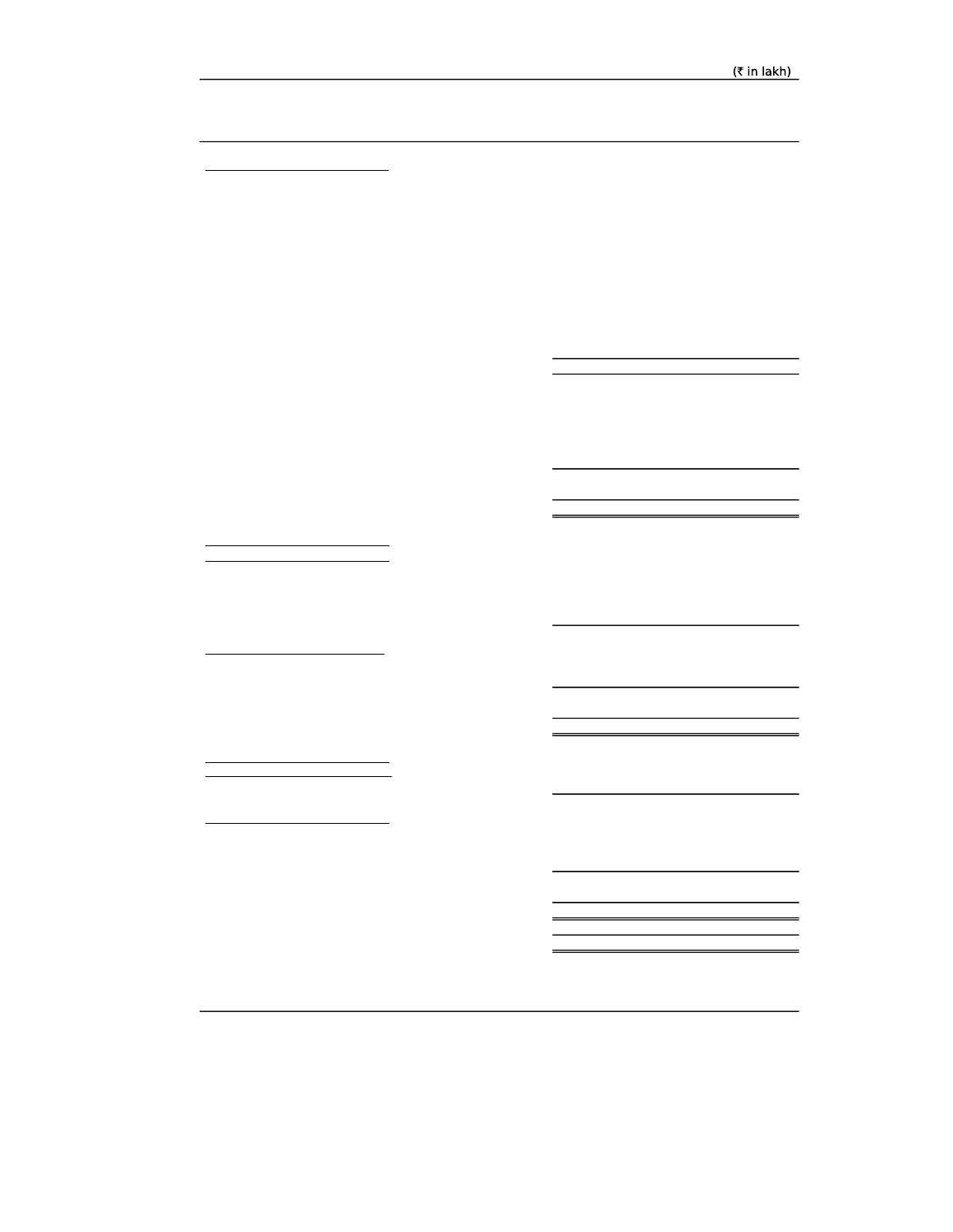Statements of Cash Flows for the year ended March 31, 2021

#### Notes:

- (IND AS) 7 "Statement of Cash Flows". 1. Statement of Cash Flows has been prepared as per Indirect Method as set out in the Indian Accounting Standard
- 2. Cash and cash equivalents represent cash and bank balances.
- 3. Purchase of fixed assets includes movements of capital work in progress during the period.
- 4. Previous year figures have been regrouped/reclassified wherever applicable

As per our report attached SHARP & TANNAN Chartered Accountants Firm's registration no. 109982W by the hand of

L&T Financial Consultants Limited For and on behalf of the Board of Directors of

R. P. Acharya **Raju Dodti** Sunil Prabhune Partner Director Director Director Director Director Director Director Director Membership no. 039920 (DIN-06550896) (DIN-07517824)

Hitesh Bhadada Juhi Jadhav

Head Accounts(CFO) Company Secretary

Place : Mumbai **Place** : Mumbai Date : April 09, 2021 Date : April 09, 2021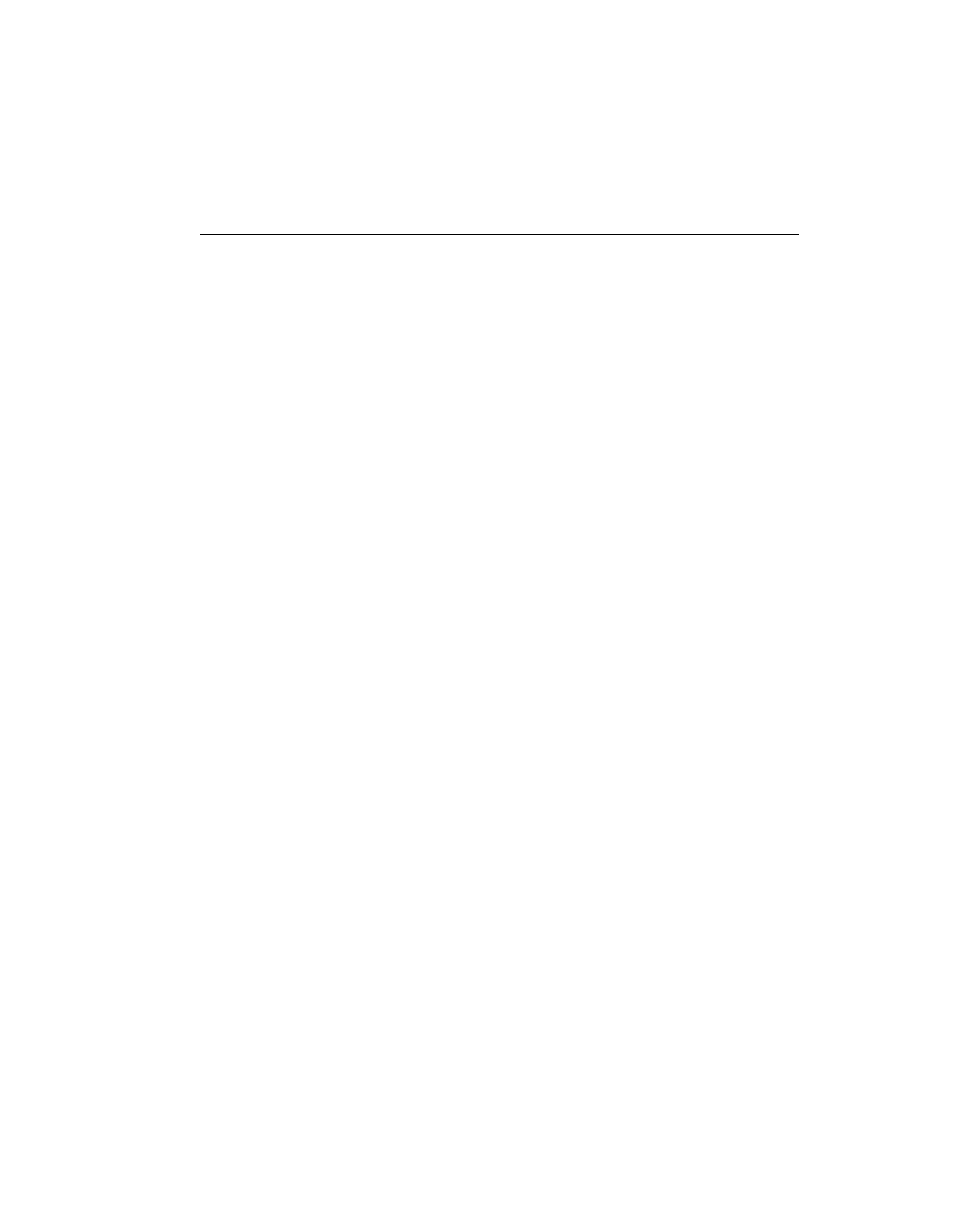Notes forming part of the financial statements for the year ended March 31, 2021

# 1. Background

L&T Financial Consultants Limited ('the Company') is a company limited by shares incorporated in India. As on 31 March 2021, L&T Finance Holdings Limited, the holding Company along with its nominees hold 100% of its share capital.

# 2. Significant Accounting Policies:

# a. Statement of compliance:

These financial statements have been prepared in accordance with the Indian Accounting Standards (Ind AS) as per the Companies (Indian accounting Standards) Rules, 2015 notified under section 133 of the Companies Act, 2013, (the 'Act') and other relevant provisions of the Act, as amended from time to time.

#### b. Basis of accounting:

The financial statements have been prepared on the historical cost basis except for certain financial instruments that are measured at fair values at the end of each reporting period.

Fair value measurements under Ind AS are categorised into Level 1, 2, or 3 based on the degree to which the inputs to the fair value measurements are observable and the significance of the inputs to the fair value measurement in its entirety, which are described as follows:

- Level 1 inputs are quoted prices (unadjusted) in active markets for identical assets or liabilities that the Company's can access at measurement date
- Level 2 inputs are inputs, other than quoted prices included within level 1, that are observable for the asset or liability, either directly or indirectly; and
- Level 3 inputs are unobservable inputs for the valuation of assets or liabilities

#### c. Presentation of financial statements:

The Balance Sheet and the Statement of Profit and Loss are prepared and presented in the format prescribed in the Division II of Schedule III to the Companies Act, 2013 ("the Act"). The Statement of Cash Flows has been prepared and presented as per the requirements of Ind AS 7 "Statement of Cash Flows". The disclosure requirements with respect to items in the balance sheet and statement of profit and loss, as prescribed in the Division II of Schedule III to the Act, are presented by way of notes forming part of the financial statements along with the other notes required to be disclosed under the notified Accounting Standards.

Amounts in the financial statements are presented in Indian Rupees in lakhs rounded off to two decimal places as permitted by Schedule III to the Companies Act, 2013. Per share data are presented in Indian Rupee to two decimal places.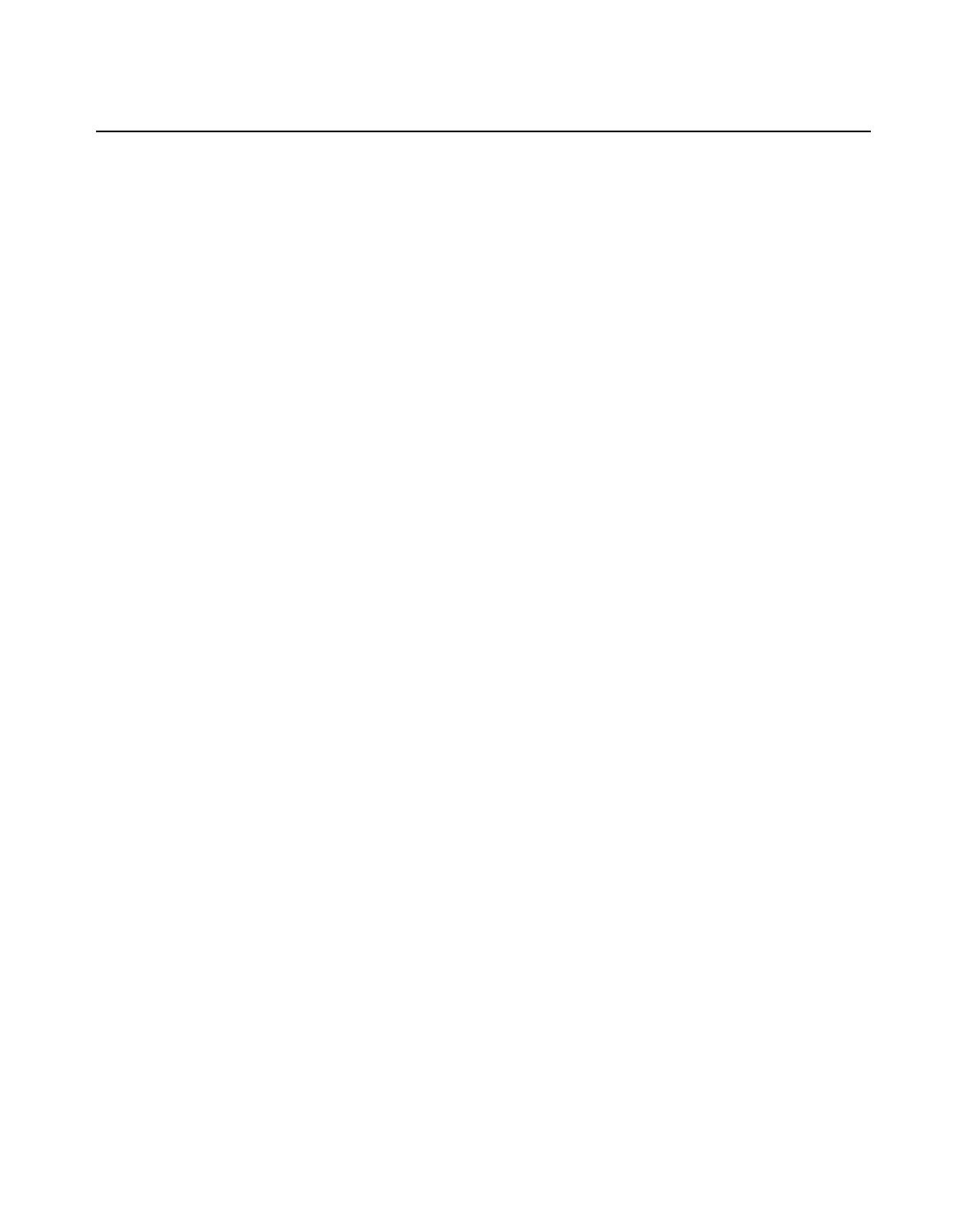Notes forming part of the financial statements for the year ended March 31, 2021

#### d. Operating cycle for current and non-current classification:

 In the absence of the entity's normal operating cycle being clearly identifiable, its duration is assumed to be 12 months.

#### e. Revenue recognition:

Revenue is recognised to the extent that it is probable that the economic benefits will flow to the Company's and the revenue can be reliably measured and there exists reasonable certainty of its recovery. Revenue is measured at the fair value of the consideration received or receivable as reduced for estimated customer credits and other similar allowances.

#### Rent and Other charges income:

Rent and other charges income is recognised on a straight-line basis over the lease term..

#### Consultancy fees and financial advisory fee:

Consultancy fees and financial advisory fees are recognized when services are rendered, and related costs are incurred.

#### Dividend income:

Dividend income is recognised when the right to receive payment is established.

### Interest income:

Interest income is recognised on a time proportion basis taking into account the amount outstanding and the interest rate applicable.

#### Other operational revenue:

Other operational revenue represents income earned from the activities incidental to the business and is recognised when the right to receive the income is established as per the terms of the contract.

# f. Property, plant and equipment (PPE):

PPE is recognised when it is probable that future economic benefits associated with the item will flow to the Company and the cost of the item can be measured reliably. PPE is stated at original cost net of tax/duty credits availed, if any, less accumulated depreciation. Cost includes all direct cost related to the acquisition of PPE and, for qualifying assets, borrowing costs capitalised in accordance with the Company's accounting policy.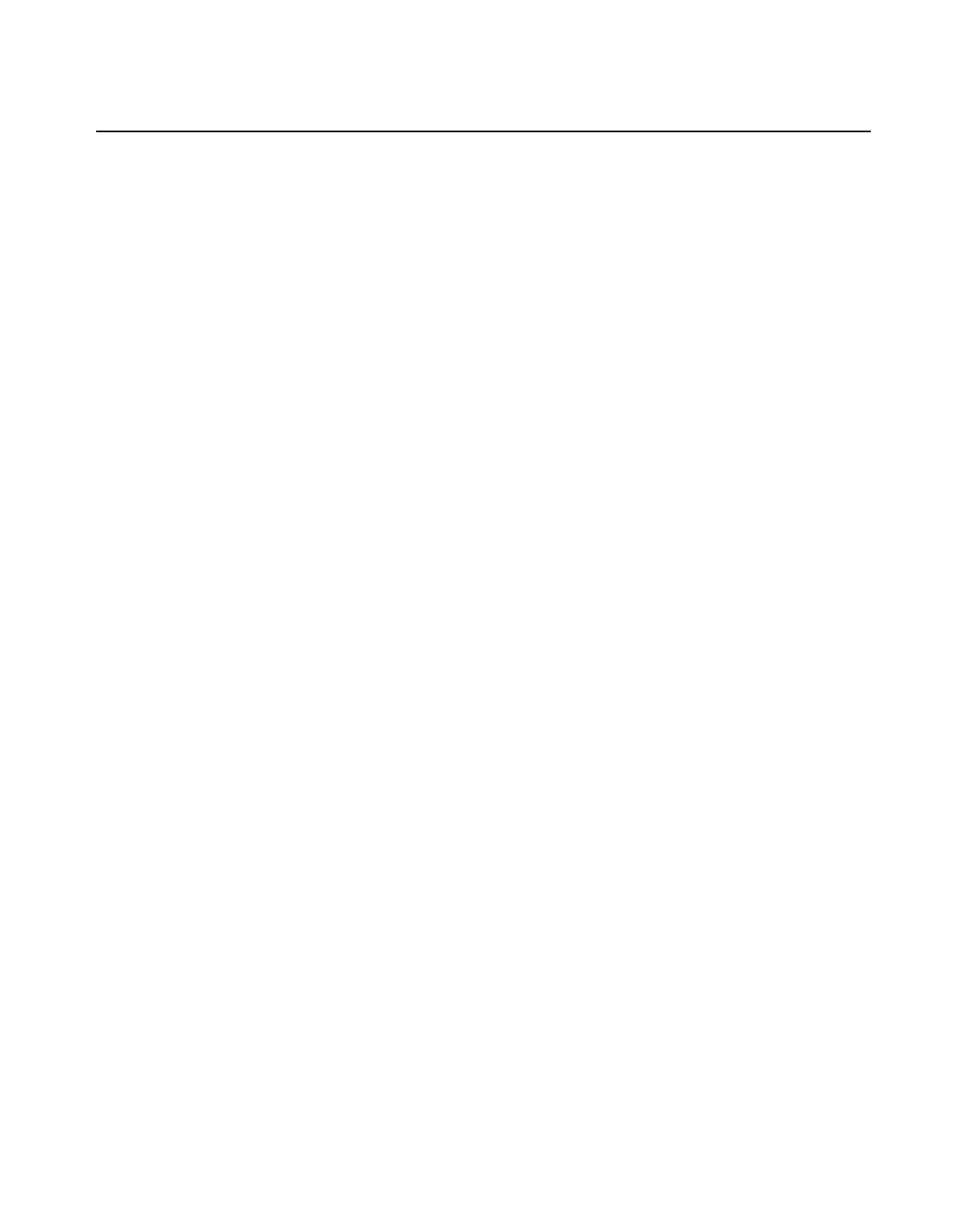Notes forming part of the financial statements for the year ended March 31, 2021

Depreciation is recognised using straight line method so as to write off the cost of the assets (other than freehold land) less their residual values over their useful lives specified in Schedule II to the Companies Act, 2013, or in case of assets where the useful life was determined by technical evaluation, over the useful life so determined. Depreciation method is reviewed at each financial year end to reflect expected pattern of consumption of the future economic benefits embodied in the asset. The estimated useful life and residual values are also reviewed at each financial year end with the effect of any change in the estimates of useful life/residual value is accounted on prospective basis.

Property, plant and equipment costing up to Rs.5,000 individually are depreciated fully in the year of purchase.

Where cost of a part of the asset ("asset component") is significant to total cost of the asset and useful life of that part is different from the useful life of the remaining asset, useful life of that significant part is determined separately and such asset component is depreciated over its separate useful life.

Depreciation for additions to/deductions from, owned assets is calculated pro rata to the period of use. Depreciation charge for impaired assets is adjusted in future periods in such a manner that the revised carrying amount of the asset is allocated over its remaining useful life.

| Category                      | <b>Useful life</b> |  |
|-------------------------------|--------------------|--|
| Office Equipment              | 5 Years            |  |
| Computers                     | 3 Years            |  |
| <b>Furniture and Fixtures</b> | 10 Years           |  |
| Electrical & Installation     | 10 Years           |  |

Estimated useful lives of items of property, plant and equipment are as follows:

An item of property, plant and equipment is derecognised upon disposal or when no future economic benefits are expected to arise from the continued use of the asset. Any gain or loss arising on the disposal or retirement of an item of property, plant and equipment is recognised in profit or loss.

# g. Intangible assets:

Intangible assets are recognised when it is probable that the future economic benefits that are attributable to the asset will flow to the enterprise and the cost of the asset can be measured reliably. Intangible assets are stated at original cost net of tax/duty credits availed, if any, less accumulated amortisation and cumulative impairment. Direct expenses and administrative and other general overhead expenses that are specifically attributable to acquisition of intangible assets are allocated and capitalised as a part of the cost of the intangible assets.

Intangible assets are amortised on straight line basis over the estimated useful life. The method of amortisation and useful life are reviewed at the end of each accounting year with the effect of any changes in the estimate being accounted for on a prospective basis.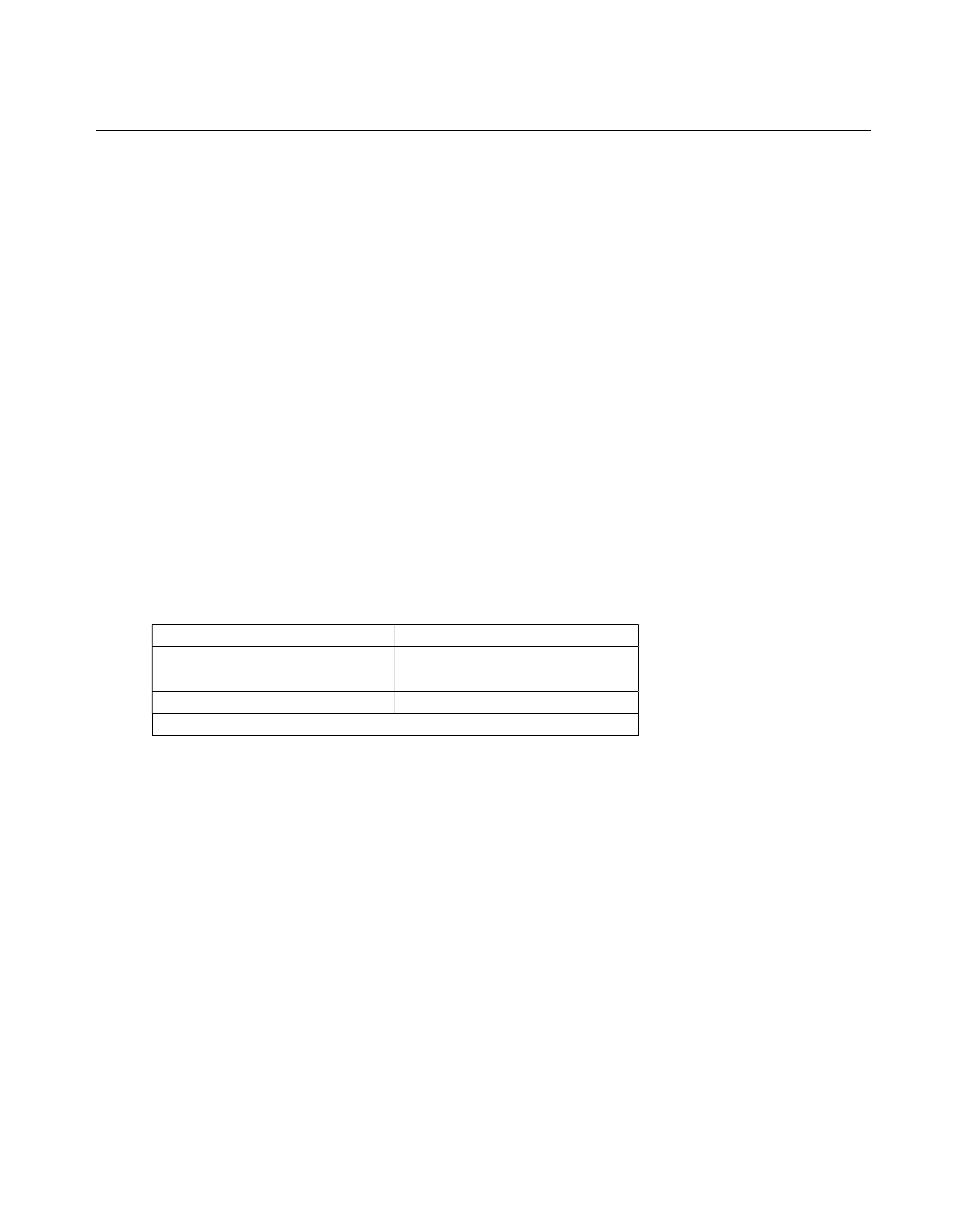Notes forming part of the financial statements for the year ended March 31, 2021

| Category | <b>Useful life</b> |
|----------|--------------------|
| Software | vears              |

An intangible asset is derecognised on disposal, or when no future economic benefits are expected from use or disposal. Gains or losses arising from derecognition of an intangible asset are recognised in profit or loss when the asset is derecognised.

# h. Investment Property:

Property that is held for long term rental yields or for capital appreciation or both, and that is not occupied by the company, is classified as investment property. Investment property is measured initially at cost, including related transaction costs and where applicable borrowing costs. Subsequent expenditure is capitalized to the asset's carrying amount only when it is probable that future economic benefits associated with the expenditure will flow to the group and the cost of the item can be measured reliably. All other repairs and maintenance costs are expensed when incurred. When part of investment property is replaced, the carrying amount of the replaced part is derecognized. Investment properties are depreciated using the straight line method over their estimated useful lives.

Estimated useful lives of items of Investment Property is as follows:

| Category                   | <b>Useful life</b> |
|----------------------------|--------------------|
| <b>Investment Property</b> | 60 Years           |

# i. Impairment of non-financial assets:

As at the end of each financial year, the Company reviews the carrying amounts of its PPE, investment property and intangible assets to determine whether there is any indication that those assets have suffered an impairment loss. If such indication exists, the PPE, investment property and intangible assets are tested for impairment so as to determine the impairment loss, if any.

Impairment loss is recognised when the carrying amount of an asset exceeds its recoverable amount, which is the higher of the asset's net selling price or its value in use.

# j. Financial instruments:

Financial assets and financial liabilities are recognised in the Company's balance sheet when the Company becomes a party to the contractual provisions of the instrument.

Recognised financial assets and financial liabilities are initially measured at fair value. Transaction costs that are directly attributable to the acquisition or issue of financial assets and financial liabilities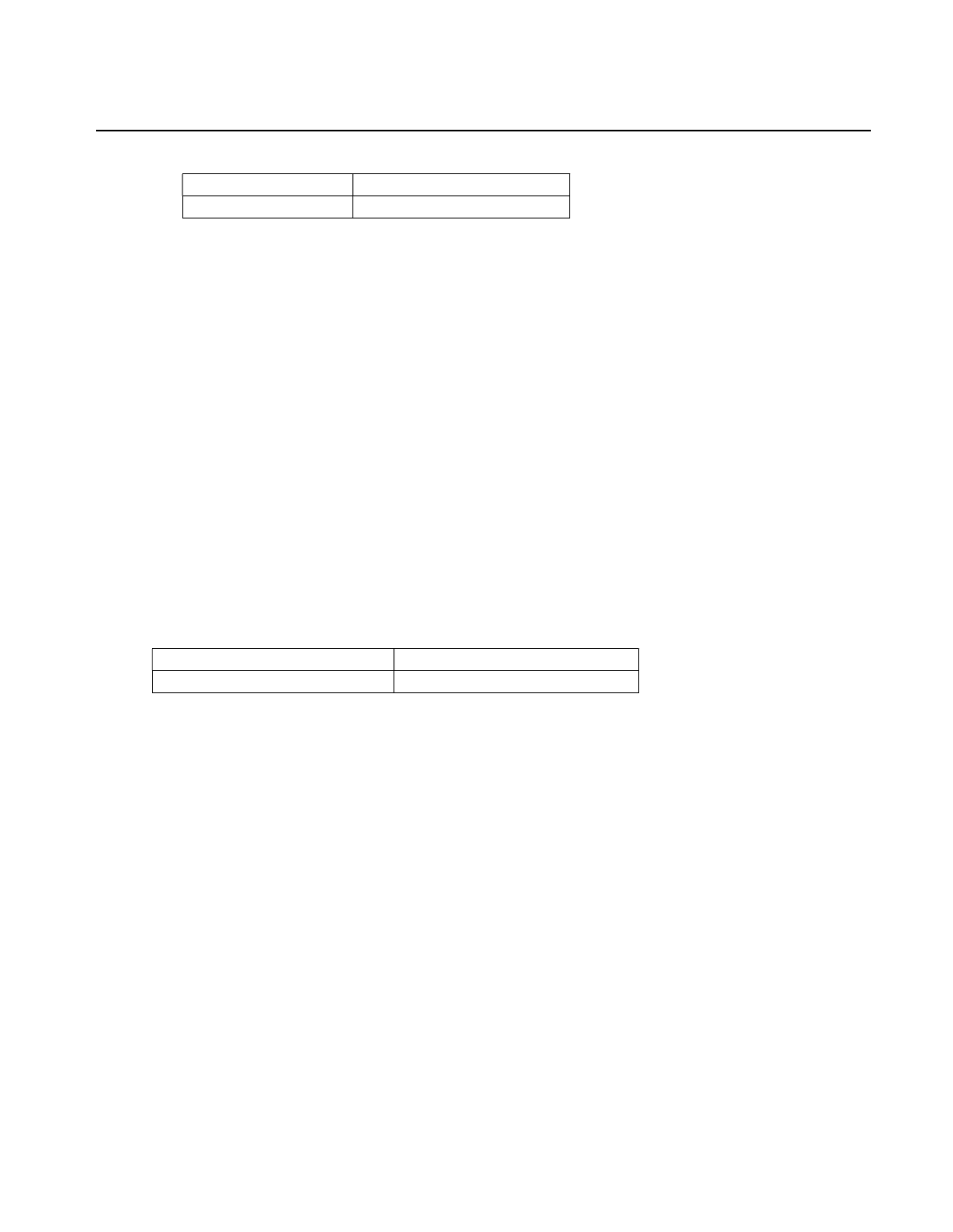#### Notes forming part of the financial statements for the year ended March 31, 2021

(other than financial assets and financial liabilities at FVTPL) are added to or deducted from the fair value of the financial assets or financial liabilities, as appropriate, on initial recognition. Transaction costs directly attributable to the acquisition of financial assets or financial liabilities at FVTPL are recognised immediately in profit or loss.

If the transaction price differs from fair value at initial recognition, the Company will account for such difference as follows:

• If fair value is evidenced by a quoted price in an active market for an identical asset or liability or based on a valuation technique that uses only data from observable markets, then the difference is recognised in profit or loss on initial recognition (i.e. day 1 profit or loss);

• In all other cases, the fair value will be adjusted to bring it in line with the transaction price (i.e. day 1 profit or loss will be deferred by including it in the initial

carrying amount of the asset or liability).

After initial recognition, the deferred gain or loss will be released to profit or loss on a rational basis, only to the extent that it arises from a change in a factor

(including time) that market participants would take into account when pricing the asset or liability.

# Financial assets:

All financial assets are recognised and derecognised on a trade date where the purchase or sale of a financial asset is under a contract whose terms require delivery of the financial asset within the timeframe established by the market concerned, and are initially measured at fair value, plus transaction costs, except for those financial assets classified as at FVTPL. Transaction costs directly attributable to the acquisition of financial assets classified as at FVTPL are recognised immediately in profit or loss.

All recognised financial assets that are within the scope of Ind AS 109 are required to be subsequently measured at amortised cost or fair value on the basis of the entity's business model for managing the financial assets and the contractual cash flow characteristics of the financial assets.

Financial liabilities and equity :

A financial liability is a contractual obligation to deliver cash or another financial asset or to exchange financial assets or financial liabilities with another entity under conditions that are potentially unfavourable to the Company or a contract that will or may be settled in the Company's own equity instruments and is a non-derivative contract for which the Company is or may be obliged to deliver a variable number of its own equity instruments, or a derivative contract over own equity that will or may be settled other than by the exchange of a fixed amount of cash (or another financial asset) for a fixed number of the Company's

own equity instruments.

Trade and other payables represent liabilities for goods and services provided to the Company prior to the end of financial year which are unpaid. Trade and

other payables are initially recognised at fair value, and subsequently carried at amortised cost.

An equity instrument is any contract that evidences a residual interest in the assets of an entity after deducting all of its liabilities. Equity instruments issued by the Company are recognised at the proceeds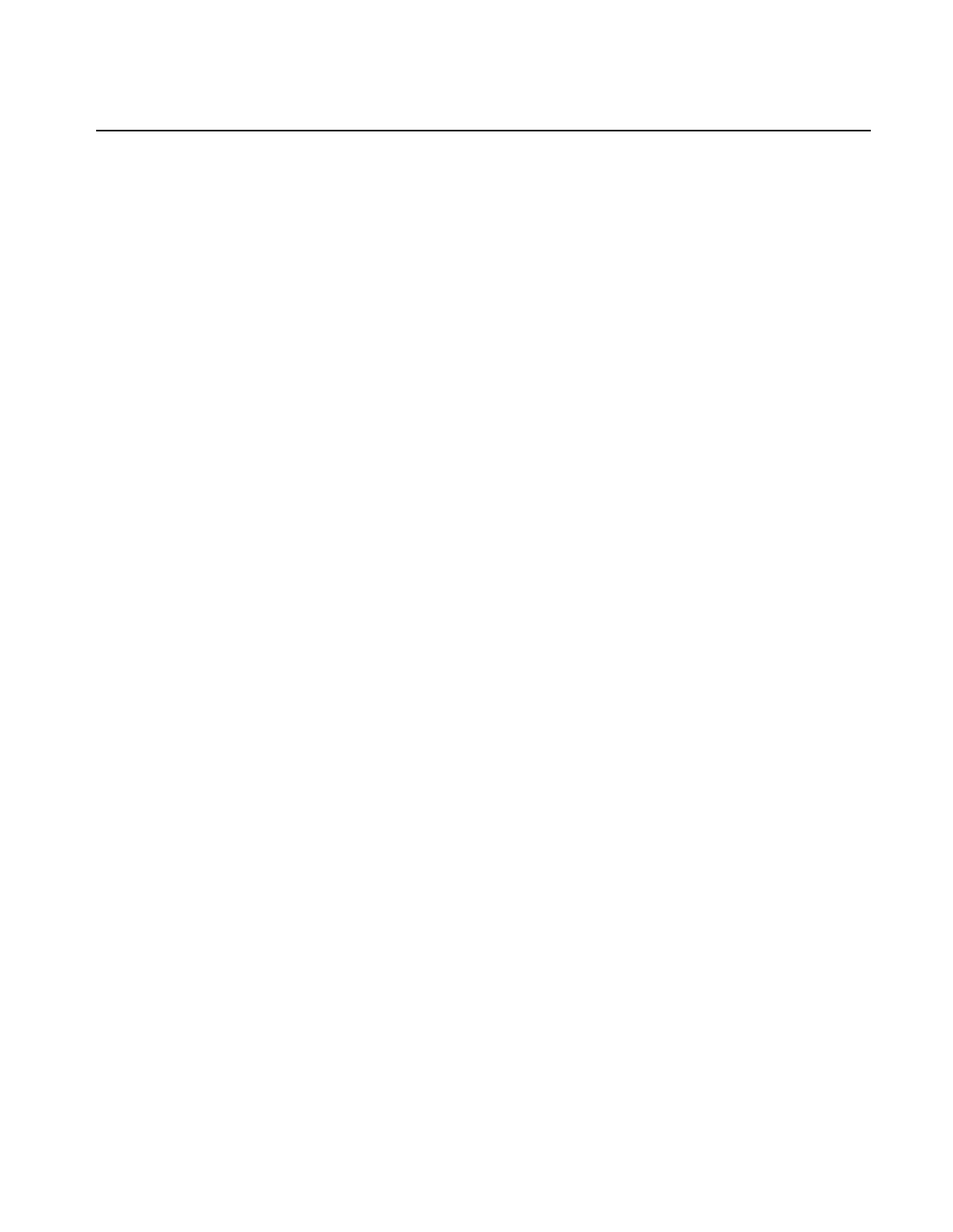#### Notes forming part of the financial statements for the year ended March 31, 2021

received, net of direct issue costs.

#### k. Cash and bank balances:

Cash and bank balances include balance with scheduled bank in current account.

#### l. Borrowing Costs:

Borrowing costs include interest expense calculated using the effective interest method.

Borrowing costs net of any investment income from the temporary investment of related borrowings, that are attributable to the acquisition, construction or production of a qualifying asset are capitalised/inventoried as part of cost of such asset till such time the asset is ready for its intended use or sale. A qualifying asset is an asset that necessarily requires a substantial period of time to get ready for its intended use or sale. All other borrowing costs are recognised in profit or loss in the period in which they are incurred.

# m. Taxation:

#### Current Tax

Tax on income for the current period is determined on the basis of taxable income (or on the basis of book profits wherever minimum alternate tax is applicable) and tax credits computed in accordance with the provisions of the Income Tax Act 1961, and based on the expected outcome of assessments/appeals.

# Deferred Tax

Deferred tax is recognised on temporary differences between the carrying amounts of assets and liabilities in the Company's financial statements and the corresponding tax bases used in computation of taxable profit and quantified using the tax rates and laws enacted or substantively enacted as on the Balance Sheet date.

Deferred tax liabilities are generally recognised for all taxable temporary differences except where the Company is able to control the reversal of the temporary difference and it is probable that the temporary difference will not reverse in the foreseeable future.

Deferred tax assets are generally recognised for all taxable temporary differences to the extent that is probable that taxable profits will be available against which those deductible temporary differences can be utilised. The carrying amount of deferred tax assets is reviewed at the end of each reporting period and reduced to the extent that it is no longer probable that sufficient taxable profits will be available to allow all or part of the asset to be recovered.

Deferred tax assets relating to unabsorbed depreciation/business losses/losses under the head "capital gains" are recognised and carried forward to the extent of available taxable temporary differences or where there is convincing other evidence that sufficient future taxable income will be available against which such deferred tax assets can be realised. Deferred tax assets in respect of unutilised tax credits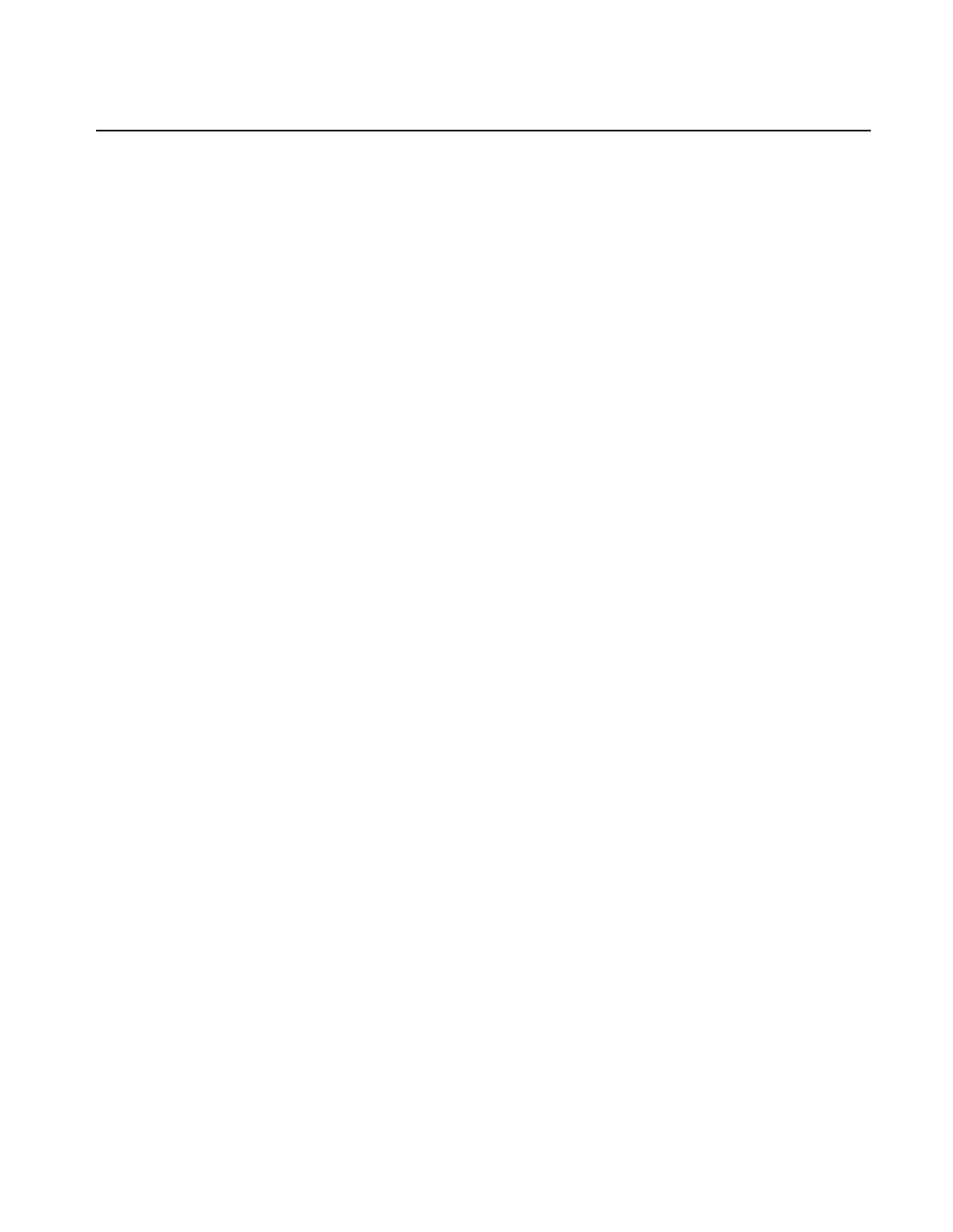#### Notes forming part of the financial statements for the year ended March 31, 2021

which mainly relate to minimum alternate tax are recognised to the extent it is probable of such unutilised tax credits will get realised.

The measurement of deferred tax liabilities and assets reflects the tax consequences that would follow from the manner in which the Company expects, at the end of reporting period, to recover or settle the carrying amount of its assets and liabilities.

Transaction or event which is recognised outside profit or loss, either in other comprehensive income or in equity, is recorded along with the tax as applicable.

# n. Provisions, contingent liabilities and contingent assets:

Provisions are recognised only when:

- (i) an entity has a present obligation (legal or constructive) as a result of a past event; and
- (ii) it is probable that an outflow of resources embodying economic benefits will be required to settle the obligation; and
- (iii) a reliable estimate can be made of the amount of the obligation

Provision is measured using the cash flows estimated to settle the present obligation and when the effect of time value of money is material, the carrying amount of the provision is the present value of those cash flows. Reimbursement expected in respect of expenditure required to settle a provision is recognised only when it is virtually certain that the reimbursement will be received.

Contingent liability is disclosed in case of:

- 1. a present obligation arising from past events, when it is not probable that an outflow of resources will be required to settle the obligation; and
- 2. a present obligation arising from past events, when no reliable estimate is possible.

 Contingent assets are disclosed where an inflow of economic benefits is probable. Provisions, contingent liabilities and contingent assets are reviewed at each Balance Sheet date.

Where the unavoidable costs of meeting the obligation under the contract exceed the economic benefits expected to be received under such contract, the present obligation under the contract is recognised and measured as a provision.

# o. Statement of cash flows:

Statement of cash flows is prepared segregating the cash flows into operating, investing and financing activities. cash flow from operating activities is reported using indirect method adjusting the net profit for the effects of:

- changes during the period in inventories and operating receivables and payables transactions of a non-cash nature;
- non-cash items such as depreciation and provisions;
- $\bullet$ all other items for which the cash effects are investing or financing cash flows.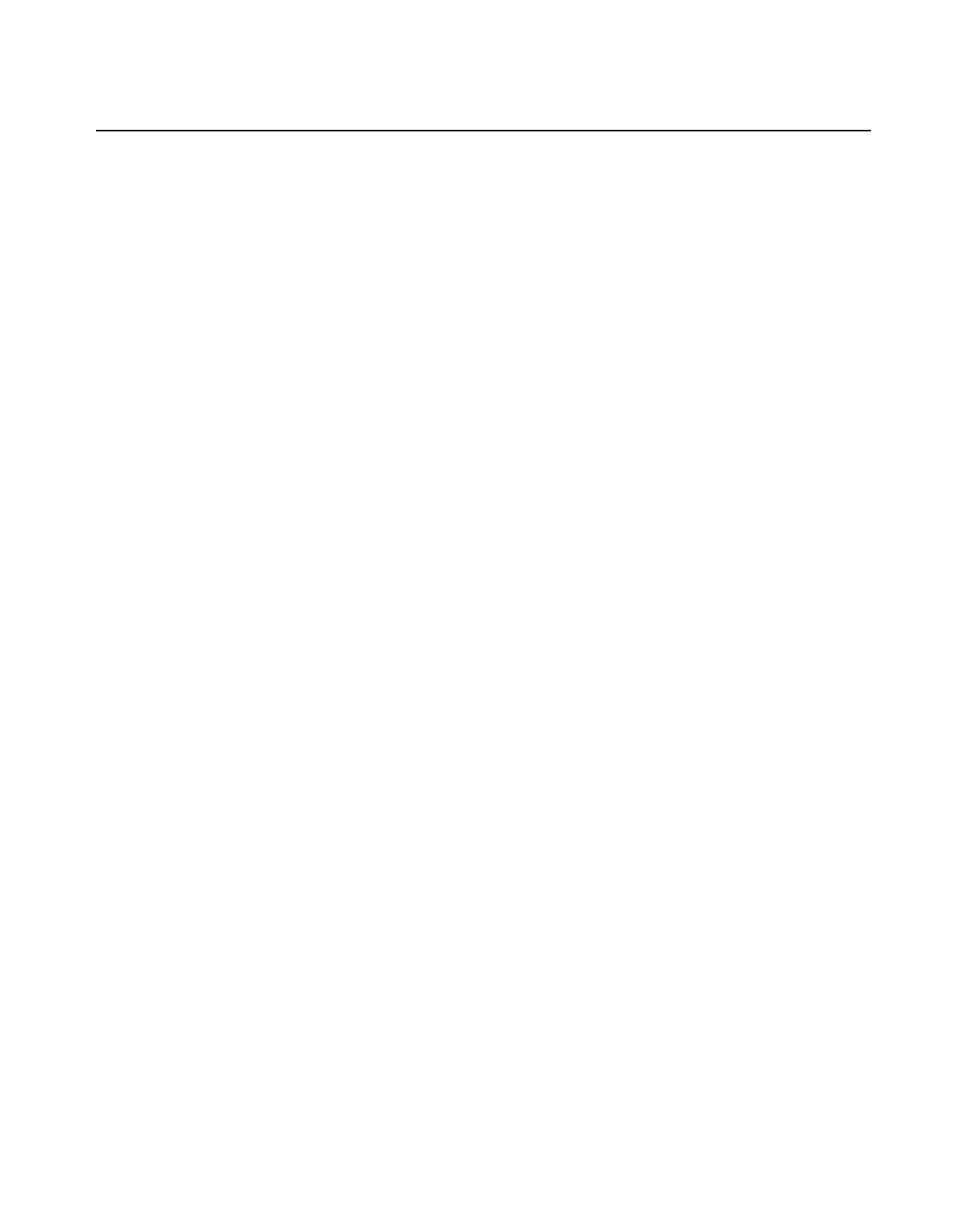Notes forming part of the financial statements for the year ended March 31, 2021

#### p. Earnings per share:

Basic and diluted earnings per share is calculated by dividing the net profit or loss for the year attributable to equity shareholders by the weighted average number of equity shares outstanding during the year.

#### q. Employee benefits:

(i) Short term employee benefits:

Employee benefits falling due wholly within twelve months of rendering the service are classified as short term employee benefits and are expensed in the period in which the employee renders the related service. Liabilities recognised in respect of short-term employee benefits are measured at the undiscounted amount of the benefits expected to be paid in exchange for the related service.

- (ii) Post-employment benefits:
- (a) Defined contribution plans: The Company's superannuation scheme, state governed provident fund scheme, employee state insurance scheme and employee pension scheme are defined contribution plans. The contribution paid/payable under the schemes is recognised during the period in which the employee renders the related service. .
- (b) Defined benefit plans: The employees' gratuity fund schemes and employee provident fund schemes managed by board of trustees established by the company, the post-retirement medical care plan and the Parent Company pension plan represent defined benefit plans. The present value of the obligation under defined benefit plans is determined based on actuarial valuation using the Projected Unit Credit Method.

The obligation is measured at the present value of the estimated future cash flows using a discount rate based on the market yield on government securities of a maturity period equivalent to the weighted average maturity profile of the defined benefit obligations at the Balance Sheet date.

Remeasurement comprising actuarial gains and losses, the return on plan assets (excluding amounts included in net interest on the net defined benefit liability or asset) and any change in the effect of asset ceiling (if applicable) is recognised in other comprehensive income and is reflected in retained earnings and the same is not eligible to be reclassified to profit or loss.

Defined benefit costs comprising current service cost, past service cost and gains or losses on settlements are recognised in the Statement of Profit and Loss as employee benefit expenses. Interest cost implicit in defined benefit employee cost is recognised in the Statement of Profit and Loss under finance cost. Gains or losses on settlement of any defined benefit plan are recognised when the settlement occurs. Past service cost is recognised as expense at the earlier of the plan amendment or curtailment and when the Company recognises related restructuring costs or termination benefits.

In case of funded plans, the fair value of the plan assets is reduced from the gross obligation under the defined benefit plans to recognise the obligation on a net basis.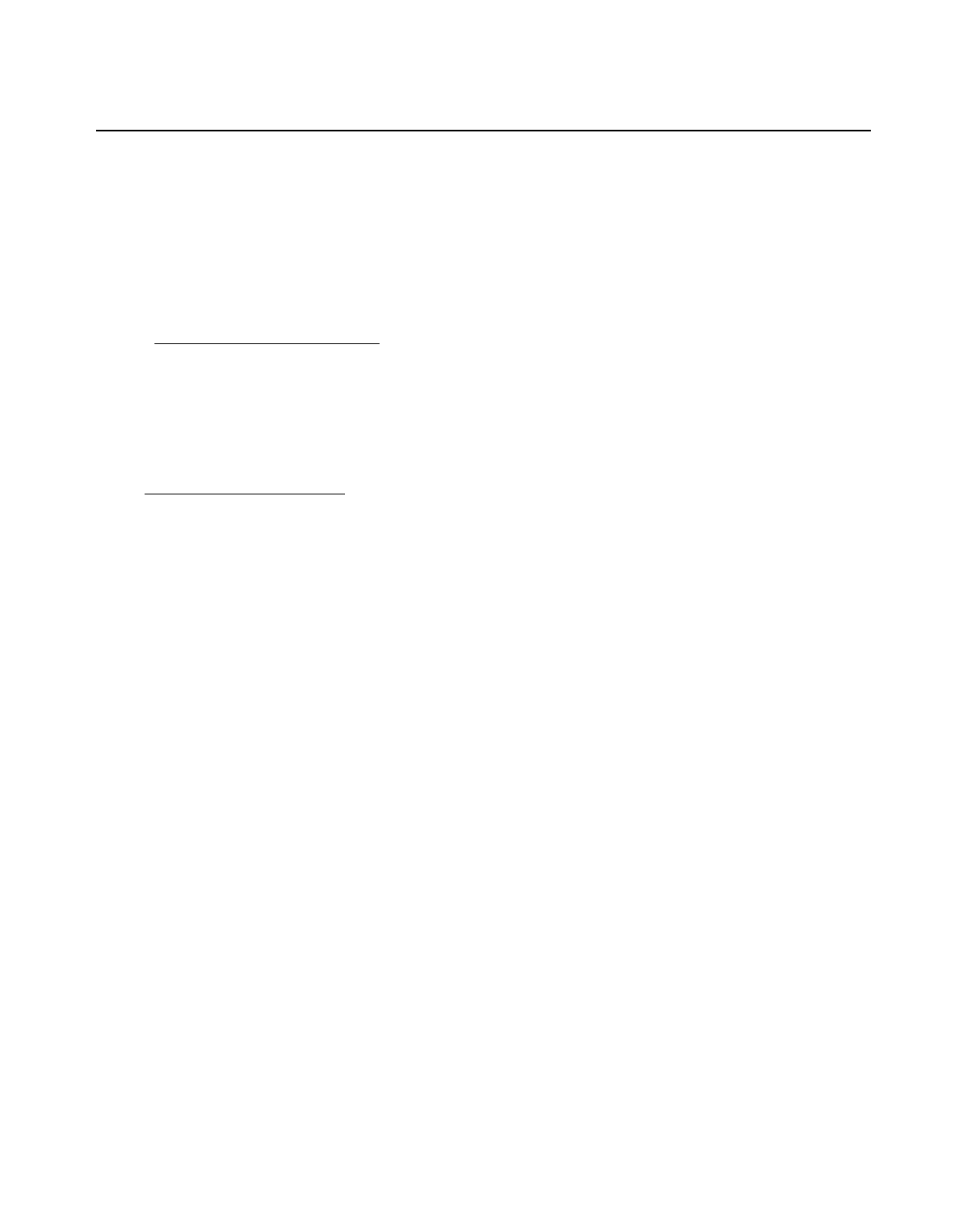Notes forming part of the financial statements for the year ended March 31, 2021

# (iii) Long term employee benefits:

The obligation recognised in respect of long-term benefits such as long term compensated absences is measured at present value of estimated future cash flows expected to be made by the Company and is recognised in a similar manner as in the case of defined benefit plans vide (ii) (b) above.

# (iv) Termination benefits:

Termination benefits such as compensation under employee separation schemes are recognised as expense when the company's offer of the termination benefit is accepted or when the Company recognises the related restructuring costs whichever is earlier.

# r. Accounting and reporting of information for Operating Segments:

Operating segments are those components of the business whose operating results are regularly reviewed by the chief operating decision making body in the Company to make decisions for performance assessment and resource allocation. The reporting of segment information is the same as provided to the management for the purpose of the performance assessment and resource allocation to the segments. Segment accounting policies are in line with the accounting policies of the Company.

# s. Dividend on equity shares:

The Company recognises a liability to make cash distributions to equity shareholders when the distribution is authorised and the distribution is no longer at the discretion of the Company. As per the corporate laws in India, a distribution is authorised when it is approved by the shareholders except in case of interim dividend. A corresponding amount is recognised directly in other equity.

# t. Critical Estimates and judgements:

The preparation of the financial statements in conformity with Ind AS requires that the management to make estimates and assumptions considered in the reported amounts of assets and liabilities (including contingent liabilities) and the reported income and expenses during the year. The estimates and underlying assumptions are reviewed on an ongoing basis. The Management believes that the estimates used in preparation of the financial statements are prudent and reasonable. Future results could differ due to these estimates and the differences between the actual results and the estimates are recognised in the periods in which the results are known / materialise.

The areas involving critical estimates or judgements are:

Recognition of deferred tax assets for carried forward tax losses: - The recognition of deferred tax assets is based upon whether it is more likely than not that sufficient and suitable taxable profits will be available in the future against which the reversal of temporary differences can be deducted. To determine the future taxable profits, reference is made to the latest available profit forecasts. Where the temporary differences are related to losses, relevant tax law is considered to determine the availability of the losses to offset against the future taxable profits.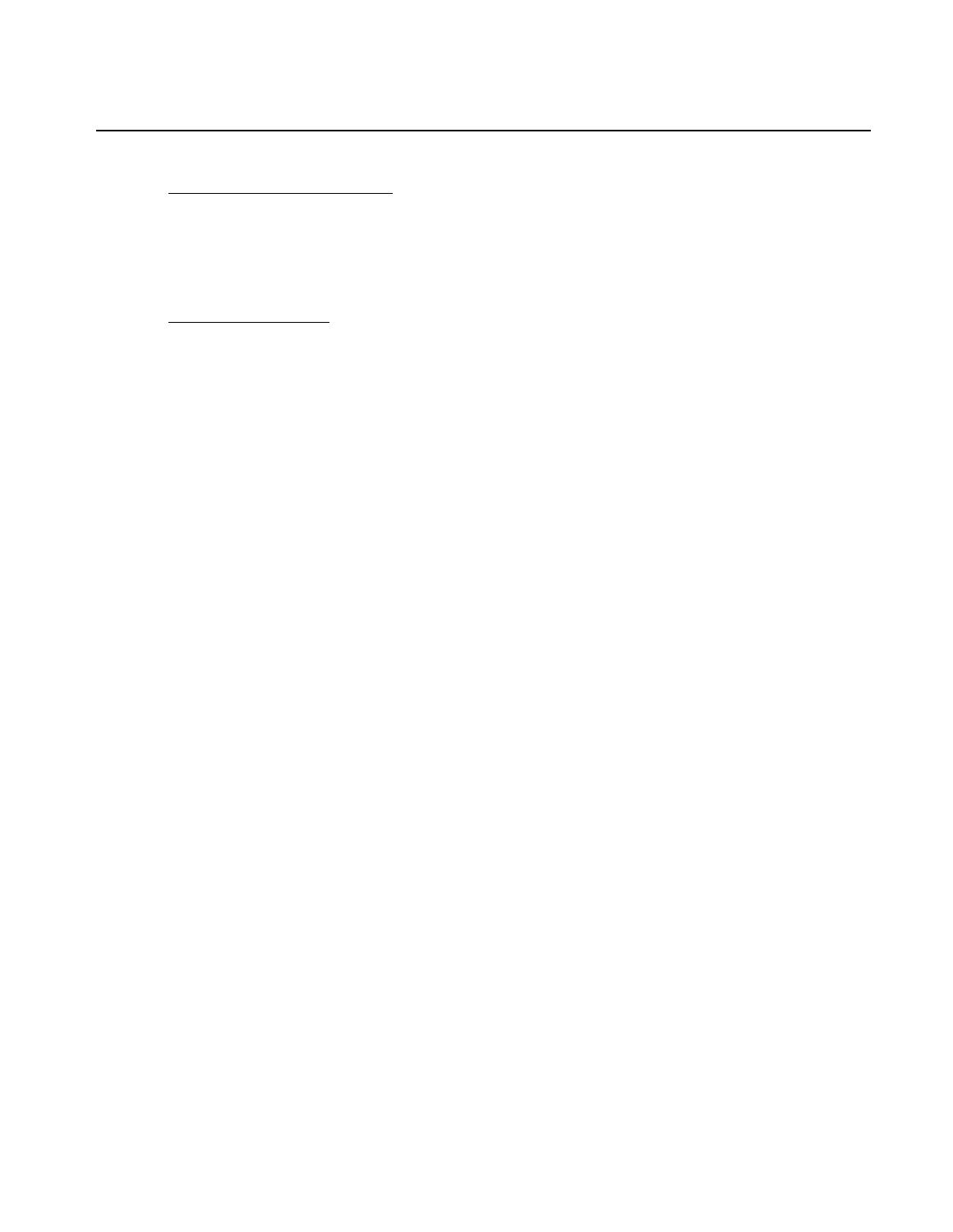L&T Financial Consultants Limited<br>Notes forming part of financial statements L&T Financial Consultants Limited

Notes forming part of financial statements

Note 3 : Property Plant and Equipment Note 3 : Property Plant and Equipment

| Note 3 : Property Plant and Equipment |                                |                  |                    |                                    |                         |              |                   |                                |                         | $(3 \text{ in } \text{lakh})$ |
|---------------------------------------|--------------------------------|------------------|--------------------|------------------------------------|-------------------------|--------------|-------------------|--------------------------------|-------------------------|-------------------------------|
|                                       |                                |                  | <b>Gross Block</b> |                                    |                         |              | Depreciation      |                                | Net Block               |                               |
| Particulars                           | April 01, 2020<br><b>As at</b> | <b>Additions</b> | <b>Deductions</b>  | h 31, 2021<br><b>As at</b><br>Mard | April 01, 2020<br>As at | For the year | <b>Deductions</b> | March 31, 2021<br><b>As at</b> | March 31, 2021<br>As at | March 31, 2020<br>As at       |
| Office equipments                     | 383.06                         | 39.57            |                    | 422.63                             | 289.40                  | 72.43        |                   | 361.83                         | 60.80                   | 93.66                         |
| Furniture and Fixtures                | 506.77                         | 61.55            |                    | 568.32                             | 196.50                  | 54.48        |                   | 250.98                         | 317.34                  | 310.27                        |
| Computers                             | 20.44                          |                  |                    | 20.44                              | 7.44                    | 5.14         |                   | 12.58                          | 7.86                    | 13.00                         |
| Electrical & Installation             | 2,707.34                       |                  | 15.78              | 2,691.56                           | 1,071.47                | 257.13       | 7.62              | 1,320.98                       | 1,370.58                | 1,635.87                      |
| Total                                 | 3,617.61                       | 101.12           | 15.78              | 3,702.95                           | 1,564.81                | 389.18       | 7.62              | 1,946.37                       | 1,756.58                | 2,052.80                      |
| <b>Previous Year</b>                  | 3,845.11                       | 35.66            | 263.16             | 3,617.61                           | 1,385.73                | 412.33       | 233.25            | 1,564.81                       |                         |                               |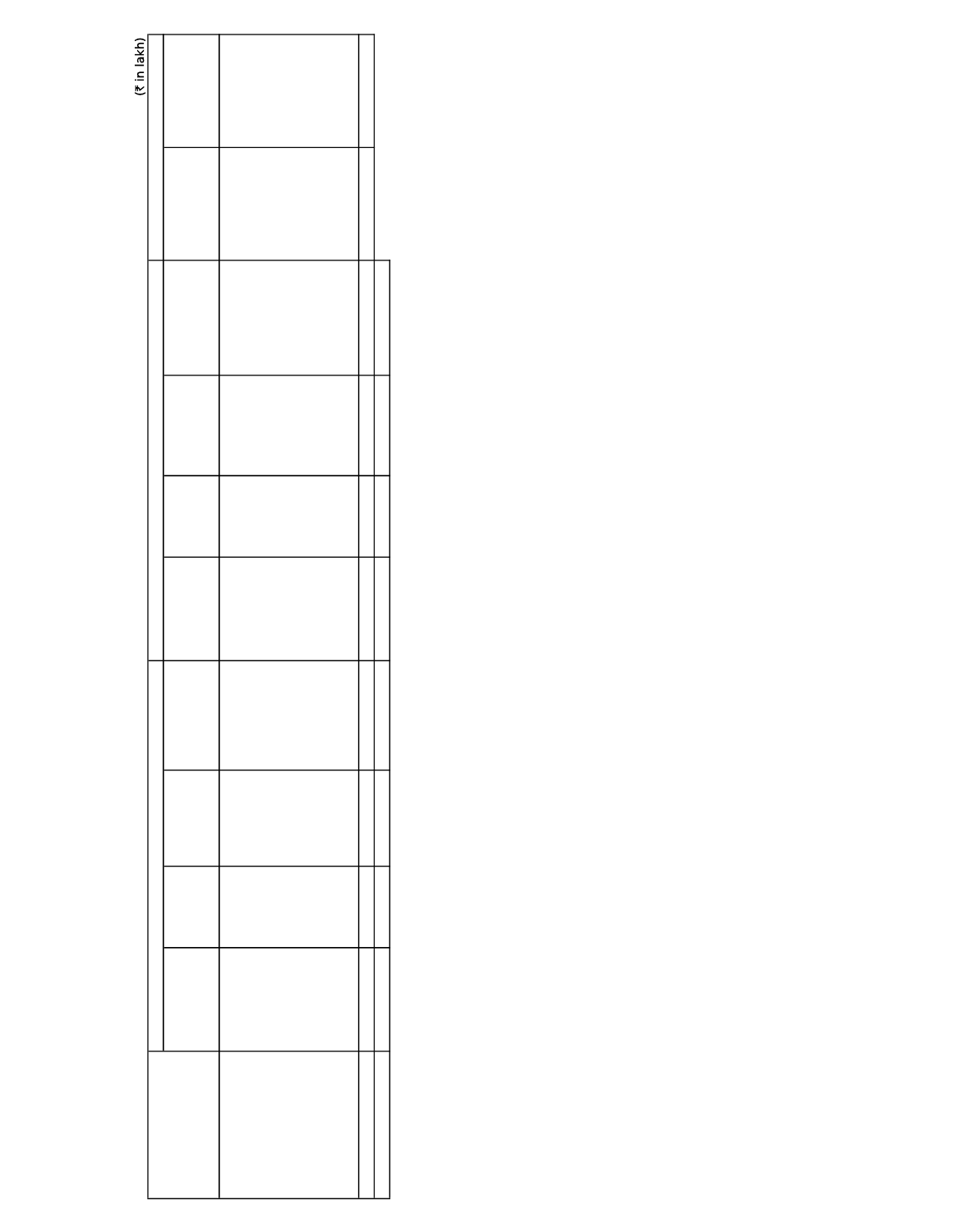#### Notes forming part of financial statements

| Note 4: Investment properties                  |                         | (₹ In Lakh)             |
|------------------------------------------------|-------------------------|-------------------------|
| <b>Particulars</b>                             | As at<br>March 31, 2021 | As at<br>March 31, 2020 |
| <b>Gross carrying amount</b>                   |                         |                         |
| Opening gross carrying amount/ deemed cost     | 32,073.54               | 33,863.73               |
| Add: Additions                                 |                         | 34.36                   |
| Less: Sale during the year                     |                         | (1,759.36)              |
| Less: Deletions                                | (88.54)                 | (65.19)                 |
| Closing gross carrying amount                  | 31,985.00               | 32,073.54               |
| <b>Accumulated depreciation and impairment</b> |                         |                         |
| Opening accumulated depreciation               | 972.59                  | 872.80                  |
| Add: Depreciation and impairment               | 272.10                  | 290.27                  |
| Less: Deduction due to sale                    |                         | (190.48)                |
| Closing accumulated depreciation               | 1,244.69                | 972.59                  |
| <b>Net Carrying Amount</b>                     | 30,740.31               | 31,100.95               |

# (i) Amount recognised in profit or loss for investment properties

| <b>Particulars</b>                                        | As at<br>March 31, 2021 | As at<br>March 31, 2020 |
|-----------------------------------------------------------|-------------------------|-------------------------|
| Rental income                                             | 4,134.22                | 4,263.24                |
| Other charges recovery                                    | 1,026.10                | 1,732.82                |
| Less: Direct expenses from property that generated rental |                         |                         |
| lincome                                                   | 3,524.56                | 5,198.35                |
| Profit from investment properties before depreciation     | 1,635.76                | 797.71                  |
| Less: Depreciation and impairment                         | 272.10                  | 290.27                  |
| <b>Profit from investment properties</b>                  | 1,363.66                | 507.44                  |

(ii) The fair values of investment properties  $\bar{\tau}$  32,144.80 lakhs as at March 31, 2021 ( $\bar{\tau}$  38,625 lakhs as at March 31, 2020).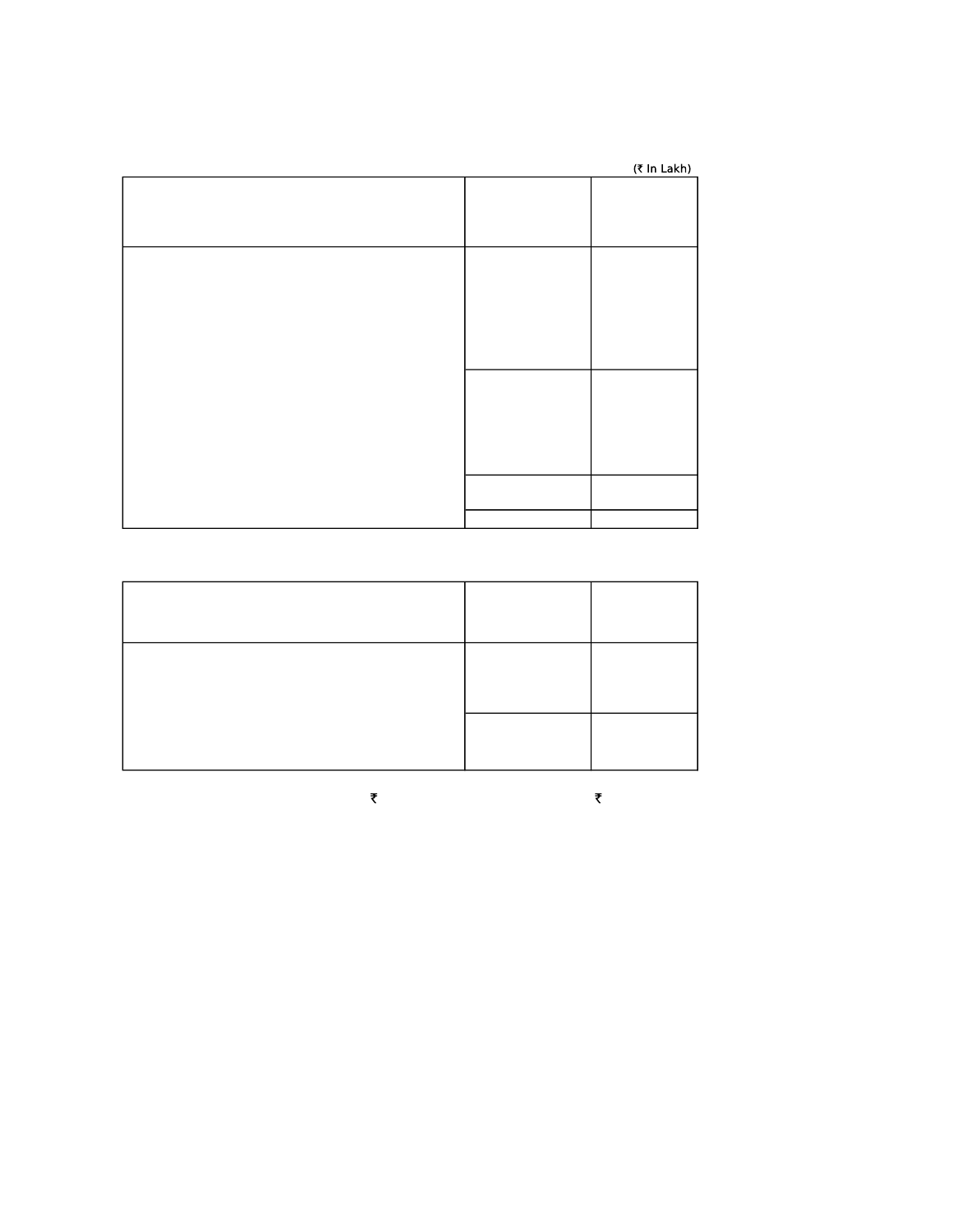# L&T Financial Consultants Limited<br>Notes forming part of financial statements L&T Financial Consultants Limited Notes forming part of financial statements

| Note 5: Other Intangible Assets |                         |                  |                    |                               |                         |              |                   |                         |                        | $(7 \text{ in } \text{lakh})$ |
|---------------------------------|-------------------------|------------------|--------------------|-------------------------------|-------------------------|--------------|-------------------|-------------------------|------------------------|-------------------------------|
|                                 |                         |                  | <b>Gross Block</b> |                               |                         |              | Amortisation      |                         | <b>Net Block</b>       |                               |
| Particulars                     | April 01, 2020<br>As at | <b>Additions</b> | Deductions         | March 31, 2021<br><b>Asat</b> | April 01, 2020<br>As at | For the Year | <b>Deductions</b> | March 31, 2021<br>As at | March 31, 2021<br>Asat | March 31, 2020<br>As at       |
| Computer Software               | 8.55                    |                  |                    | 8.55                          | 8.12                    |              |                   | 8.12                    | 0.43                   | 0.43                          |
| Total                           | 8.55                    |                  |                    | 8.55                          | 8.12                    |              |                   | 8.12                    | 0.43                   | 0.43                          |
| Previous Year                   | 8.55                    |                  |                    | 8.55                          | 8.12                    |              |                   | 8.12                    |                        |                               |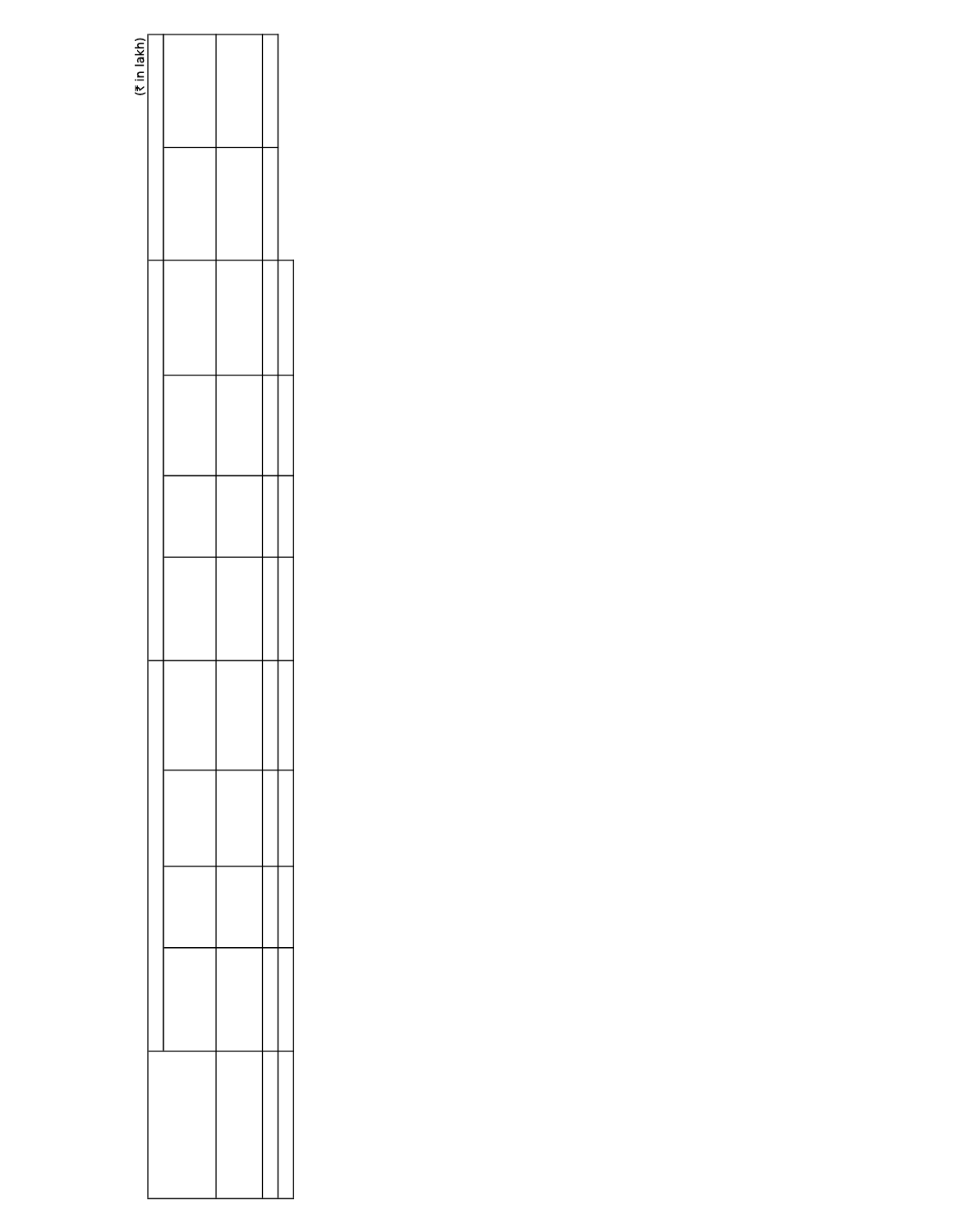# L&T Financial Consultants Limited Notes forming part of financial statements

| Note 6: Investments                                          |                | (₹ in lakh)             |
|--------------------------------------------------------------|----------------|-------------------------|
| Particulars                                                  | As at          | As at                   |
|                                                              | March 31, 2021 | March 31, 2020          |
| <b>Investment in Subsidiary Companies</b>                    |                |                         |
| Mudit Cements Private Limited                                | 426.10         | 426.10                  |
| (21,04,800 equity shares of ₹10 each fully paid up)          |                |                         |
| Less: Impairment Loss Allowance                              | (426.10)       |                         |
| <b>Total</b>                                                 |                | 426.10                  |
| Note 7: Loans                                                |                | $($ ₹ in lakh)          |
| <b>Particulars</b>                                           | As at          | As at                   |
|                                                              | March 31, 2021 | March 31, 2020          |
| <b>Unsecured Loans and Advances</b>                          |                |                         |
| Loans and Advances to a related party                        | 7,353.71       | 6,644.55                |
| Less: Impairment Loss Allowance                              | (3,349.25)     | (2,745.28)              |
| <b>Total</b>                                                 | 4,004.46       | 3,899.27                |
| <b>Note 8: Other Financials Assets</b><br><b>Particulars</b> | As at          | $($ ₹ in lakh)<br>As at |
|                                                              | March 31, 2021 | March 31, 2020          |
| <b>Non Current:</b>                                          |                |                         |
| Deposit given                                                | 26.39          | 26.39                   |
| <b>Total</b>                                                 | 26.39          | 26.39                   |
| <b>Current</b>                                               |                |                         |
| <b>Other Receivables - Related Parties</b>                   | 45.20          | 17.18                   |
| <b>Other Advances</b>                                        | 2,354.02       | 2,354.02                |
| <b>Total</b>                                                 | 2,399.22       | 2,371.20                |
|                                                              |                |                         |
| <b>Note 9: Deferred Tax</b>                                  |                | $($ ₹ in lakh)          |
| Particulars                                                  | As at          | As at                   |
|                                                              | March 31, 2021 | March 31, 2020          |
| <b>MAT Credit Receivable</b>                                 | 5,057.46       | 5,057.46                |
| <b>Total</b>                                                 | 5,057.46       | 5,057.46                |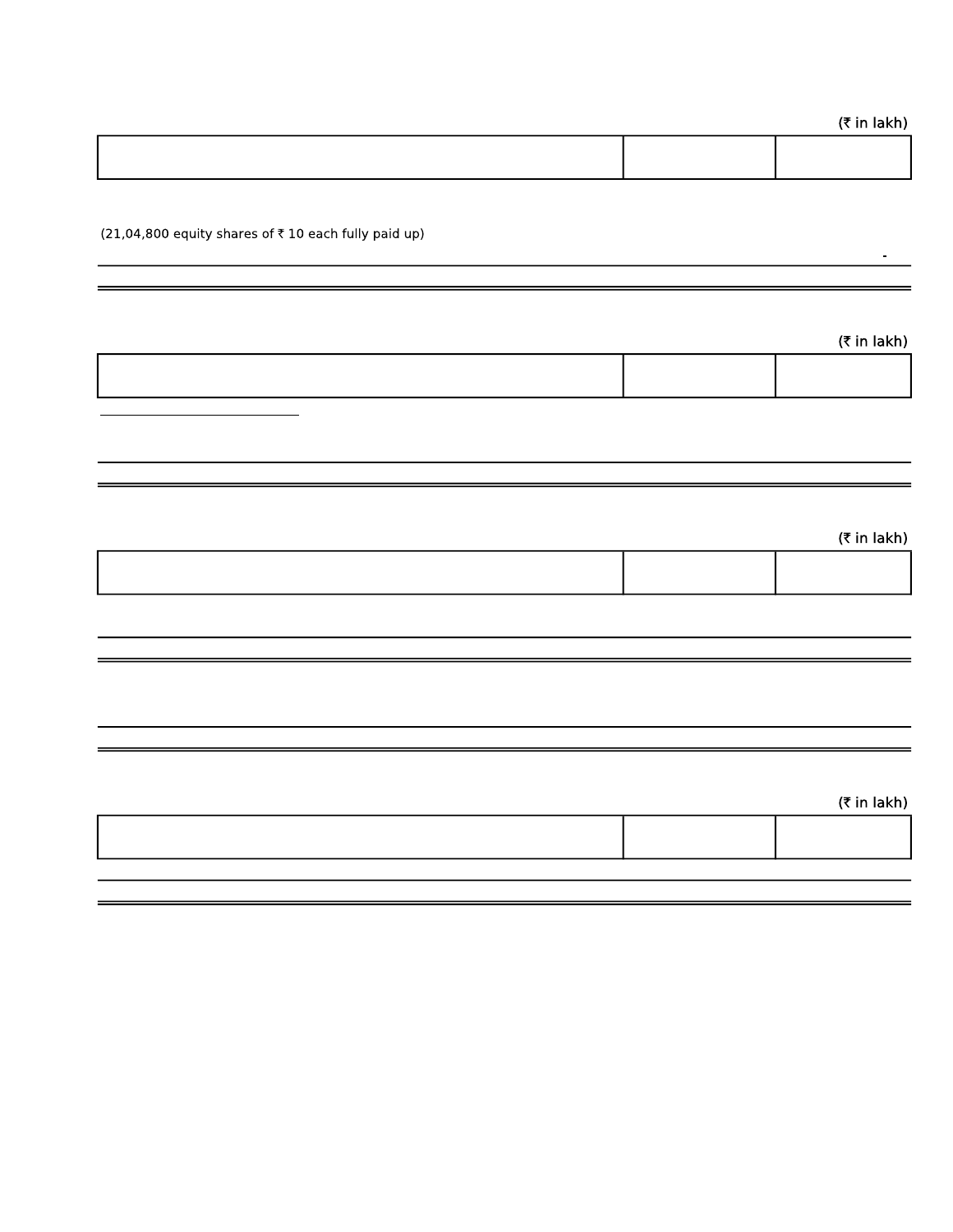# L&T Financial Consultants Limited Notes forming part of financial statements

| <b>Note 10: Tax Assets</b>           |                       | (₹ in lakh)           |
|--------------------------------------|-----------------------|-----------------------|
| <b>Particulars</b>                   | As at                 | As at                 |
|                                      | <b>March 31, 2021</b> | <b>March 31, 2020</b> |
| Income Tax Balance Net of Provisions | 872.13                | 1,045.52              |
| <b>Total</b>                         | 872.13                | 1,045.52              |

| <b>Note 11: Other Current Assets</b> |                                | $($ ₹ in lakh)                 |
|--------------------------------------|--------------------------------|--------------------------------|
| <b>Particulars</b>                   | As at<br><b>March 31, 2021</b> | As at<br><b>March 31, 2020</b> |
| Current Assets - Others              | 26.11                          | 16.36                          |
| <b>Total</b>                         | 26.11                          | 16.36                          |

| Note 12 : Receivables                         |                         | (₹ in lakh)                    |
|-----------------------------------------------|-------------------------|--------------------------------|
| Particulars                                   | As at<br>March 31, 2021 | As at<br><b>March 31, 2020</b> |
| Trade Receivables - Unsecured considered good |                         |                                |
| Receivables from Related Parties              | 0.89                    | 4.68                           |
| <b>Receivables from Others</b>                | 747.00                  | 532.58                         |
| <b>Total</b>                                  | 747.89                  | 537.26                         |

| Note 13: Cash and cash equivalents                |                       | (₹ in lakh)           |
|---------------------------------------------------|-----------------------|-----------------------|
| <b>Particulars</b>                                | As at                 | As at                 |
|                                                   | <b>March 31, 2021</b> | <b>March 31, 2020</b> |
| Balances with scheduled banks in Current Accounts | 47.23                 | 132.52                |
| <b>Total</b>                                      | 47.23                 | 132.52                |

| Note 14: Balances with banks other than cash and cash equivalents          |                         | (₹ in lakh)             |
|----------------------------------------------------------------------------|-------------------------|-------------------------|
| Particulars                                                                | As at<br>March 31, 2021 | As at<br>March 31, 2020 |
| Balances with Banks to the extent held as margin money or security against |                         |                         |
| borrowings, guarantees, other commitments                                  |                         | 66.80                   |
| Accrued Interest on FD                                                     |                         | 0.33                    |
| <b>Total</b>                                                               |                         | 67.13                   |

| Note 15 : Assets held for sale    |                                | (₹ in lakh)                    |
|-----------------------------------|--------------------------------|--------------------------------|
| <b>Particulars</b>                | As at<br><b>March 31, 2021</b> | As at<br><b>March 31, 2020</b> |
| Investment Property held for sale | 115.02                         | 115.02                         |
| <b>Total</b>                      | 115.02                         | 115.02                         |

40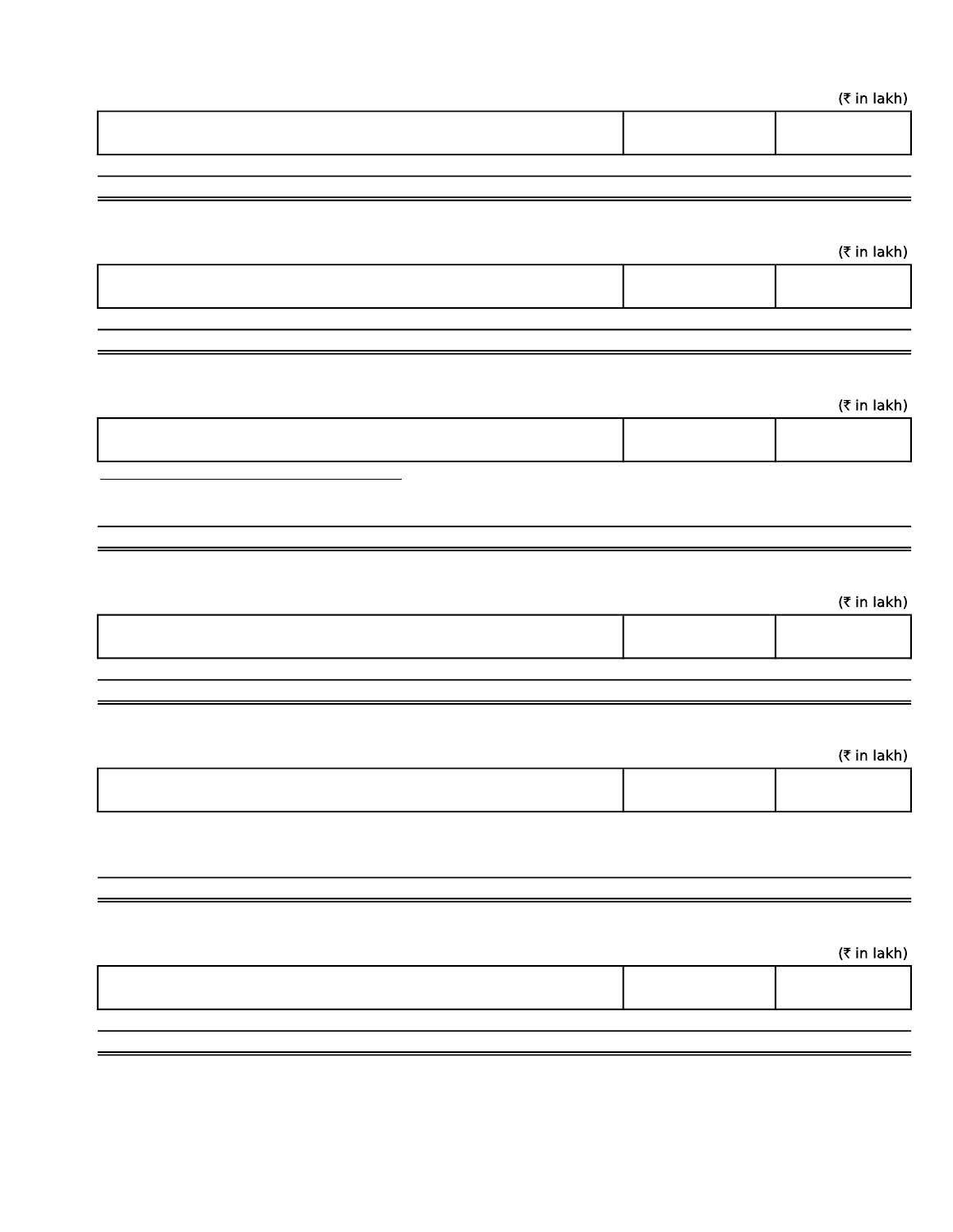#### Notes forming part of financial statements

Note 16: Equity Share Capital

#### (a) Share capital authorised, issued, subscribed and paid up:

|                                | As at March 31, 2021 |                       | As at March 31, 2020 |                             |
|--------------------------------|----------------------|-----------------------|----------------------|-----------------------------|
| Particulars                    | <b>No. of Shares</b> | Amount<br>(₹ in lakh) | No. of Shares        | Amount<br>$($ ₹ in lakh $)$ |
| <b>Authorised</b>              |                      |                       |                      |                             |
| Equity shares of ₹10 each      | 2,50,00,000          | 2,500.00              | 2,50,00,000          | 2,500.00                    |
|                                | 2,50,00,000          | 2,500.00              | 2,50,00,000          | 2,500.00                    |
|                                |                      |                       |                      |                             |
| Issued, Subscribed and Paid up |                      |                       |                      |                             |
| Equity shares of ₹10 each      | 1,87,50,000          | 1,875.00              | 1,87,50,000          | 1,875.00                    |
|                                | 1,87,50,000          | 1,875.00              | 1,87,50,000          | 1,875.00                    |

#### (b) Reconciliation of the number of equity shares and share capital:

|                                            | As at March 31, 2021     |                          | As at March 31, 2020     |                          |
|--------------------------------------------|--------------------------|--------------------------|--------------------------|--------------------------|
| <b>Particulars</b>                         | No. of Shares            | Amount<br>$($ ₹ in lakh) | No. of Shares            | Amount<br>$($ ₹ in lakh) |
| Equity shares at the beginning of the year | 1,87,50,000              | 1.875.00                 | 1,87,50,000              | 1,875.00                 |
| Add: Shares issued during the year         | $\overline{\phantom{0}}$ | $\overline{\phantom{0}}$ | $\overline{\phantom{0}}$ |                          |
| Equity shares at the end of the year       | 1,87,50,000              | 1.875.00                 | 1,87,50,000              | 1,875.00                 |

#### (c) Equity shares in the Company heldby the holding company

|                                                                                                                                                       | As at March 31, 2021 |                          | As at March 31, 2020 |                         |
|-------------------------------------------------------------------------------------------------------------------------------------------------------|----------------------|--------------------------|----------------------|-------------------------|
| <b>Particulars</b>                                                                                                                                    | No. of Shares        | Amount<br>$($ ₹ in lakh) | No. of Shares        | Amount<br>$(5$ in lakh) |
| Equity Shares of ₹ 10 each fully paid held by<br>L&T Finance Holdings Limited (Holding<br>company) directly or through its beneficially<br>Inominees. | 1,87,50,000          | 1.875.00                 | 1,87,50,000          | 1.875.00                |
|                                                                                                                                                       | 1,87,50,000          | 1.875.00                 | 1,87,50,000          | 1.875.00                |

#### (d) Details of shareholders holding more than five percent equity shares in the Company are as under:

| Particulars                                                                                                                                          | As at March 31, 2021 |           | As at March 31, 2020 |           |
|------------------------------------------------------------------------------------------------------------------------------------------------------|----------------------|-----------|----------------------|-----------|
|                                                                                                                                                      | <b>No. of Shares</b> | % holding | <b>No. of Shares</b> | % holding |
| Equity Shares of ₹10 each fully paid held by<br>L&T Finance Holdings Limited (Holding<br>company) directly or through its beneficially<br>Inominees. | 1,87,50,000          | 100%      | 1.87.50.000          | 100%      |

e) There is no shares alloted for consideration other than cash during 5 years immediately preceeding 31st March, 2021.

f) There are no shares alloted as fully paid up by way of bonus shares during 5 years immediately preceding 31st March, 2021.

g) There are no shares bought back during 5 years immediately preceding 31st March, 2021.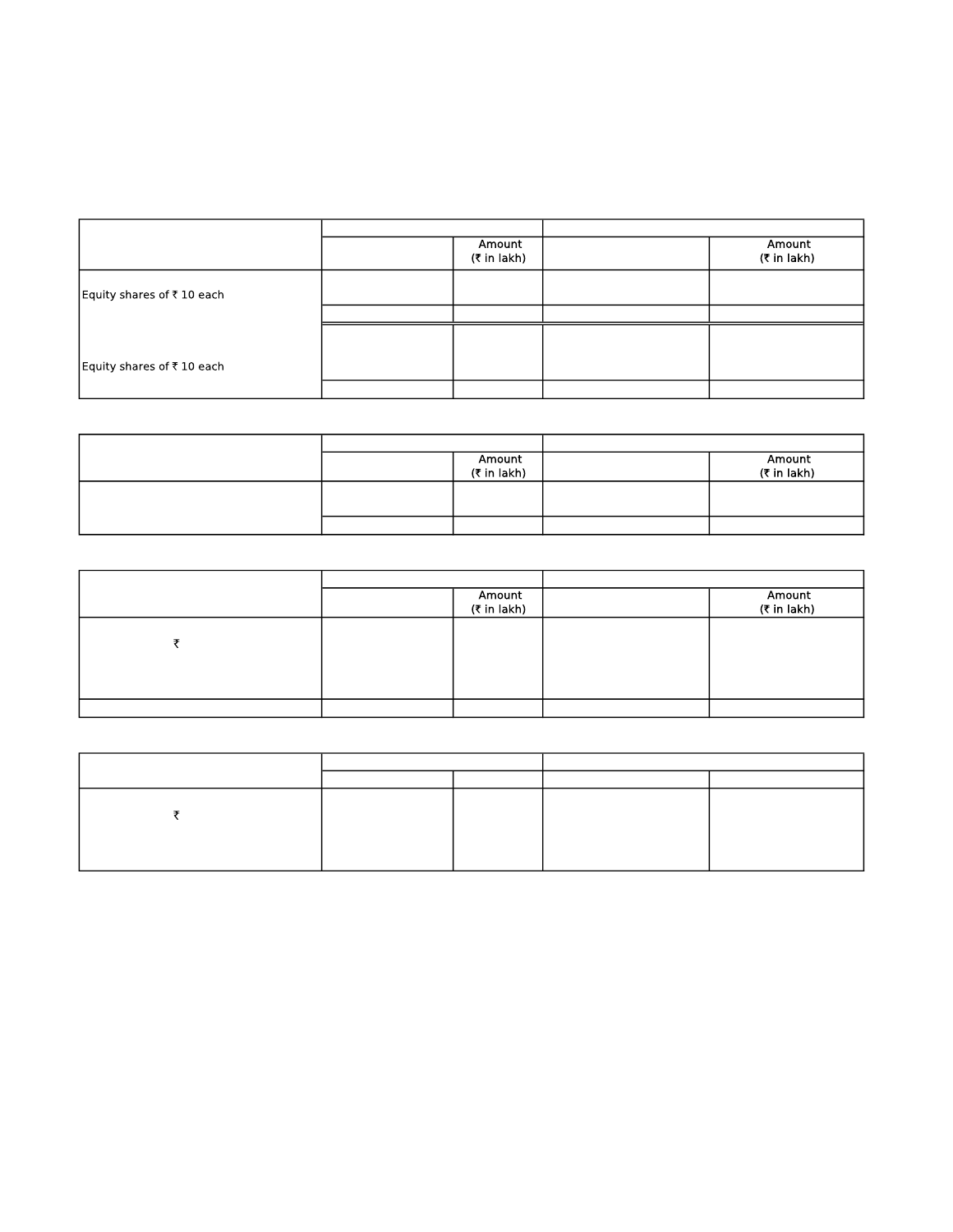# L&T Financial Consultants Limited Notes forming part of financial statements

Non Current

Current :

| Note 17: Other equity                        |                | $($ ₹ in lakh) |
|----------------------------------------------|----------------|----------------|
| <b>Particulars</b>                           | As at          | As at          |
|                                              | March 31, 2021 | March 31, 2020 |
| <b>General reserve</b>                       |                |                |
| Opening balance                              | 3,368.37       | 3,368.37       |
| Additions during the year                    |                |                |
| Closing balance                              | 3,368.37       | 3,368.37       |
| <b>Retained earnings:</b>                    |                |                |
| Opening balance of Profit and Loss Account   | 2,972.47       | 1,486.56       |
| Less: Interim dividend paid                  |                | (3, 140.63)    |
| Less: DDT on interim dividend                |                | (645.56)       |
| Add: Profit or Loss for current year         | 9,530.53       | 5,275.01       |
| Add: Other comprehensive income for the year | (1.14)         | (2.91)         |
| Closing balance of Profit and Loss Account   | 12,501.86      | 2,972.47       |
| <b>Total</b>                                 | 15,870.23      | 6,340.84       |
| <b>Note 18: Financial Liabilities</b>        |                | $($ ₹ in lakh) |
| <b>Particulars</b>                           | As at          | As at          |
|                                              | March 31, 2021 | March 31, 2020 |

| <b>Other Payables - Related Parties</b> | 83.76          | 80.50          |
|-----------------------------------------|----------------|----------------|
| <b>Total</b>                            | 275.11         |                |
|                                         |                |                |
| Note 19: Borrowing                      |                | (₹ in lakh)    |
| Particulars                             | As at          | As at          |
|                                         | March 31, 2021 | March 31, 2020 |
| Inter-corporate borrowings              | 22,190.25      | 34,560.75      |

Total 22,190.25 34,560.75

Security deposit received 2,057.30 2,048.75 Total 2,057.30 2,048.75

Other payables 11.50 Other provisions 176.91

42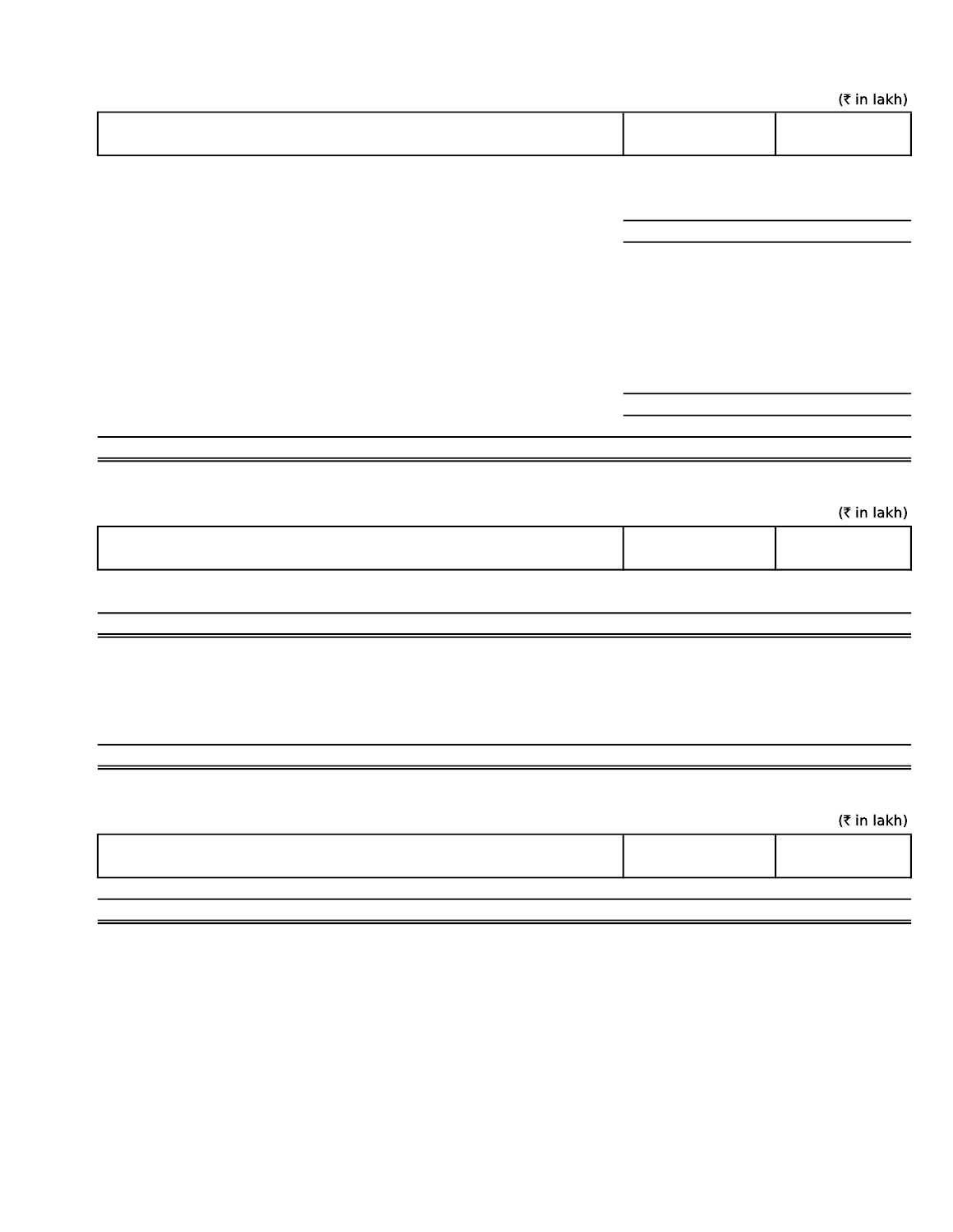# L&T Financial Consultants Limited Notes forming part of financial statements

| <b>Note 20: Trade Payables</b>                    |                | (₹ in lakh)    |
|---------------------------------------------------|----------------|----------------|
| <b>Particulars</b>                                | As at          | As at          |
|                                                   | March 31, 2021 | March 31, 2020 |
| Trade payables                                    |                |                |
| To micro small and medium enterprises             |                |                |
| To other than micro, small and medium enterprises | 4.62           | 0.77           |
| <b>Total</b>                                      | 4.62           | 0.77           |
|                                                   |                |                |
| <b>Note 21: Provision</b>                         |                | $($ ₹ in lakh) |
| <b>Particulars</b>                                | As at          | As at          |
|                                                   | March 31, 2021 | March 31, 2020 |
| <b>Non Current</b>                                |                |                |
| Gratuity                                          | 25.47          | 45.17          |
| <b>Total</b>                                      | 25.47          | 45.17          |
| <b>Current</b>                                    |                |                |
| Compensated absences                              | 10.13          | 14.87          |
| Gratuity                                          | 1.48           | 3.64           |
| <b>Total</b>                                      | 11.61          | 18.51          |
|                                                   |                |                |
| <b>Note 22: Current Tax Liabilities</b>           |                | $($ ₹ in lakh) |
| <b>Particulars</b>                                | As at          | As at          |
|                                                   | March 31, 2021 | March 31, 2020 |
| Provision for tax                                 | 1,801.35       |                |
| <b>Total</b>                                      | 1,801.35       |                |
|                                                   |                |                |
| <b>Note 23 : Deferred Tax Liabilities</b>         |                | $($ ₹ in lakh) |

| <b>Particulars</b>       | As at<br><b>March 31, 2021</b> | As at<br><b>March 31, 2020</b> |
|--------------------------|--------------------------------|--------------------------------|
| Deferred Tax liabilities | 1,536.89                       | 1,563.48                       |
| <b>Total</b>             | 1,536.89                       | 1,563.48                       |

| <b>Note 24: Other Liabilities</b> |                          | $($ ₹ in lakh) |
|-----------------------------------|--------------------------|----------------|
| Particulars                       | As at                    | As at          |
|                                   | March 31, 2021           | March 31, 2020 |
| Statutory dues payable            | 145.40                   | 125.87         |
| Others                            | $\overline{\phantom{0}}$ | 0.36           |
| <b>Total</b>                      | 145.40                   | 126.23         |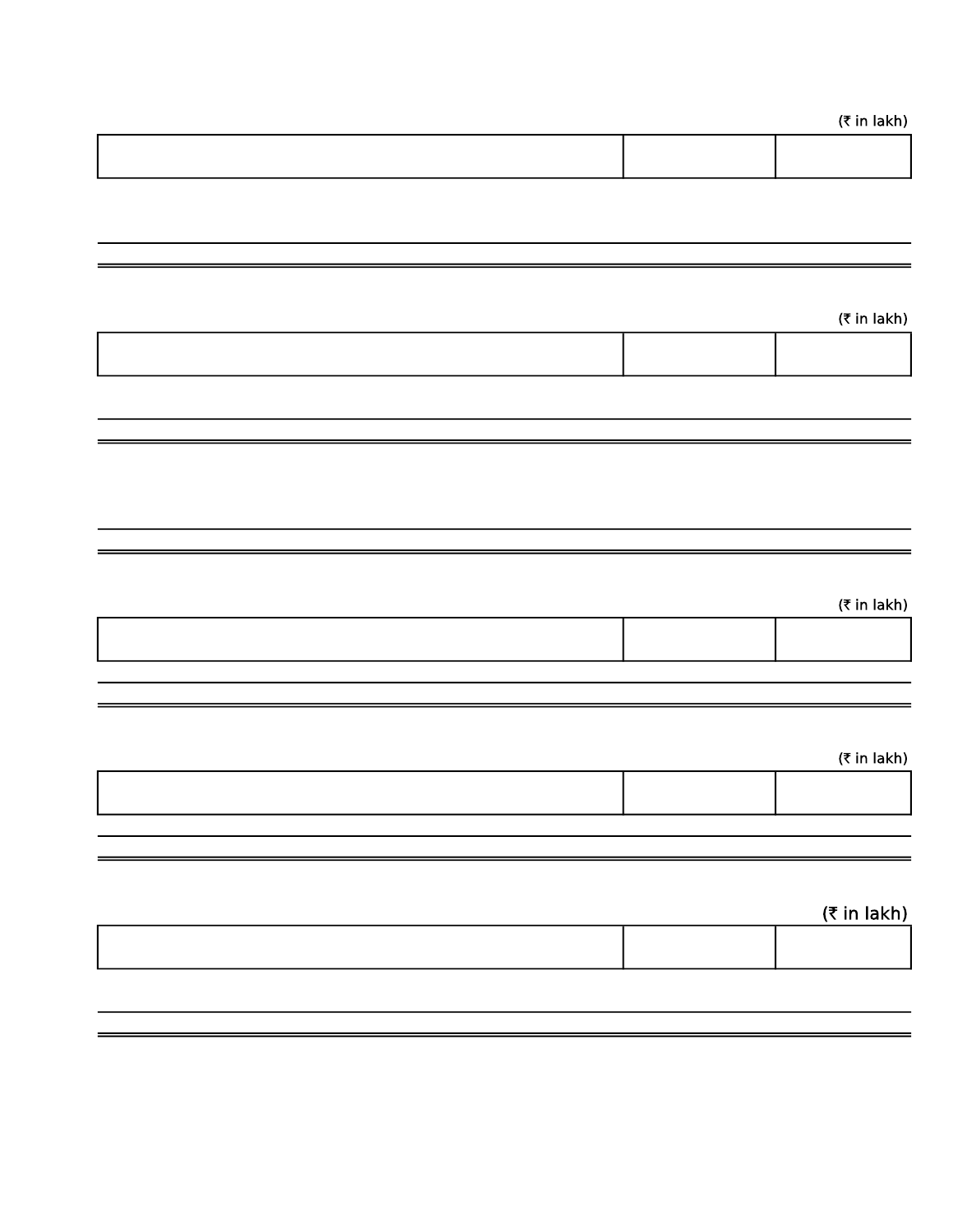# Notes forming part of financial statements

| Note 25: Revenue from operation             |                              | (₹ in Lakhs)                 |
|---------------------------------------------|------------------------------|------------------------------|
| <b>Particulars</b>                          | Year ended<br>March 31, 2021 | Year ended<br>March 31, 2020 |
| <b>Revenue from Operation</b>               |                              |                              |
| Lease rental income                         | 4,134.22                     | 4,263.24                     |
| Other charges recovery                      | 1,026.10                     | 1,732.82                     |
| Consultancy fees and financial advisory fee | 8,479.38                     | 2,934.75                     |
| <b>Total</b>                                | 13,639.70                    | 8,930.81                     |

| Note 26: Other income                      |                              | (₹ in Lakhs)                 |
|--------------------------------------------|------------------------------|------------------------------|
| <b>Particulars</b>                         | Year ended<br>March 31, 2021 | Year ended<br>March 31, 2020 |
| Interest income on inter corporate deposit | 603.97                       | 583.55                       |
| Interest received from fixed deposit       | 2.62                         | 3.85                         |
| Profit on sale of fixed assets             | 2.84                         | 388.01                       |
| Other income                               | 65.12                        | 89.98                        |
| Cross sell income                          | 5,153.88                     | 3,984.47                     |
| <b>Total</b>                               | 5,828.43                     | 5,049.86                     |

| Note 27: Employee benefits expense      |                              | (₹ in Lakhs)                        |
|-----------------------------------------|------------------------------|-------------------------------------|
| <b>Particulars</b>                      | Year ended<br>March 31, 2021 | Year ended<br><b>March 31, 2020</b> |
| Salaries, wages and bonus               | 427.19                       | 557.04                              |
| <b>Contribution and provision for:</b>  |                              |                                     |
| Contribution to provident fund          | 17.99                        | 20.89                               |
| Contribution to gratuity fund           | 10.58                        | 6.37                                |
| Expenses on employee stock option plans | 57.03                        | 88.91                               |
| Staff welfare expenses                  | 18.41                        | 29.54                               |
| <b>Total</b>                            | 531.20                       | 702.75                              |

 $\sqrt{2}$  in the label.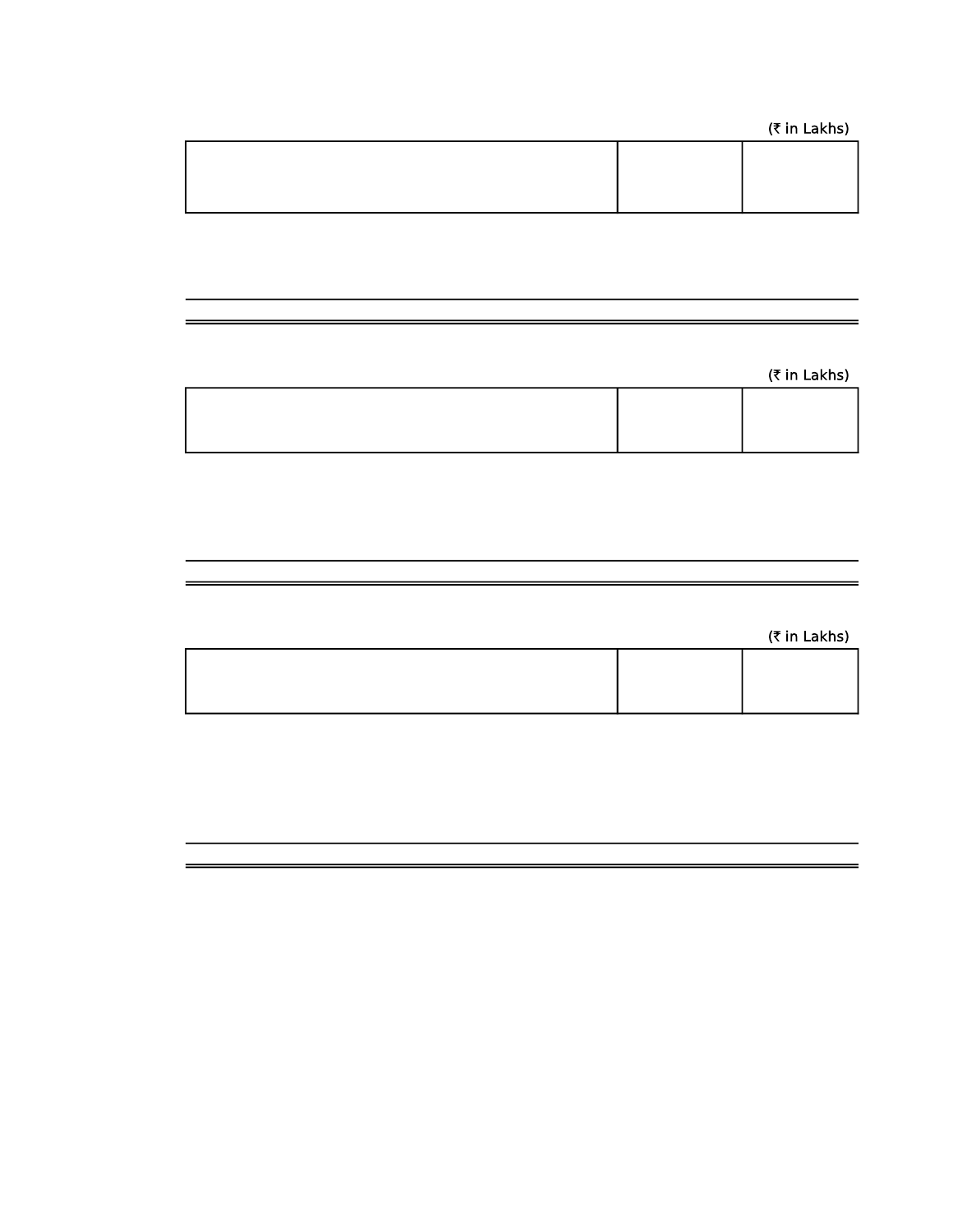# Notes forming part of financial statements

| Note 28: Finance costs                     |                              | (₹ in Lakhs)                 |
|--------------------------------------------|------------------------------|------------------------------|
| <b>Particulars</b>                         | Year ended<br>March 31, 2021 | Year ended<br>March 31, 2020 |
| Interest paid on inter-corporate borrowing | 2,529.85                     | 3,532.82                     |
| Interest on security deposits              |                              | 14.19                        |
| Interest cost - gratuity                   | 3.10                         | 2.39                         |
| Interest cost - compensated absences       | 0.75                         | 1.38                         |
| Ancilliary borrowing cost                  |                              | 1.02                         |
| <b>Total</b>                               | 2,533.70                     | 3,551.80                     |

| Note 29: Fees and commission expense |                              | (₹ in Lakhs)                        |
|--------------------------------------|------------------------------|-------------------------------------|
| <b>IParticulars</b>                  | Year ended<br>March 31, 2021 | Year ended<br><b>March 31, 2020</b> |
| Fees and commission expense          | 228.00                       |                                     |
| <b>Total</b>                         | 228.00                       | -                                   |

| Note 30: Depreciation & amortisation expense |                              | (₹ in Lakhs)                        |
|----------------------------------------------|------------------------------|-------------------------------------|
| <b>IParticulars</b>                          | Year ended<br>March 31, 2021 | Year ended<br><b>March 31, 2020</b> |
| Depreciation (Refer Note 3,4,5)              | 661.28                       | 702.61                              |
| <b>Total</b>                                 | 661.28                       | 702.61                              |

| <b>Note 31: Provisions and contingencies</b>   |                              | (₹ in Lakhs)                 |
|------------------------------------------------|------------------------------|------------------------------|
| <b>Particulars</b>                             | Year ended<br>March 31, 2021 | Year ended<br>March 31, 2020 |
| <b>Provision for standard assets:</b>          |                              |                              |
| Provision on loans and advances                | 603.97                       | 583.55                       |
| Provision for investment in subsidiary company | 426.10                       |                              |
| Bad debts and advances written off             | 0.41                         | 1.97                         |
| <b>Total</b>                                   | 1030.48                      | 585.52                       |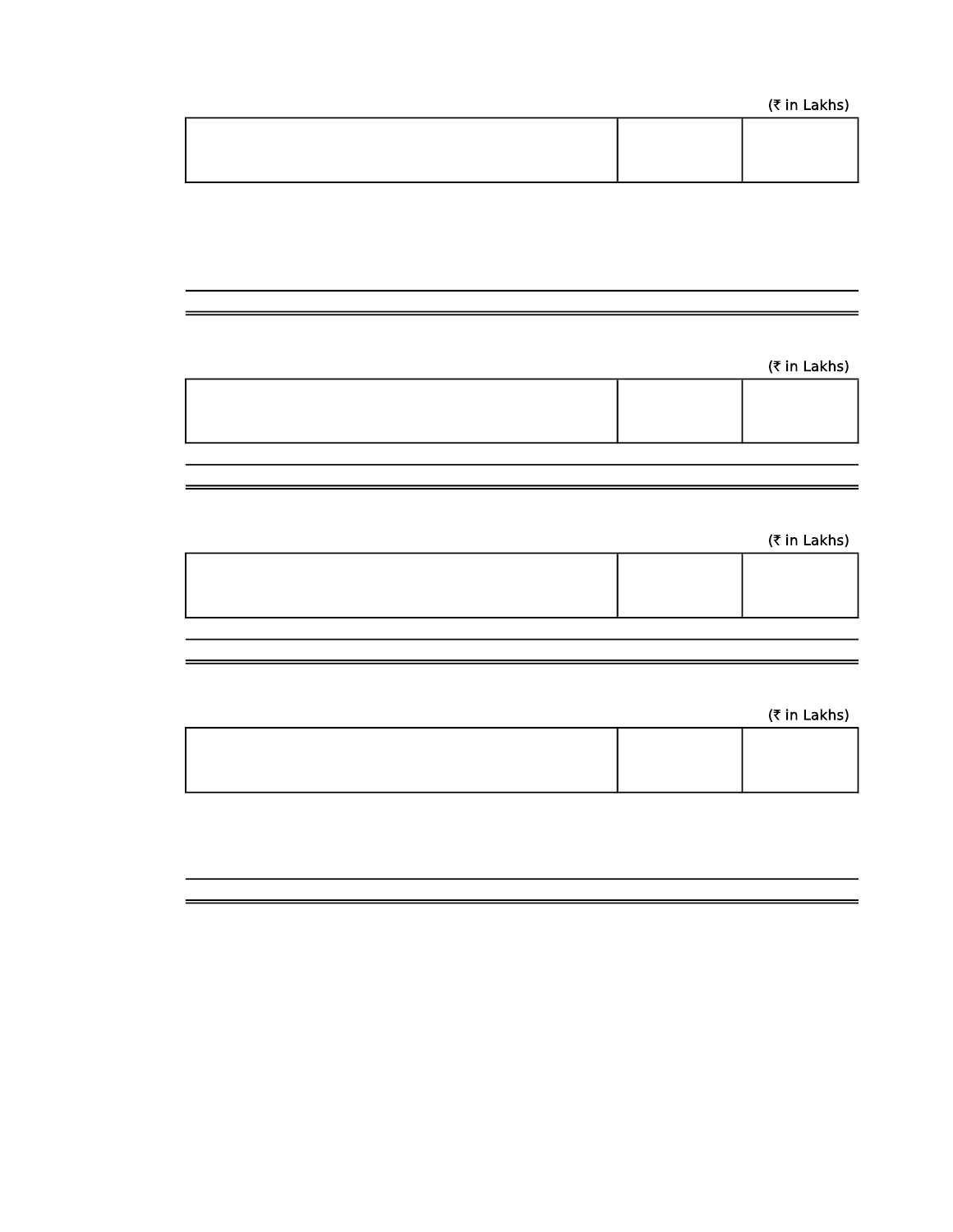# Notes forming part of financial statements

Note 32: Other expenses

(₹ in Lakhs)

| Particulars                               | Year ended<br>March 31, 2021 | Year ended<br>March 31, 2020 |
|-------------------------------------------|------------------------------|------------------------------|
| Rates and taxes                           | 89.27                        | 87.88                        |
| Travelling and conveyance                 | 4.13                         | 21.21                        |
| Sales promotion expenses                  | 0.41                         | 4.11                         |
| Telephone and communication               | 10.17                        | 13.29                        |
| Insurance expenses                        | 9.42                         | 5.72                         |
| Repairs and maintenance                   | 121.88                       | 160.12                       |
| Housekeeping expenses                     | 202.81                       | 233.13                       |
| <b>Security Charges</b>                   | 73.33                        | 85.97                        |
| Legal and professional charges            | 26.69                        | 41.51                        |
| <b>Electricity charges</b>                | 146.73                       | 241.33                       |
| Other advertising expenses                |                              | 0.23                         |
| <b>Brand license fees</b>                 | 68.73                        | 67.90                        |
| Auditor's remuneration (Refer note below) | 5.11                         | 4.15                         |
| Others expenses                           | 10.73                        | 13.89                        |
| Donations                                 |                              | 1.51                         |
| Management fees                           | 2.48                         | 4.13                         |
| <b>Corporate Social Responsibility</b>    | 76.58                        | 21.61                        |
| <b>Total</b>                              | 848.47                       | 1,007.69                     |

Note: Auditors remuneration comprises the following (net of GST set off)

|                                                      |                              | (₹ in Lakhs)                 |
|------------------------------------------------------|------------------------------|------------------------------|
| <b>Particulars</b>                                   | Year ended<br>March 31, 2021 | Year ended<br>March 31, 2020 |
| Audit fees                                           | 1.73                         | 1.73                         |
| Tax audit fees                                       | 0.58                         | 0.58                         |
| Other services (including reimbursement of expenses) | 1.07                         | 0.11                         |
| Limited review fees                                  | 1.73                         | 1.73                         |
| <b>Total</b>                                         | 5.11                         | 4.15                         |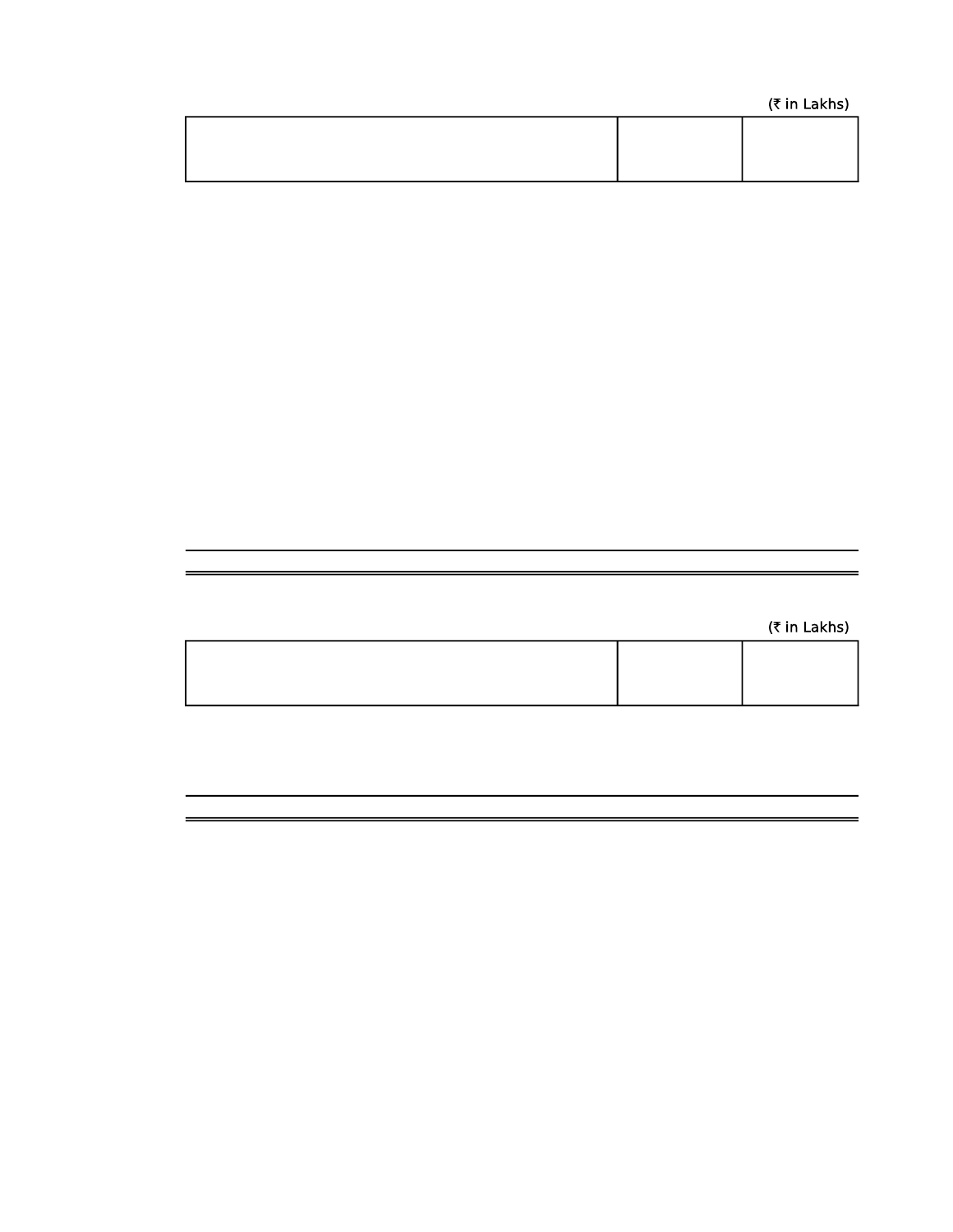# Notes forming part of financial statements

| Note 33: Tax expenses  |                              | (₹ in Lakhs)                 |
|------------------------|------------------------------|------------------------------|
| <b>Particulars</b>     | Year ended<br>March 31, 2021 | Year ended<br>March 31, 2020 |
| <b>Current Tax</b>     | 4,130.59                     | 1,397.60                     |
| MAT credit entitlement |                              | (1,366.31)                   |
| Deferred tax           | (26.12)                      | 2,124.00                     |
| <b>Total</b>           | 4,104.47                     | 2,155.29                     |

| Note 34: Other comprehensive income                   |                              | (₹ in Lakhs)                 |
|-------------------------------------------------------|------------------------------|------------------------------|
| <b>Particulars</b>                                    | Year ended<br>March 31, 2021 | Year ended<br>March 31, 2020 |
| Remeasurements of the net defined benefit Plans       | (1.61)                       | (4.11)                       |
| Income tax relating to Debt instruments through Other |                              |                              |
| Comprehensive Income                                  | 0.47                         | 1.20                         |
| <b>Total</b>                                          | (1.14)                       | (2.91)                       |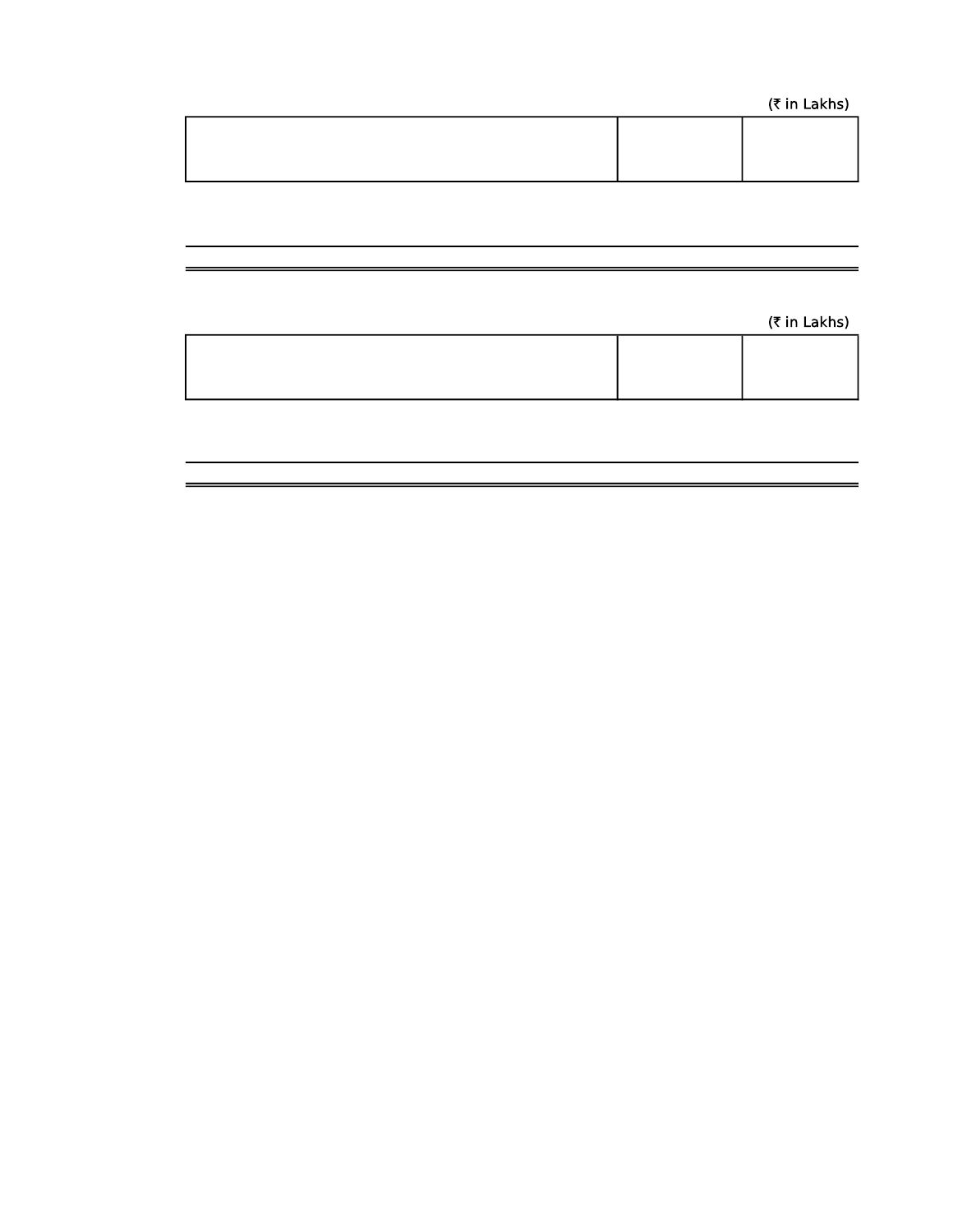#### Notes forming part of financial statement as at March 31, 2021

#### 35.1 Disclosure pursuant to Indian Accounting Standard (Ind AS) 19 "Employee Benefits"

#### (i) Defined Contribution plans :

The Company's state governed provident fund scheme are defined contribution plan for its employees which is permitted under The Employee's Provident Funds and Miscellaneous Provisions Act, 1952. The Contribution by the employer and employee together with interest accumulated there on are payable to the employee at the time of separation from company or retirement whichever is earlier .The benefit vest immediately on rendering of services by the employee. The Company recognise charges of Rs 17.99 Lakhs (previous year Rs. 20.89 Lakhs) for provident fund contribution in the Statement of Profit and Loss.

#### (ii) Defined benefit plans:

The Company operates gratuity plan through a trust wherein every employee is entitled to the benefit equivalent to fifteen days last salary drawn for each completed year of service. The same is payable on termination of service or retirement whichever is earlier. The benefit vests after five years of continuous service. The Company's scheme is more favorable as compared to the obligation under Payment of Gratuity Act, 1972.

#### (a) The amounts recognised in Balance Sheet are as follows:

| (₹ in Lakh)                                       |                         |                         |
|---------------------------------------------------|-------------------------|-------------------------|
|                                                   | <b>Gratuity Plan</b>    |                         |
| <b>Particulars</b>                                | As at<br>March 31, 2021 | As at<br>March 31, 2020 |
| A)<br>Present Value of Defined Benefit Obligation |                         |                         |
| - Wholly funded                                   |                         |                         |
| - Wholly unfunded                                 | 26.95                   | 48.81                   |
|                                                   | 26.95                   | 48.81                   |
| Less: Fair Value of plan assets                   |                         |                         |
| Add: Amount not recognised as an asset            |                         |                         |
| Amount to be recognised as liability or (asset)   | 26.95                   | 48.81                   |
| B)<br>Amounts reflected in Balance Sheet          |                         |                         |
| Liabilities                                       | 26.95                   | 48.81                   |
| Assets                                            |                         |                         |
| Net liability/(asset)                             | 26.95                   | 48.81                   |
| Net liability/(asset) - current                   | 1.48                    | 3.64                    |
| Net liability/(asset) - non-current               | 25.47                   | 45.17                   |

(b) The amounts recognised in the Statement of Profit and Loss are as follows:

|   |                                                                                          |                          | (₹ in Lakh)          |
|---|------------------------------------------------------------------------------------------|--------------------------|----------------------|
|   |                                                                                          |                          | <b>Gratuity Plan</b> |
|   | <b>Particulars</b>                                                                       | As at                    | As at                |
|   |                                                                                          | March 31, 2021           | March 31, 2020       |
|   | <b>Current Service Cost</b>                                                              | 10.58                    | 6.37                 |
|   | <b>Interest Cost</b>                                                                     | 3.10                     | 2.39                 |
| 3 | Interest Income on Plan Assets                                                           |                          |                      |
| 4 | Acturial losses/(gains) - others                                                         | 1.61                     | 4.11                 |
| 5 | Acturial losses/(gains) - difference between acturial return on plan assets and interest |                          |                      |
|   | income                                                                                   |                          |                      |
| 6 | <b>Past Service Cost</b>                                                                 | $\overline{\phantom{a}}$ |                      |
|   | Acturial gain/(loss) not recognised in Books                                             | $\overline{\phantom{a}}$ |                      |
| 8 | Translation adjustments                                                                  |                          |                      |
| 9 | Amount capitalised out of the above/ recoved from S&A                                    |                          |                      |
|   | <b>Total (1 to 9)</b>                                                                    | 15.29                    | 12.87                |
|   | Amount included in "employee benefits expenses"                                          | 10.58                    | 6.37                 |
| Ш | Amount included in as part of "finance cost"                                             | 3.10                     | 2.39                 |
| Ш | Amount included as part of "Other Comprehensive income"                                  | 1.61                     | 4.11                 |
|   | Total $(i + ii + iii)$                                                                   | 15.29                    | 12.87                |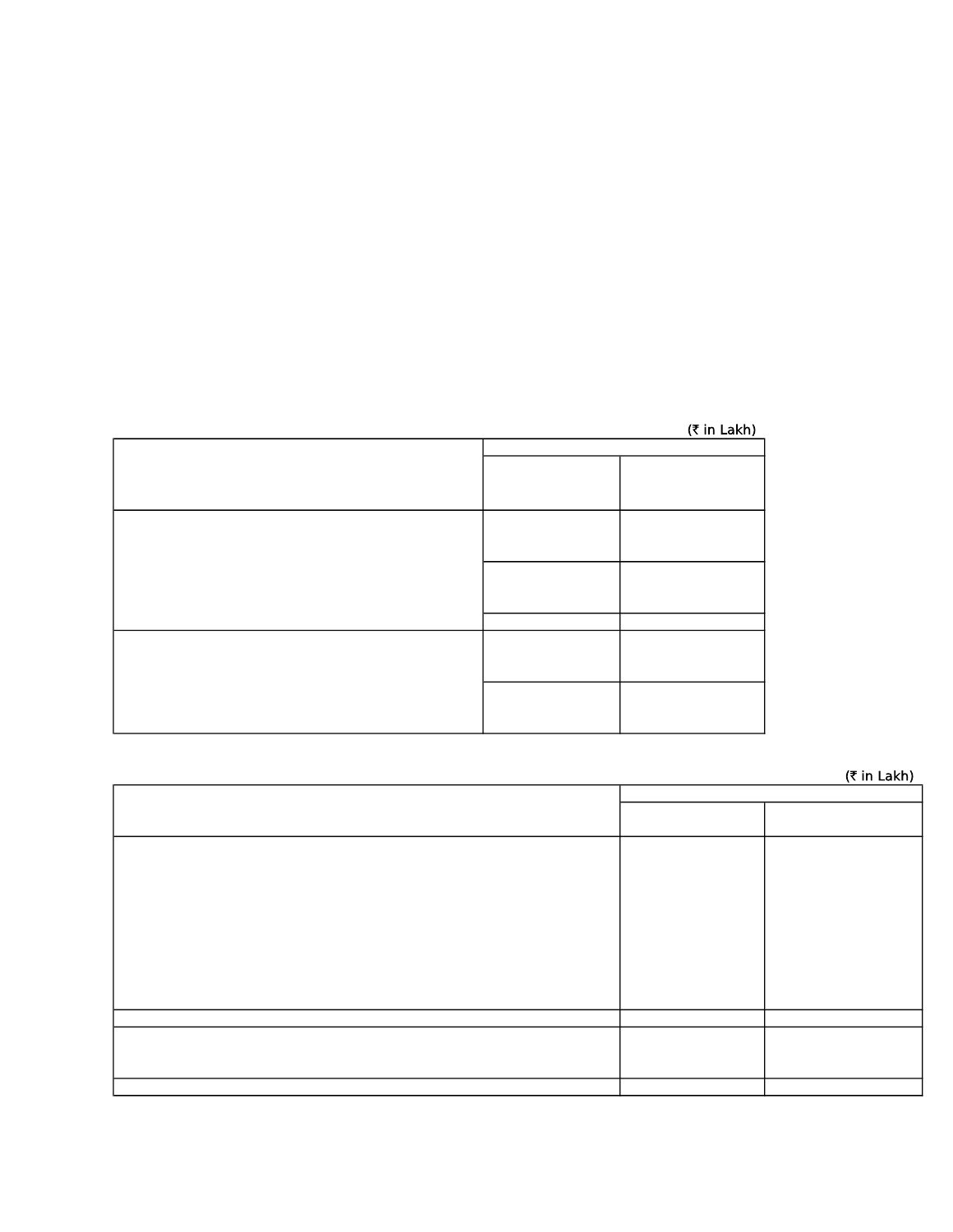Notes forming part of financial statement as at March 31, 2021

(c) The changes in the present value of defined benefit obligaiton representing reconciliation of opening and closing balance thereof are as follows:  $(\bar{z}$  in  $I \supset k)$ 

|                                                                    |                      | (K III Lakii)  |
|--------------------------------------------------------------------|----------------------|----------------|
|                                                                    | <b>Gratuity Plan</b> |                |
| <b>Particulars</b>                                                 | As at                | As at          |
|                                                                    | March 31, 2021       | March 31, 2020 |
| Opening balance of the present value of defined benefit obligation | 48.81                | 33.00          |
| Add : Current Service Cost                                         | 10.58                | 6.37           |
| Add : Interest Cost                                                | 3.10                 | 2.39           |
| Add: Acturial losses/(gains)                                       |                      |                |
| Acturial (gains)/losses arising from changes in<br>i)              | 0.81                 | 4.13           |
| financial assumptions                                              |                      |                |
| Acturial (gains)/losses arising from changes in<br>ii)             | 0.54                 |                |
| demographic assumptions                                            |                      |                |
| iii)<br>Acturial (gains)/losses arising from changes in            | 0.26                 | (0.02)         |
| experience adjustments                                             |                      |                |
| Less : Benefits paid                                               | (35.76)              | (0.89)         |
| IAdd: Past service cost                                            |                      |                |
| Add: Liability assumed/(settled)*                                  | (1.39)               | 3.83           |
| Add/(less): Translation adjustments                                |                      |                |
| Closing balance of the present value of defined benefit obligation | 26.95                | 48.81          |

\*On account of business combination or inter group transfer

(d) Changes in the fair value of plan assets representing reconciliation of the opening and closing balances thereof are as follows :

|                                                      |                         | (₹ in Lakh)             |
|------------------------------------------------------|-------------------------|-------------------------|
|                                                      | <b>Gratuity Plan</b>    |                         |
| <b>Particulars</b>                                   | As at<br>March 31, 2021 | As at<br>March 31, 2020 |
| Opening balance of the fair value of the plan assets |                         |                         |
| Add: interest income of plan assets                  |                         |                         |
| Add/(less): Acturial gains/(losses)                  |                         |                         |
| (Difference between actual return on plan assets)    |                         |                         |
| and interest income)                                 |                         |                         |
| Add: Contribution by the employer                    | 35.76                   | 0.89                    |
| Add/(less): Contribution by plan participants        |                         |                         |
| Less: Benefits paid                                  | (35.76)                 | (0.89)                  |
| Add: Assets acquired/(settled)*                      |                         |                         |
| Closing balance of plan assets                       | -                       |                         |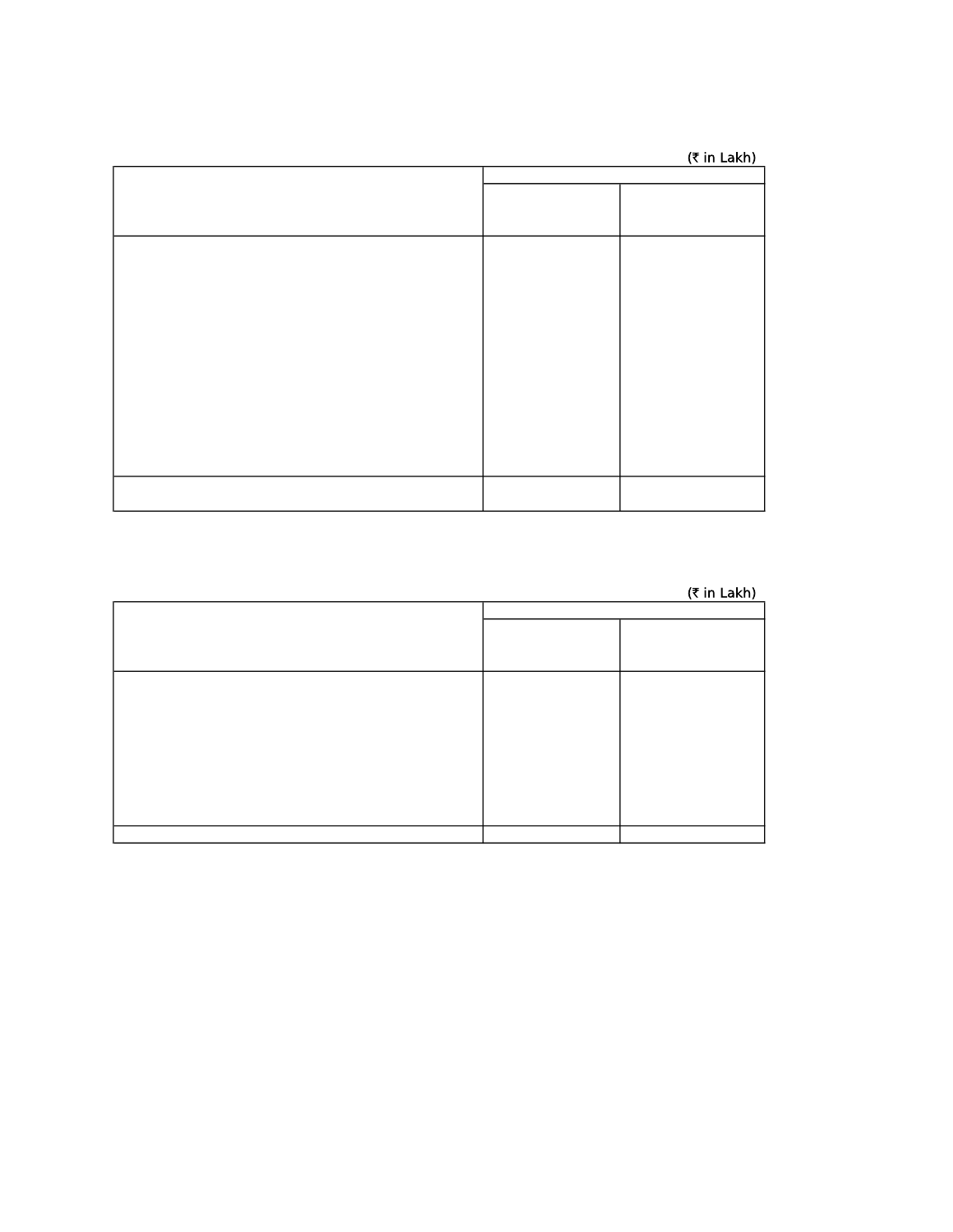#### Notes forming part of financial statement as at March 31, 2021

(e) The fair value of major categories of plan assets are as follows:

|    |                                       |                          | (T III LAKII)           |
|----|---------------------------------------|--------------------------|-------------------------|
|    |                                       | <b>Gratuity Plan</b>     |                         |
|    | <b>Particulars</b>                    | As at<br>March 31, 2021  | As at<br>March 31, 2020 |
|    | <b>Government of India Securities</b> | $\overline{\phantom{0}}$ |                         |
|    | Corporate Bonds                       | $\overline{\phantom{a}}$ |                         |
| 3  | <b>Special Deposit Scheme</b>         | $\overline{\phantom{a}}$ |                         |
| 4  | Insurer Managed Funds (Unquoted)      | $\overline{\phantom{0}}$ |                         |
| 5. | Others (quoted)                       | $\overline{\phantom{a}}$ |                         |
| 6  | Others (unquoted)                     | $\overline{\phantom{a}}$ |                         |

(f) Principal acturial assumptions at the valuation date:

|                                    | <b>Gratuity Plan</b>    |                         |
|------------------------------------|-------------------------|-------------------------|
| <b>Particulars</b>                 | As at<br>March 31, 2021 | As at<br>March 31, 2020 |
| Discount rate (per annum)          | 6.35%                   | 6.60%                   |
| Salary escalation rate (per annum) | $9.00\%$                | $9.00\%$                |

#### (A) Discount rate:

Discount rate based on the prevailing market yields of Indian government securities as at the balance sheet date for the estimated term of the obligations.

 $\sqrt{2}$  in the line  $\sqrt{2}$ 

(B) Salary escalation rate:

The estimates of future salary increase considered takes into account the inflation, seniority, promotion and other relevant factors.

(g) Attrition Rate:

The attrition rate varies from 0% to 31% (previous year: 0% to 15%) for various age groups.

(h) Mortality:

Published rates under the Indian Assured Lives Mortality (2012-14) Ult table.

(i) The estimates of future salary increases, considered in actuarial valuation, take into account inflation, seniority, promotion and other relevant factors, such as supply and demand in the employment market.

#### (j) Sensitivity Analysis

One percentage point change in actuarial assumption would have the following effects on the defined benefit obligation:

| <b>Particulars</b> |                                    | <b>Gratuity Plan</b>                                         |         |         |         |  |  |
|--------------------|------------------------------------|--------------------------------------------------------------|---------|---------|---------|--|--|
|                    |                                    | <b>Effect of 1% increase</b><br><b>Effect of 1% decrease</b> |         |         |         |  |  |
|                    |                                    | 2020-21                                                      | 2019-20 | 2020-21 | 2019-20 |  |  |
|                    | Discount rate (per annum)          | (3.05)                                                       | (4.33)  | 3.62    | 5.01    |  |  |
|                    | Salary escalation rate (per annum) | 3.49                                                         | 4.84    | (3.01)  | (4.28)  |  |  |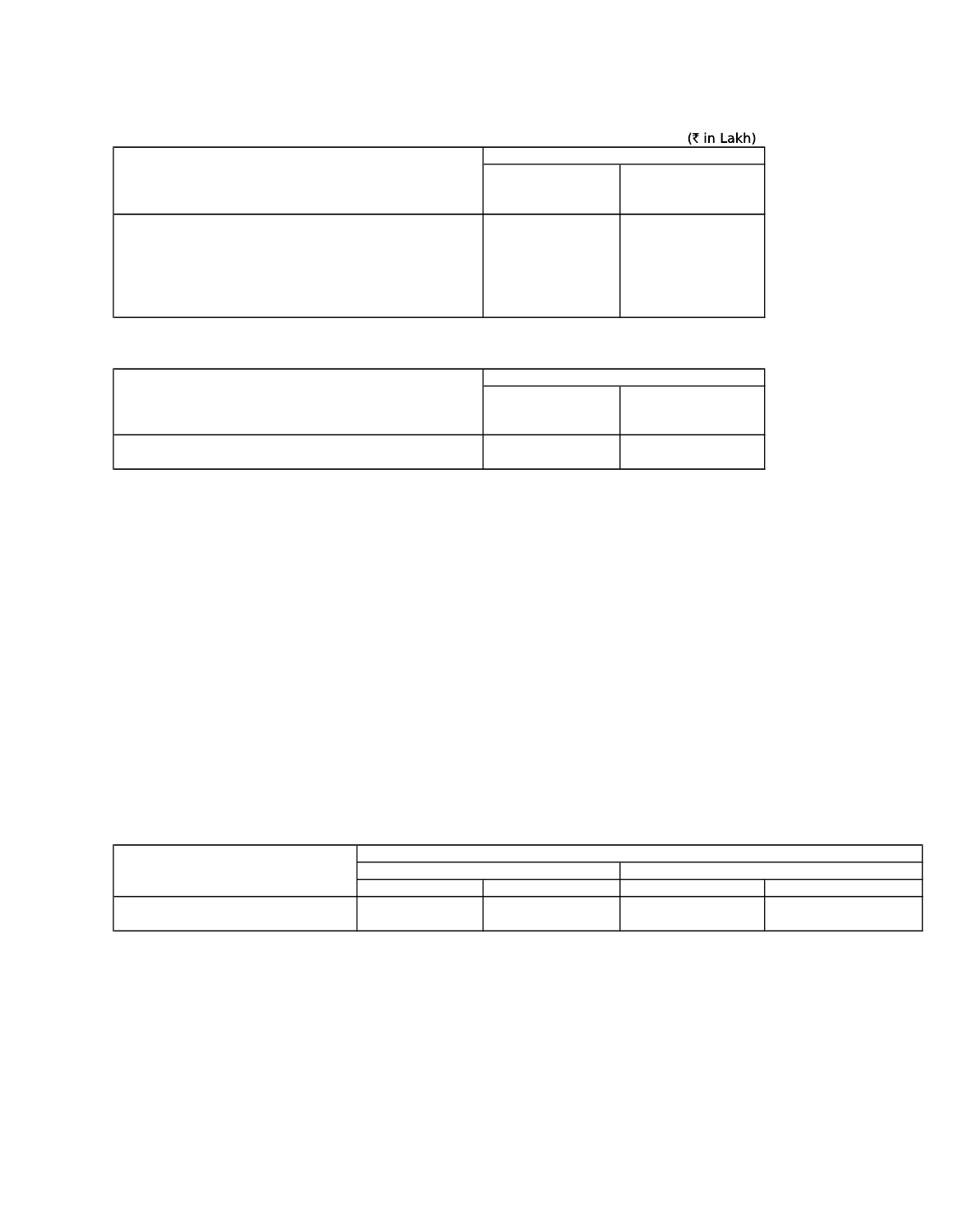#### Notes forming part of financial statement as at March 31, 2021

#### 35.2 Borrowing cost :

Borrowing costs capitalized during the year is Nil (previous year : Nil)

#### 35.3 Segment Reporting

Disclosure pursuant to IND AS 108 "Operating Segment"

(i) The Entity has reported segment information as per Indian Accounting Standard 108 "Operating Segments" (Ind AS 108)

#### (ii) Segment Composition:

a) Lease of Properties - Lease of properties comprises property given on leases.

b) Advisory Services - Advisory fees comprises income from advisory services.

|                                   |                | (₹ in Iakh)    |  |
|-----------------------------------|----------------|----------------|--|
| Particulars                       | As at          | As at          |  |
|                                   | March 31, 2021 | March 31, 2020 |  |
| <b>Gross segment assets</b>       |                |                |  |
| Lease of properties               | 35,019.32      | 35,731.98      |  |
| Advisory services                 |                | 5.38           |  |
| Total segment assets              | 35,019.32      | 35,737.36      |  |
| Unallocable corporate assets      | 10,773.91      | 11,111.05      |  |
| <b>Total assets</b>               | 45,793.23      | 46,848.41      |  |
| <b>Gross segment liabilities</b>  |                |                |  |
| Lease of properties               | 20,379.28      | 33,047.64      |  |
| Advisory services                 | 180.62         | 122.18         |  |
| Total segment liabilities         | 20,559.90      | 33,169.81      |  |
| Unallocable corporate liabilities | 7,488.10       | 5,462.75       |  |
| <b>Total liabilities</b>          | 28,048.00      | 38,632.57      |  |

|                                                  |                                     | (₹ in lakh)                         |  |
|--------------------------------------------------|-------------------------------------|-------------------------------------|--|
| Particulars                                      | <b>Year Ended</b><br>March 31, 2021 | <b>Year Ended</b><br>March 31, 2020 |  |
| Gross segment revenue from continuing operations |                                     |                                     |  |
| Lease of properties                              | 5,163.16                            | 6,474.05                            |  |
| Advisory services                                | 8,479.38                            | 2,934.75                            |  |
| Total                                            | 13,642.54                           | 9,408.80                            |  |
| <b>Gross segment result</b>                      |                                     |                                     |  |
| Lease of properties                              | 1,638.60                            | 1,275.69                            |  |
| Advisory services                                | 7,804.85                            | 2,751.34                            |  |
| Total                                            | 9,443.45                            | 4,027.03                            |  |
| Less: Unallocable expenses (net)                 | (1,030.07)                          | (585.05)                            |  |
| lAdd : Other Income                              | 5,825.59                            | 4,571.87                            |  |
| Less : Finance cost                              | (603.97)                            | (583.55)                            |  |
| <b>Profit before tax</b>                         | 13,635.00                           | 7,430.30                            |  |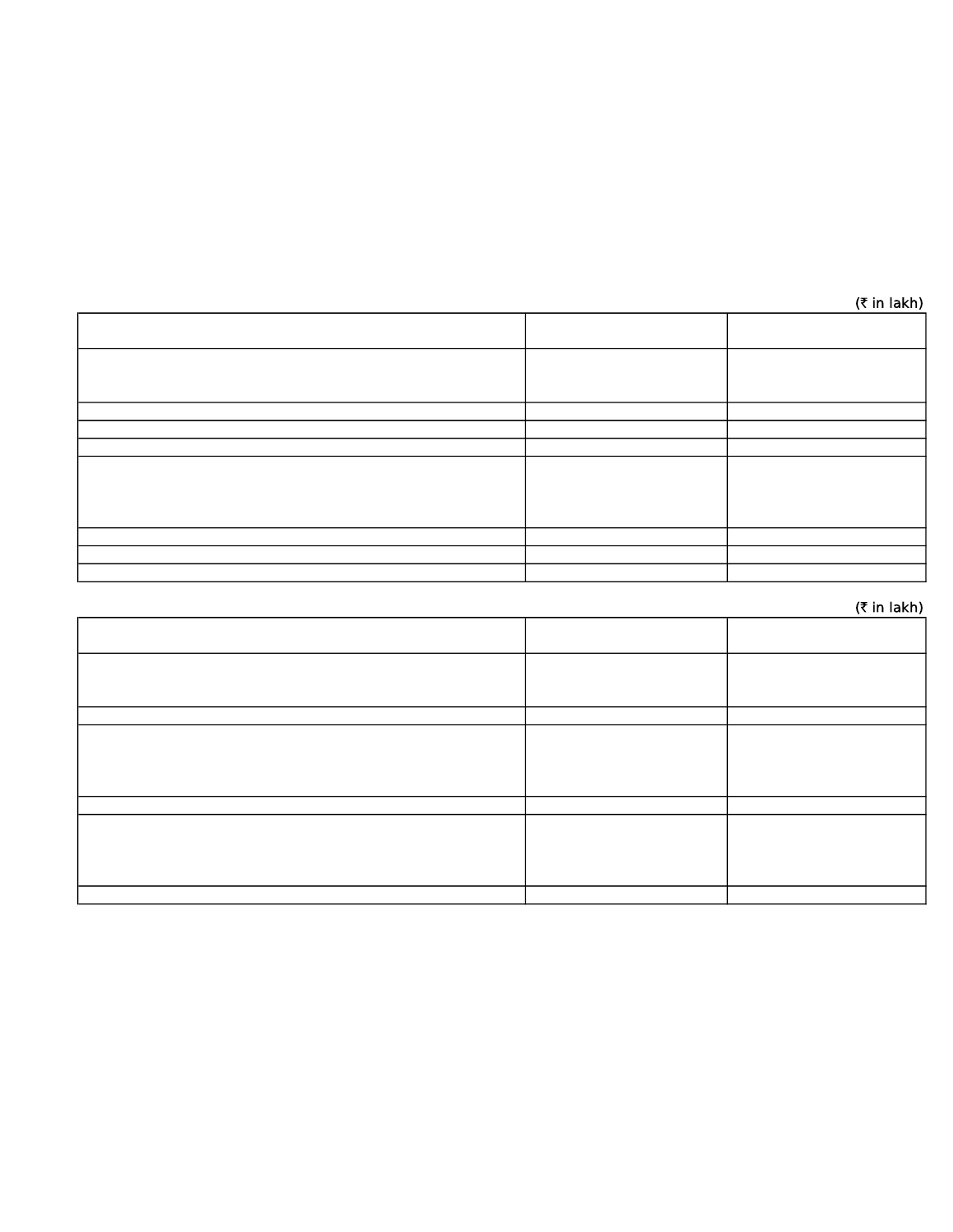Notes forming part of financial statement as at March 31, 2021

- 35.4 Related party disclosures: Ind AS 24 Related Party Disclosures: Ind AS -24 "Related Party Transaction"
	- a) List of Related Parties (with whom transactions were carried out during current or previous year)

Ultimate Holding Company

1. Larsen and Toubro Limited

Holding Company

1. L&T Finance Holdings Limited

# Subsidiary Company

1. Mudit Cement Private Limited

- Fellow Subsidiary Companies 1. L&T Finance Limited
- 2. L&T Capital Markets Limited (Upto April 23, 2020)
- 3. L&T Housing Finance Limited
- 4. L&T Infrastructure Finance Company Limited
- 5. L&T Investment Management Limited
- 6. L&T Infra Debt Fund Limited
- 7. L&T Infra Investment Partners

#### Key Management Personnel

- 1. Mr. Sudeep Banerjee (Ceased to be a Manager with effect from August 03, 2020)
- 2. Mr Suresh Darak (Ceased to be a Manager with effect from July 11, 2019)

#### b) Disclosure of related party transactions :-

|                     |                                                             |                | (₹ in Lakh) |
|---------------------|-------------------------------------------------------------|----------------|-------------|
| Sr. No.             | Nature of Transaction*                                      | 2020-21        | 2019-20     |
| <b>Transactions</b> |                                                             |                |             |
| $\mathbf{1}$        | <b>Inter Corporate Deposits Borrowed</b>                    |                |             |
|                     | <b>L&amp;T Finance Holdings Limited</b>                     | 2,21,243.63    | 2,30,067.53 |
|                     | L&T Infrastructure Finance Company Limited                  |                | 20,000.00   |
|                     | <b>L&amp;T Finance Limited</b>                              |                | 16,163.70   |
| $\overline{2}$      | Inter Corporate Deposits Repaid (including interest)        |                |             |
|                     | L&T Finance Holdings Limited                                | 2,36,143.99    | 2,37,157.40 |
|                     | L&T Infrastructure Finance Company Limited                  |                | 20,054.25   |
|                     | <b>L&amp;T Finance Limited</b>                              |                | 16,207.05   |
| 3                   | <b>Interest expense on Inter Corporate Deposits</b>         |                |             |
|                     | L&T Finance Holdings Limited                                | 2,529.85       | 3,435.23    |
|                     | L&T Infrastructure Finance Company Limited                  |                | 54.25       |
|                     | <b>L&amp;T Finance Limited</b>                              |                | 43.35       |
| 4                   | Inter Corporate Deposits given                              |                |             |
|                     | Mudit Cement Private Limited                                | 7,180.40       | 6,467.40    |
| 5                   | Inter Corporate Deposits received back (Including Interest) |                |             |
|                     | Mudit Cement Private Limited                                | 7,075.20       | 6,519.30    |
| 6                   | <b>Interest income on Inter Corporate Deposits</b>          |                |             |
|                     | Mudit Cement Private Limited                                | 603.97         | 583.55      |
| 7                   | Lease rental income from                                    |                |             |
|                     | <b>L&amp;T Finance Limited</b>                              | 2,696.85       | 1,724.52    |
|                     | L&T Capital Markets Limited                                 |                | 167.62      |
|                     | <b>L&amp;T Housing Finance Limited</b>                      | 333.99         | 239.73      |
|                     | L&T Infrastructure Finance Company Limited                  | 394.80         | 1,094.31    |
|                     | L&T Investment Management Limited                           | 558.47         | 837.79      |
|                     | L&T Finance Holdings Limited                                | 22.23          | 106.53      |
|                     | L&T Infra Debt Fund Limited                                 | 127.88         | 90.68       |
|                     | <b>L&amp;T Infra Investment Partners</b>                    | $\overline{a}$ | 2.06        |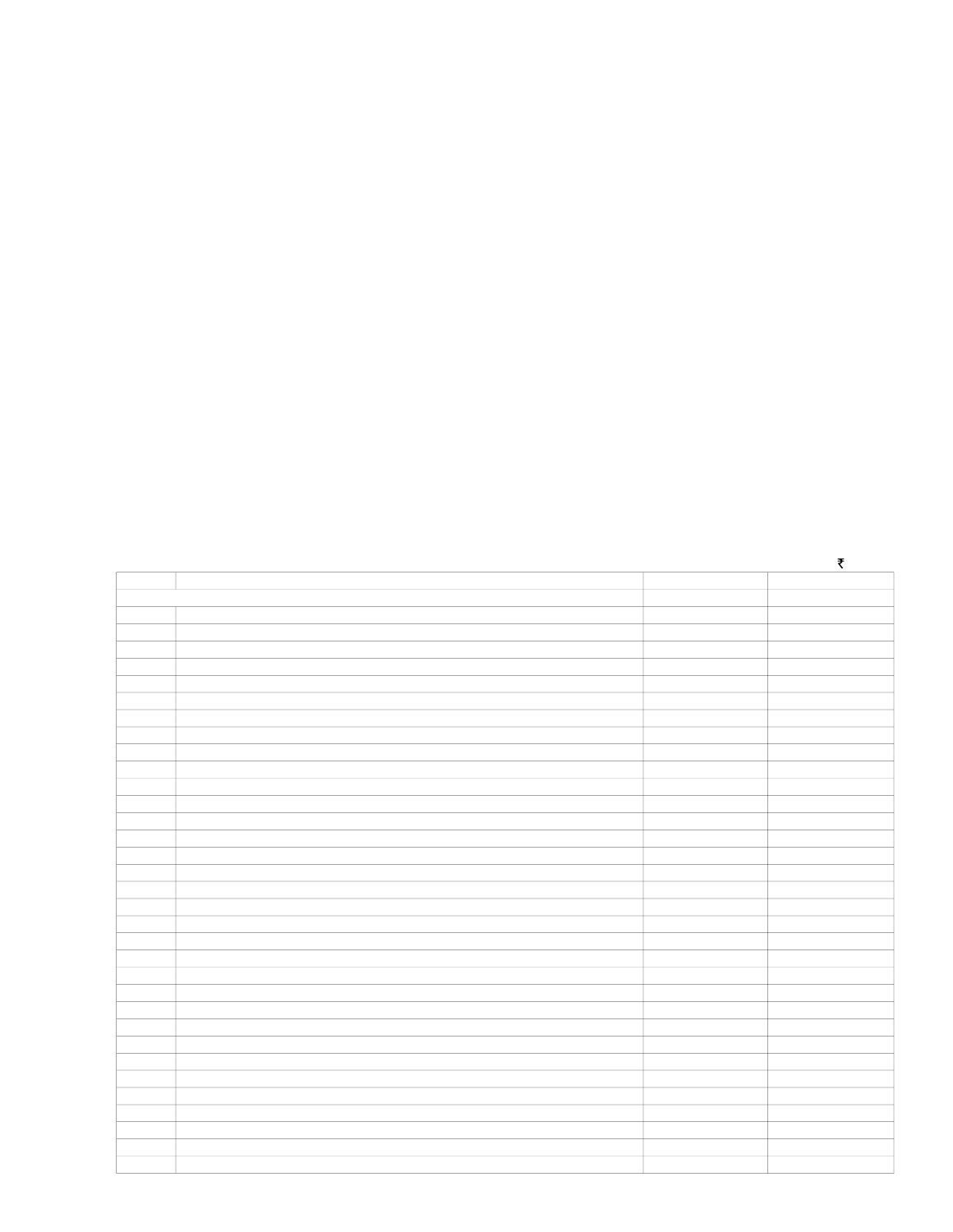#### L&T Financial Consultants Limited Notes forming part of financial statement as at March 31, 2021

|         |                                            |                          | (₹ in Lakh)              |
|---------|--------------------------------------------|--------------------------|--------------------------|
| Sr. No. | <b>Nature of Transaction*</b>              | 2020-21                  | 2019-20                  |
| 8       | <b>Expenses recovered from</b>             |                          |                          |
|         | <b>L&amp;T Finance Limited</b>             | 652.46                   | 695.29                   |
|         | L&T Capital Markets Limited                | $\overline{a}$           | 67.87                    |
|         | L&T Housing Finance Limited                | 97.45                    | 113.98                   |
|         | L&T Infrastructure Finance Company Limited | 95.52                    | 435.45                   |
|         | L&T Investment Management Limited          | 144.35                   | 342.21                   |
|         | L&T Finance Holding Limited                | 5.38                     | 42.57                    |
|         | L&T Infra Debt Fund Limited                | 30.94                    | 34.71                    |
|         | L&T Infra Investment Partners              | $\overline{a}$           | 0.75                     |
| 9       | Interest on security deposit               |                          |                          |
|         | <b>L&amp;T Finance Limited</b>             | $\overline{\phantom{a}}$ | 5.92                     |
|         | L&T Infrastructure Finance Company Limited | $\overline{\phantom{a}}$ | 3.81                     |
|         | L&T Investment Management Limited          | $\overline{\phantom{a}}$ | 2.47                     |
|         | L&T Finance Holdings Limited               | $\overline{a}$           | 0.19                     |
|         | L&T Capital Markets Limited                | $\overline{\phantom{a}}$ | 0.48                     |
|         | L&T Housing Finance Limited                | $\overline{\phantom{a}}$ | 0.72                     |
|         | L&T Infra Debt Fund Limited                | $\overline{a}$           | 0.28                     |
|         | L&T infra Investment Partners              | $\overline{\phantom{a}}$ | $***$                    |
| 10      | <b>Interim Dividend Paid to</b>            |                          |                          |
|         | L&T Finance Holdings Limited               | $\overline{\phantom{a}}$ | 3,140.63                 |
|         |                                            |                          |                          |
| 11      | Professional fees paid to                  |                          |                          |
|         | Larsen & Toubro Limited                    | 2.42                     | 2.93                     |
| 12      | <b>Brand license fees paid to</b>          |                          |                          |
|         | Larsen & Toubro Limited                    | 68.70                    | 67.90                    |
| 13      | <b>ESOP Cost</b>                           |                          |                          |
|         | L&T Finance Holdings Limited               | 57.03                    | 88.91                    |
|         |                                            |                          |                          |
| 14      | <b>Security Deposit Received</b>           |                          |                          |
|         | L&T Investment Management Limited          | $\overline{\phantom{a}}$ | 37.41                    |
|         | <b>L&amp;T Finance Limited</b>             | 502.27                   | 78.47                    |
|         | <b>L&amp;T Housing Finance Limited</b>     | 47.87                    | 20.36                    |
|         | <b>L&amp;T Capital Markets Limited</b>     | $\overline{a}$           | 6.95                     |
|         | L&T Infra Debt Fund Limited                | 20.56                    | 4.02                     |
|         | L&T Infra Investment Partners              |                          | 0.09                     |
|         | L&T Infrastructure Finance Company Limited | $\overline{\phantom{a}}$ | 50.47                    |
|         | L&T Finance Holdings Limited               |                          | 28.27                    |
| 15      | <b>Security Deposit Repaid</b>             |                          |                          |
|         | L&T Infrastructure Finance Company Limited | 367.53                   | $\overline{\phantom{a}}$ |
|         | L&T Finance Holdings Limited               | 42.08                    | $\blacksquare$           |
|         | <b>L&amp;T Finance Limited</b>             | $\overline{\phantom{a}}$ | 27.40                    |
|         | L&T Capital Markets Limited                | $\overline{\phantom{a}}$ | 81.52                    |
|         | L&T Housing Finance Limited                | 9.84                     | 2.51                     |
|         | L&T Investment Management Limited          | 139.28                   |                          |
|         | L&T Infra Investment Partners              | 1.03                     | $\overline{\phantom{a}}$ |
|         | L&T Infra Debt Fund Limited                | 2.41                     | $\overline{\phantom{a}}$ |
| 16      | <b>Reimbursement of Manpower Cost</b>      |                          |                          |
|         | Larsen & Toubro Limited                    | 62.07                    |                          |
|         |                                            |                          |                          |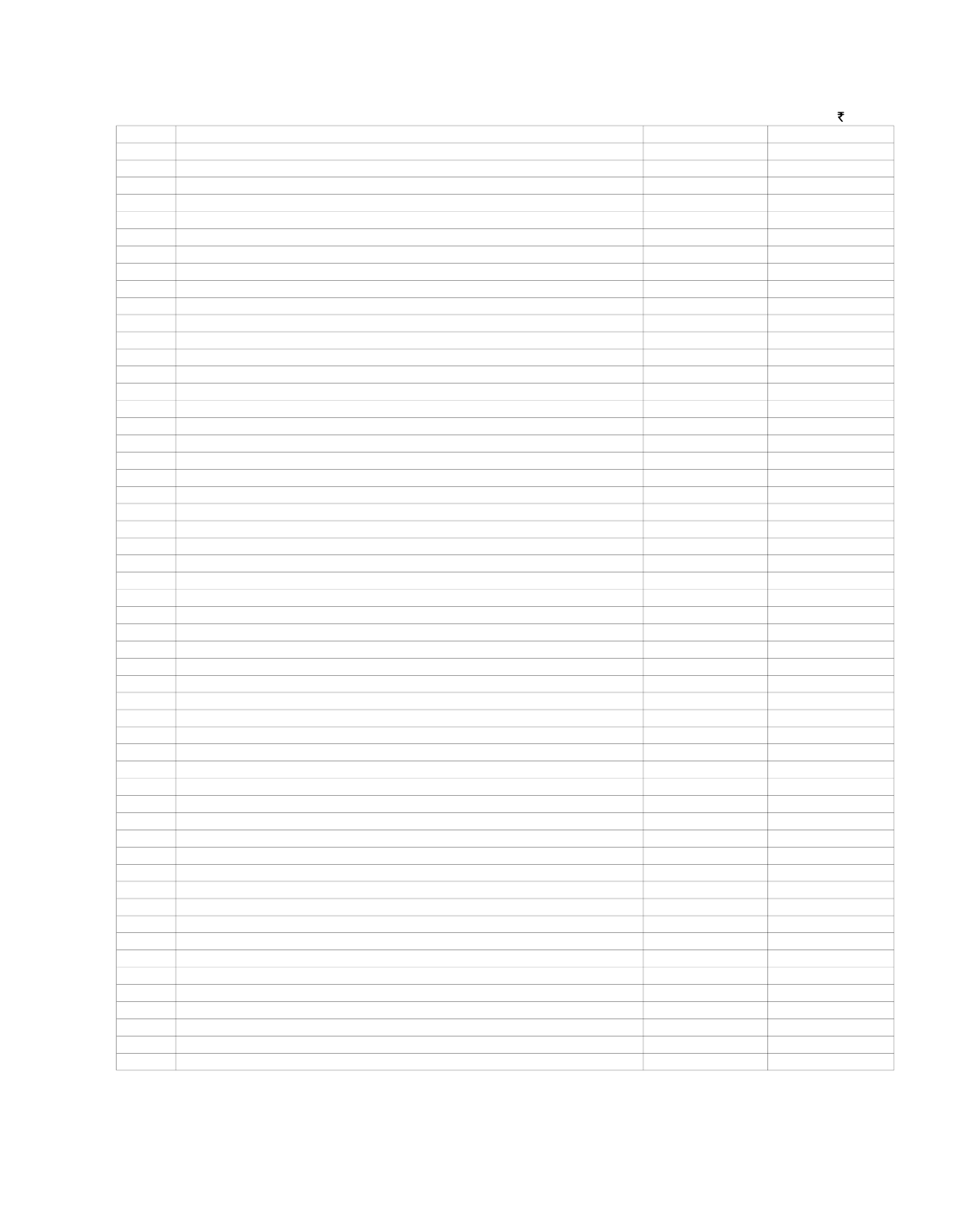#### L&T Financial Consultants Limited Notes forming part of financial statement as at March 31, 2021

#### (c) Amount due to/from Related Parties:

|                         |                                            |                          | (₹ in Lakh)            |
|-------------------------|--------------------------------------------|--------------------------|------------------------|
| S. No.                  | <b>Nature of transactions</b>              | As at<br>March 31,2021   | As at<br>March 31,2020 |
| 1                       | Inter corporate borrowings                 |                          |                        |
|                         | L&T Finance Holdings Limited               | 22,190.25                | 34,560.75              |
| $\overline{2}$          | Outstanding balance of ICD***              |                          |                        |
|                         | <b>Mudit Cement Private Limited</b>        | 7,353.71                 | 6,644.55               |
| $\overline{\mathbf{3}}$ | <b>Account payable</b>                     |                          |                        |
|                         | Larsen & Toubro Limited                    | 2.01                     | 7.18                   |
|                         | <b>L&amp;T Finance Limited</b>             | 13.05                    | 4.95                   |
|                         | L&T Infra Debt Fund Limited                | $\overline{a}$           | 0.03                   |
|                         | L&T Investment Management Limited          | $\overline{a}$           | 0.44                   |
| 4                       | <b>Account receivable</b>                  |                          |                        |
|                         | Larsen & Toubro Limited                    | 22.35                    | 17.18                  |
|                         | L&T Investment Management Limited          | 0.89                     | 1.75                   |
|                         | L&T Capital Market Limited                 | $\overline{\phantom{a}}$ | 0.70                   |
|                         | L&T Housing Finance Limited                | $\overline{a}$           | 2.22                   |
|                         | L&T Finance Holdings Limited               | 22.85                    |                        |
| 5                       | Security deposit payable                   |                          |                        |
|                         | L&T Investment Management Limited          | 275.17                   | 414.45                 |
|                         | L&T Infrastructure Finance Company Limited | 197.40                   | 564.92                 |
|                         | <b>L&amp;T Housing Finance Limited</b>     | 161.25                   | 123.23                 |
|                         | <b>L&amp;T Finance Limited</b>             | 1,348.43                 | 846.15                 |
|                         | L&T Infra Debt Fund Limited                | 63.94                    | 45.78                  |
|                         | L&T Finance Holdings Limited               | 11.12                    | 53.20                  |
|                         | <b>L&amp;T Infra Investment Partners</b>   | $\overline{a}$           | 1.03                   |
| 6                       | <b>Brand license fees payable</b>          |                          |                        |
|                         | Larsen and Toubro Limited                  | 68.70                    | 67.90                  |
| $\overline{ }$          | <b>Equity investment</b>                   |                          |                        |
|                         | Mudit Cement Private Limited               | 426.10                   | 426.10                 |

\* Transactions shown above are excluding of GST/Service Tax, if any.

\*\* Amount less than INR 1000

 $^{***}$  The amount reflected is a gross amount. Provision made on the same amounts to  $\bar{\zeta}$  3,349.25 lakhs as on 31st March 2021 (As on 31st March 2020 ₹ 2,745.28 lakhs)

35.5 Basic and Diluted Earnings per share [EPS] computed in accordance with Ind AS 33 "Earnings per Share":

|                                                          |             | (₹ in Lakh) |
|----------------------------------------------------------|-------------|-------------|
| Particulars                                              | 2020-21     | 2019-20     |
| <b>Basic earnings per share</b>                          |             |             |
| Profit after tax as per accounts ( $\bar{\tau}$ in lacs) | 9,530.53    | 5,275.01    |
| Weighted average number of equity shares outstanding     | 1,87,50,000 | 1,87,50,000 |
|                                                          |             |             |
| <b>Basic EPS</b>                                         | 50.83       | 28.13       |
|                                                          |             |             |
| Diluted earnings per share                               |             |             |
| Profit after tax as per accounts ( $\bar{\tau}$ in lacs) | 9,530.53    | 5,275.01    |
| Weighted average number of equity shares outstanding     | 1,87,50,000 | 1,87,50,000 |
|                                                          |             |             |
| Diluted EPS                                              | 50.83       | 28.13       |
|                                                          |             |             |
| Face Value per share                                     | ₹ 10        | ₹ 10        |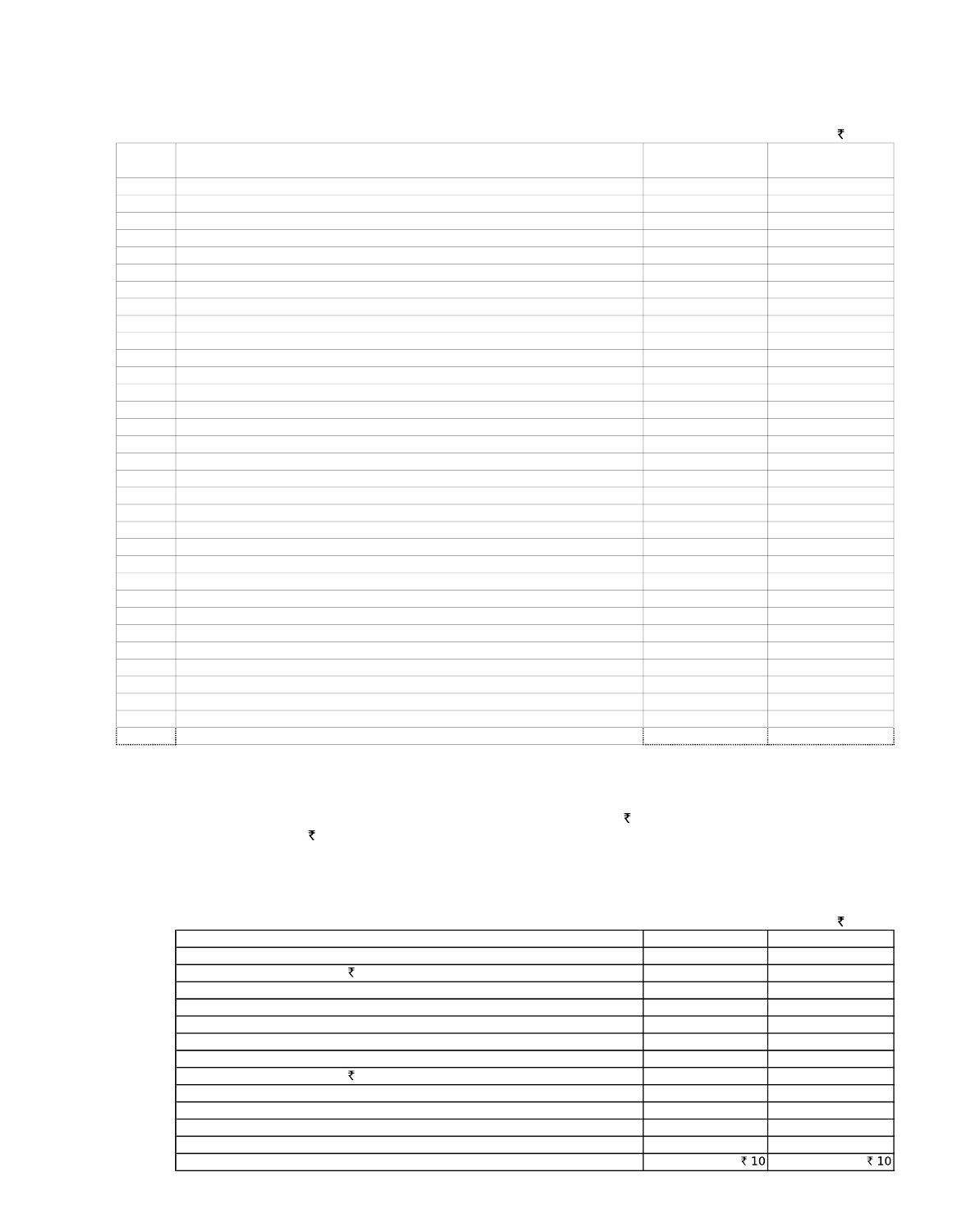Notes forming part of financial statement as at March 31, 2021

#### 35.6 Disclosure pursuant to Ind AS 12 "Income Taxes"

|     | The major components of tax expense for the year ended March 31, 2021 and March 31, 2020 |                | (₹ in lakh)    |
|-----|------------------------------------------------------------------------------------------|----------------|----------------|
|     |                                                                                          | Year ended     | Year ended     |
|     | <b>Sr no. Particulars</b>                                                                | March 31, 2021 | March 31, 2020 |
| (a) | i) Profit and Loss section                                                               |                |                |
|     | lCurrent Income tax :                                                                    |                |                |
|     | Current income tax charge                                                                | 4,130.59       | 1,397.60       |
|     | Deferred Tax:                                                                            |                |                |
|     | Relating to origination and reversal of temporary difference                             | (26.12)        | 2,124.00       |
|     | MAT credit recognised                                                                    |                | (1, 366.31)    |
|     | Income tax expense / (income) reported in the statement of profit or loss                | 4,104.47       | 2,155.29       |
| (b) | Other Comprehensive Income (OCI) Section:                                                |                |                |
|     | (i) Items not to be reclassified to profit or loss in subsequent periods:                |                |                |
|     | (A) Current tax expense/(income):                                                        |                |                |
|     | On re-measurement of defined benefit plans                                               |                |                |
|     |                                                                                          |                | $\sim$         |
|     | (B) Deferred tax expense/(income):                                                       |                |                |
|     | On re-measurement of defined benefit plans                                               | (0.47)         | (1.20)         |
|     |                                                                                          | (0.47)         | (1.20)         |
|     | (ii) Items to be reclassified to profit or loss in subsequent periods:                   |                |                |
|     | (A) Current tax expense/(income):                                                        |                |                |
|     | (B) Deferred tax expense/(income):                                                       |                |                |
|     |                                                                                          |                |                |
|     | Income tax expense reported in the other comprehensive income                            | (0.47)         | (1.20)         |
|     | Total tax expense                                                                        | 4.104.00       | 2,154.09       |

|       | Reconciliation of tax expense and the accounting profit multiplied by India's domestic tax rate for the year ended March 31, 2021 and March 31, 2020 |           | $($ ₹ in lakh) |
|-------|------------------------------------------------------------------------------------------------------------------------------------------------------|-----------|----------------|
| Sr no | <b>Particulars</b>                                                                                                                                   | 2020-21   | 2019-20        |
|       | <b>IProfit before tax</b>                                                                                                                            | 13.635.00 | 7,430.31       |
|       | Applicable Corporate tax rate as per Income tax Act, 1961                                                                                            | 29.12%    | 29.12%         |
|       | <b>IPBT*Tax tax rate of 29.12%</b>                                                                                                                   | 3,970.51  | 2,163.71       |
| 4     | <b>Tax Adiustments</b>                                                                                                                               |           |                |
|       | Tax on expense not tax deductible                                                                                                                    | 133.49    | 3.15           |
|       | Effect of origination and reversal of temporry difference                                                                                            |           | 41.25          |
|       | <b>IMAT on Book Profit</b>                                                                                                                           |           | 1,397.60       |
|       | <b>IMAT Credit Entitlement</b>                                                                                                                       |           | (1,366.31)     |
|       | <b>Other items</b>                                                                                                                                   |           | (85.29)        |
|       | <b>Total Effect of Tax Adjustments</b>                                                                                                               | 133.49    | (9.62)         |
|       | Tax expense recognised during the year                                                                                                               | 4.104.00  | 2.154.09       |

| (₹ in lakh)<br>Items for which no deferred tax asset is recognised in the balance sheet |             |                 |                 |  |
|-----------------------------------------------------------------------------------------|-------------|-----------------|-----------------|--|
|                                                                                         |             |                 |                 |  |
| Amt(Rs)                                                                                 | Expiry year | Amt(Rs)         | Expiry year     |  |
| <b>.</b>                                                                                |             | 24.87           | AY 2030-31      |  |
| -                                                                                       |             | 24.87           |                 |  |
|                                                                                         |             | As at 31-3-2021 | As at 31-3-2020 |  |

|        | $($ ₹ in lakh)<br>Components of Deferred Tax Assets and Liabilities recognised in the Balance Sheet and Statement of Profit & Loss |                |                                       |                          |            |
|--------|------------------------------------------------------------------------------------------------------------------------------------|----------------|---------------------------------------|--------------------------|------------|
|        |                                                                                                                                    |                | <b>Statement of Profit &amp; Loss</b> |                          |            |
| Sr no. | Particulars                                                                                                                        | March 31, 2021 | March 31, 2020                        | 2020-21                  | 2019-20    |
| (a)    | Difference in Book and Income tax depreciation                                                                                     | 2.143.92       | 2,001.28                              | 142.64                   | 260.96     |
| (b)    | Carried forward business loss                                                                                                      |                |                                       |                          | 879.81     |
| (c)    | <b>Unabsorbed Depreciation</b>                                                                                                     |                |                                       | -                        | 1,201.75   |
| (d)    | MAT credit receivable                                                                                                              | (5,057.46)     | (5,057.46)                            |                          | (1,366.31) |
| (e)    | Provision for doubtful debts, advances and non-performing assets debited to Statement of Profit and Loss                           | (589.41)       | (413.53)                              | (175.88)                 | (206.04)   |
| (f)    | Disallowance under Section 40(7) and Section 43B of IT Act, 1961                                                                   | (10.33)        | (18.54)                               | 8.21                     | (15.12)    |
| (g)    | Disallowance under Section 40a of the IT Act, 1961                                                                                 | (6.84)         | (5.74)                                | (1.10)                   | 1.44       |
|        | Deferred tax expense/ (income)                                                                                                     |                |                                       | (26.12)                  | 756.49     |
|        | Net deferred tax (assets) / liabilites                                                                                             | (3,520.10)     | (3,493.98)                            | $\overline{\phantom{0}}$ |            |

#### 35.7 Details of Restrictions and hypothecation of Property Plant and Equipment, Investment property, and Intangible Assets

|                             |                 |                    | As at March 31, 2021 |                          | As at March 31, 2020 |                                                            |           |              |
|-----------------------------|-----------------|--------------------|----------------------|--------------------------|----------------------|------------------------------------------------------------|-----------|--------------|
|                             |                 | <b>Restriction</b> | Restriction          | Pledged/                 |                      | Restriction on title-<br>Pledged/<br><b>Restriction on</b> |           |              |
| l Sr No.  Particulars       | Useful Life     | on title-Yes       | on title-No          | Hypothecated             | <b>Useful Life</b>   | title-Yes                                                  | No        | Hypothecated |
| 1 Office Equipments         |                 | $\sim$             | 422.63               | $\sim$                   |                      |                                                            | 383.06    |              |
| 2 Computers                 |                 |                    | 20.44                |                          |                      |                                                            | 20.44     |              |
| 3 Furniture and Fixtures    | 10 <sup>1</sup> |                    | 568.32               |                          | 10                   |                                                            | 506.77    |              |
| 4 Electrical & Installation | 10 <sup>1</sup> | -                  | 2.691.56             | -                        | 10                   |                                                            | 2.707.34  |              |
| 5 Computer Sotware          |                 | -                  | 8.55                 | $\overline{\phantom{0}}$ |                      |                                                            | 8.55      |              |
| 6 Investment Property       | 60 l            | -                  | 31.985.00            | $\overline{\phantom{a}}$ | 60                   |                                                            | 32.073.54 |              |

 $($ ₹ in lakh)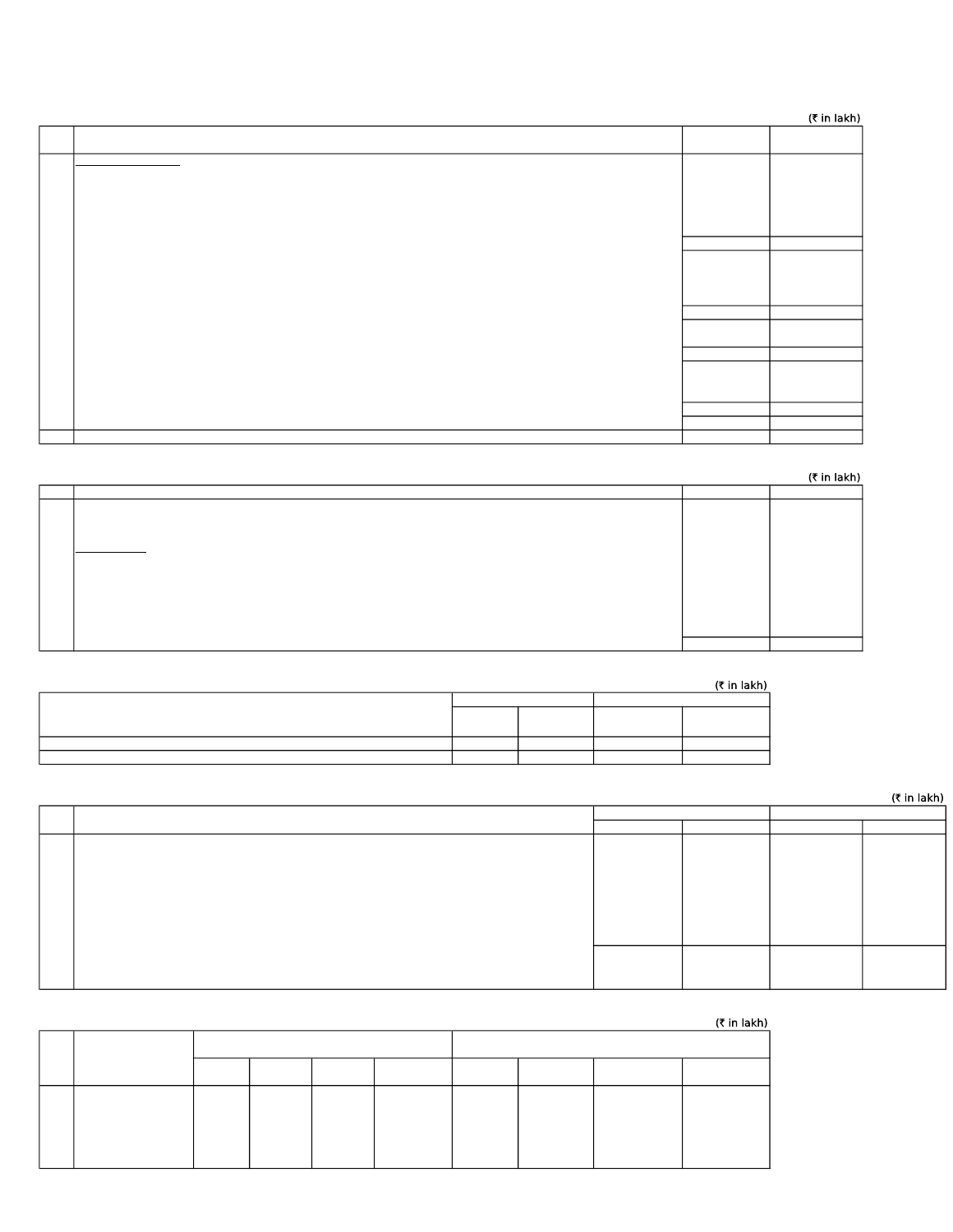#### L&T Financial Consultants Limited Notes forming part of financial statement as at March 31, 2021

#### 35.8 Disclosure pursuant to Ind AS 107 "Financial Instruments"

| <b>Fair value measurement</b>                   |              |                      |                       |                          |                      | (₹ in lakh)           |
|-------------------------------------------------|--------------|----------------------|-----------------------|--------------------------|----------------------|-----------------------|
| Financial instruments by category               |              | As at March 31, 2021 |                       |                          | As at March 31, 2020 |                       |
|                                                 | <b>FVTPL</b> | <b>FVOCI</b>         | <b>Amortised Cost</b> | <b>FVTPL</b>             | <b>FVOCI</b>         | <b>Amortised cost</b> |
| <b>Financial assets</b>                         |              |                      |                       |                          |                      |                       |
| Trade receivables                               |              |                      | 747.89                |                          | ÷                    | 537.26                |
| Cash and cash equivalents                       |              |                      | 47.23                 |                          |                      | 132.52                |
| Bank Balances other than those kept in Cash and |              |                      |                       |                          |                      |                       |
| Cash Equivalents                                |              |                      |                       |                          | ٠                    | 67.13                 |
| Investments                                     |              |                      | ٠                     |                          | ۰.                   | 426.10                |
| Loans and advances                              |              |                      | 4,004.46              |                          |                      | 3,899.27              |
| Others                                          | $\sim$       |                      | 2,425.61              | $\overline{\phantom{a}}$ | ۰.                   | 2,397.59              |
| <b>Total financial assets</b>                   |              |                      | 7,225.19              | $\sim$                   | ۰.                   | 7,459.88              |
| <b>Financial liabilities</b>                    |              |                      |                       |                          |                      |                       |
| Short Term Borrowings                           |              |                      | 22,190.25             |                          | ÷                    | 34,560.75             |
| Trade payable                                   |              |                      | 4.62                  |                          | ۰                    | 0.77                  |
| <b>Other Financial Liabilities</b>              | $\sim$       |                      | 2,332.41              | $\overline{\phantom{a}}$ | ٠                    | 2,317.66              |
| <b>Total financial liabilities</b>              |              |                      | 24,527.28             | $\sim$                   | ۰.                   | 36,879.18             |

| Items of Income, expense, gains or losses            |              | (₹ in lakh)  |
|------------------------------------------------------|--------------|--------------|
| <b>Particulars</b>                                   | F.Y. 2020-21 | F.Y. 2019-20 |
| Net gain/ (losses) on financial assets and financial |              |              |
| liabilities                                          |              |              |
| Provision on financial assets                        | 1.030.48     | 585.52       |
| <b>Interest Revenue</b>                              |              |              |
| Financial assets that are measured at amortised cost | 603.97       | 583.55       |
| <b>Interest Expenses</b>                             |              |              |
| Financial liabilities that are not measured at fair  |              |              |
| value through P&L                                    | 2.529.85     | 3.548.03     |

#### Maturity profile of financial liabilities (Amount at undiscounted value)

| Maturity profile of financial liabilities (Amount at undiscounted value) |                     |                     |           |                     |                     | (₹ in lakh) |
|--------------------------------------------------------------------------|---------------------|---------------------|-----------|---------------------|---------------------|-------------|
|                                                                          |                     | As at               |           |                     | As at               |             |
| Financial instruments by category                                        |                     | March 31, 2021      |           |                     | March 31, 2020      |             |
|                                                                          | Less than 12 months | More than 12 months | Total     | Less than 12 months | More than 12 months | Total       |
| Short Term Borrowings                                                    | 22,190.25           |                     | 22.190.25 | 34.560.75           |                     | 34.560.75   |
| Trade payable                                                            | 4.62                |                     | 4.62      | 0.77                |                     | 0.77        |
| <b>Other Financial Liabilities</b>                                       | 275.11              | 2.057.30            | 2.332.41  | 268.91              | 2.048.75            | 2.317.66    |

#### (i) Fair value hierarchy

This section explains the estimates and judgements made in determining the fair values of the financial instruments that are (a) recognised and measured at fair value and (b) measured at amortised cost and for which fair values are disclosed in financial statements. To provide an indication about the reliability of the inputs used in determining the fair value, the Company has classified its financial instruments into three levels prescrib the accounting standard. An explanation of each level follows underneath the table.  $($ ₹ in lakh)

|                                                                    |         |         |           |              | , , ,,, , ,,,,,,              |
|--------------------------------------------------------------------|---------|---------|-----------|--------------|-------------------------------|
| <b>Financial assets and liabilities measured at Amortised Cost</b> | Level 1 | Level 2 | Level 3   | <b>Total</b> | <b>Remarks</b>                |
| <b>Financial assets</b>                                            |         |         |           |              |                               |
| Financial assets at Amortised Cost:                                |         |         |           |              |                               |
| Loans and advances                                                 |         |         |           |              |                               |
| At 31.03.2021                                                      |         |         | 4,004.46  | 4,004.46     | Carrying cost approximates FV |
| At 31.03.2020                                                      |         |         | 3,899.27  | 3,899.27     | Carrying cost approximates FV |
| Trade receivables                                                  |         |         |           |              |                               |
| At 31.03.2021                                                      |         |         | 747.89    | 747.89       | Carrying cost approximates FV |
| At 31.03.2020                                                      |         |         | 537.26    | 537.26       | Carrying cost approximates FV |
| Cash and cash equivalents                                          |         |         |           |              |                               |
| At 31.03.2021                                                      |         |         | 47.23     | 47.23        | Carrying cost approximates FV |
| At 31.03.2020                                                      |         |         | 132.52    | 132.52       | Carrying cost approximates FV |
| Bank Balances other than those kept in Cash and Cash Equivalents   |         |         |           |              |                               |
| At 31.03.2021                                                      |         |         |           | $\sim$       | Carrying cost approximates FV |
| At 31.03.2020                                                      |         |         | 67.13     | 67.13        | Carrying cost approximates FV |
| Investments                                                        |         |         |           |              |                               |
| At 31.03.2021                                                      |         |         |           | $\sim$       | Carrying cost approximates FV |
| At 31.03.2020                                                      |         |         | 426.10    | 426.10       | Carrying cost approximates FV |
| Others                                                             |         |         |           |              |                               |
| At 31.03.2021                                                      |         |         | 2,425.61  | 2,425.61     | Carrying cost approximates FV |
| At 31.03.2020                                                      |         |         | 2,397.59  | 2,397.59     | Carrying cost approximates FV |
| <b>Financial Liabilities</b>                                       |         |         |           |              |                               |
| Financial liabilities at Amortised Cost:                           |         |         |           |              |                               |
| Short Term Borrowings                                              |         |         |           |              |                               |
| At 31.03.2021                                                      |         |         | 22,190.25 | 22,190.25    | Carrying cost approximates FV |
| At 31.03.2020                                                      |         |         | 34,560.75 | 34,560.75    | Carrying cost approximates FV |
| Trade payable                                                      |         |         |           |              |                               |
| At 31.03.2021                                                      |         |         | 4.62      | 4.62         | Carrying cost approximates FV |
| At 31.03.2020                                                      |         |         | 0.77      | 0.77         | Carrying cost approximates FV |
| <b>Other Financial Liabilities</b>                                 |         |         |           |              |                               |
| At 31.03.2021                                                      |         |         | 2,332.41  | 2,332.41     | Carrying cost approximates FV |
| At 31.03.2020                                                      |         |         | 2,317.66  | 2,317.66     | Carrying cost approximates FV |
|                                                                    |         |         |           |              |                               |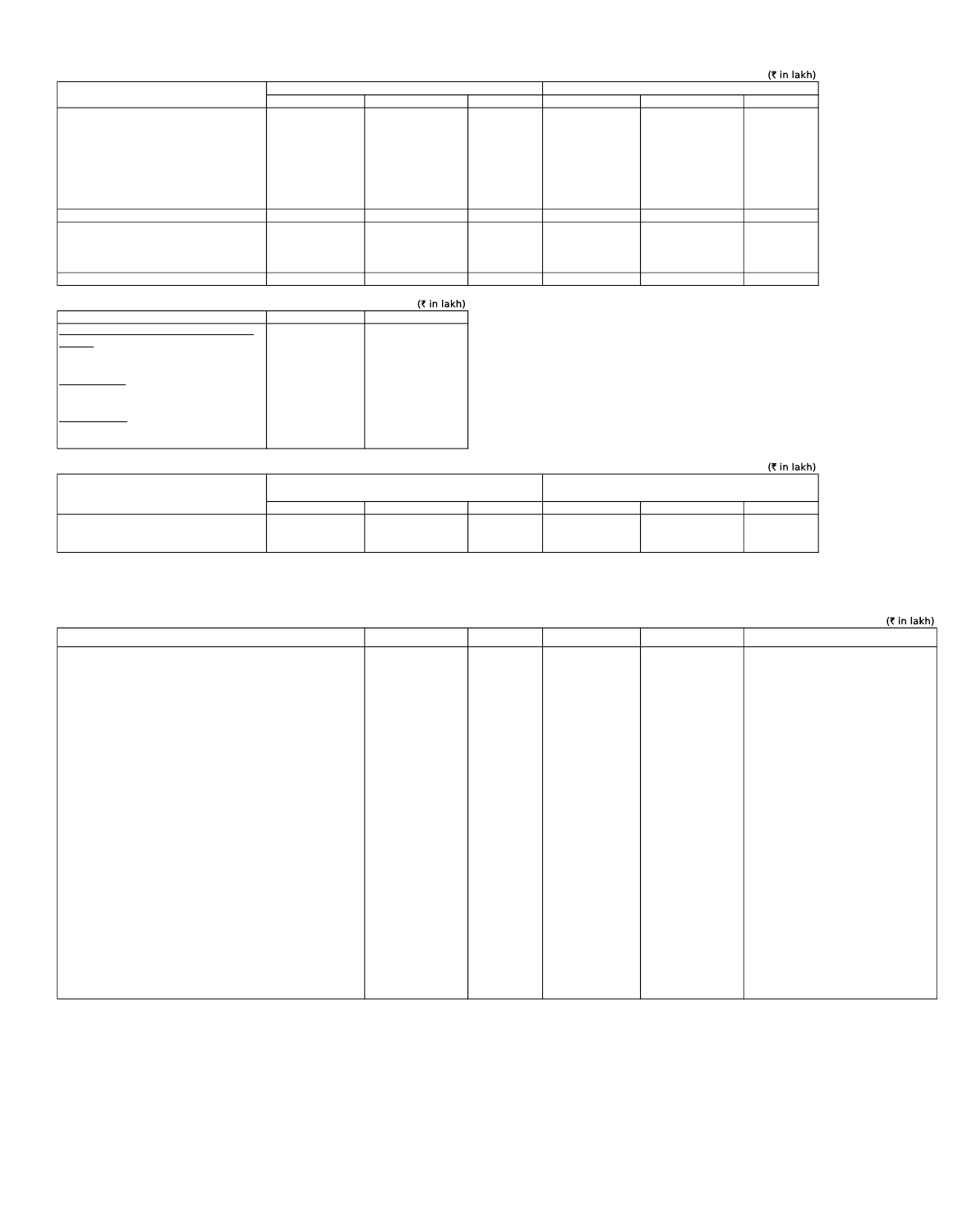#### L&T Financial Consultants Limited Notes forming part of financial statement as at March 31, 2021

Level 1 hierarchy- It includes financial instruments measured using quoted prices in active markets for identical assets or liabilities.. This includes mutual funds which are valued using the closing NAV.

Level 2 hierarchy- It includes financial instruments measured using valuation techniques for which the lowest level input that is significant to the fair value measurement is directly or indirectly observable.

Level 3 hierarchy- It includes financial instruments measured using valuation techniques for which the lowest level input that is significant to the fair value measurement is unobservable.

There are no transfers between levels 1 and levels 2 and levels 3 during the year.

#### (ii) Fair value of other financial assets and liabilities measured at amortised cost

.<br>The carrying amounts of trade receivables, trade payables, other current liabilities and cash and cash equivalents are considered to be the same as their fair values, due to short-term nature.

#### (iii) Interest rate risk

|                                    |                         | (₹ in lakh)             |
|------------------------------------|-------------------------|-------------------------|
| Particulars                        | As at<br>March 31, 2021 | As at<br>March 31, 2020 |
| Interest Rate Risk:                |                         |                         |
| Borrowings at fixed interest rates | 22.190.25               | 34.560.75               |

#### 35.9 Contingent Liabilities and commitment : Ind AS 37

|                         |                         | (₹ in lakh)             |
|-------------------------|-------------------------|-------------------------|
| Particulars             | As at<br>March 31, 2021 | As at<br>March 31, 2020 |
| Contingent Liabilities: |                         |                         |
| Bank guarantees;<br>la) | ۰                       | 63.36                   |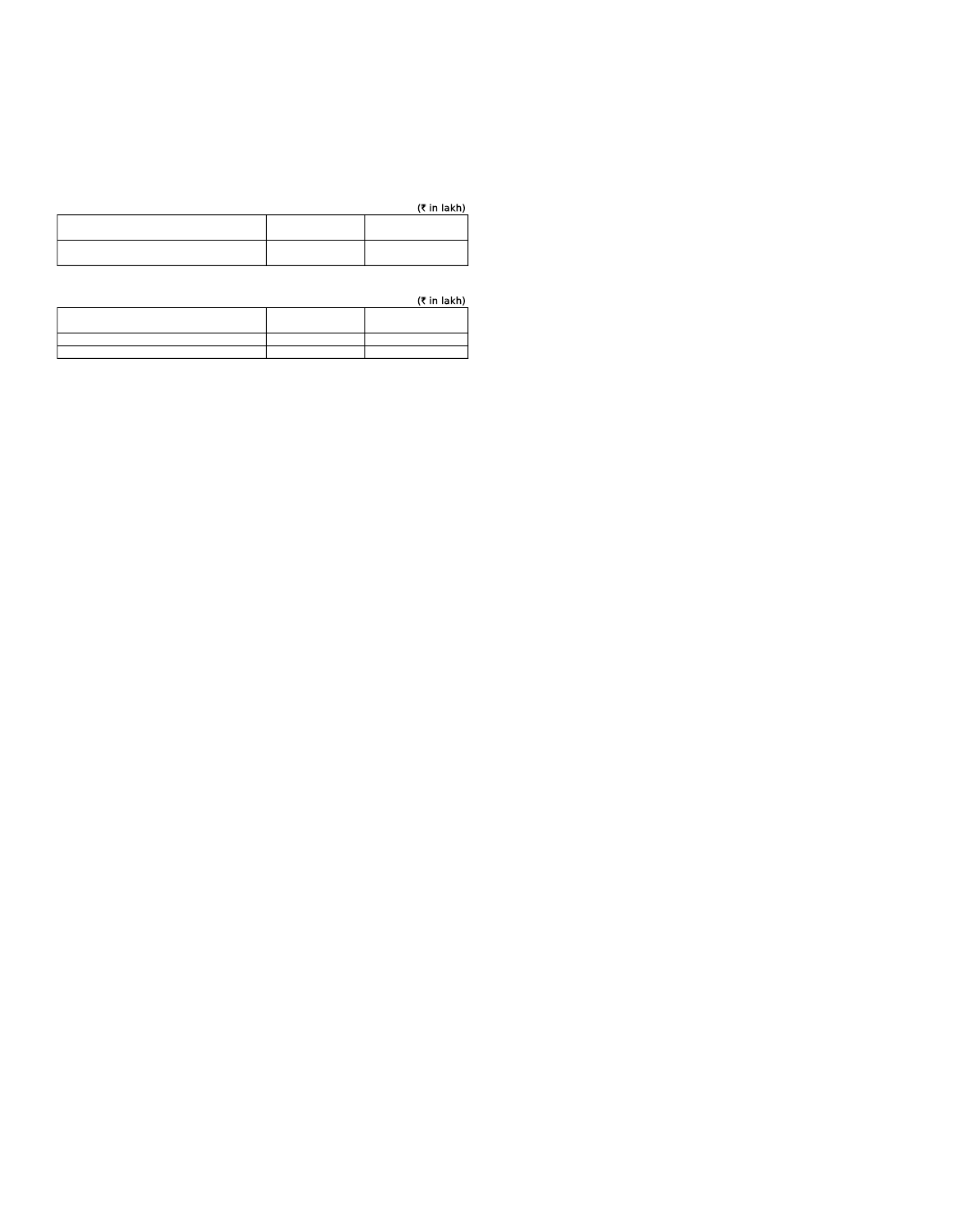| :                                                                                                              | ירה<br><br>อี<br>t as at Marcı.<br>ffinancial statemen' |
|----------------------------------------------------------------------------------------------------------------|---------------------------------------------------------|
| ֧֧֦֧֦֧֦֧֦֧֦֧֦֧֦֧֦֧֦֧֦֧֦֧֟֟֟֟֓֟֓֝֝֝֝֝֝֬֝֝֬֝֝<br>֧֪֪֪֪֪֪֧֧֪֧֧֧֧֧֧֧֧֧֧֧֧֧֧֧֚֝֝֝֝֝֬֝֬֝֬֝֬֝֬֝֬<br>֧֪֪֪֪֪֪֪֪֪֪֪֪֪֪֪֝ | nart o<br>i                                             |

35.10 Disclosure Pursuant to IND AS 115 - Revenue from Contract with Gustomer<br>a) Disaggregation of revenue - Following table covers the revenue segregation in to Operating segments and Geographical areas a) Disaggregation of revenue - Following table covers the revenue segregation in to Operating segments and Geographical areas 35.10 Disclosure Pursuant to IND AS 115 - Revenue from Contract with Customer

| Disaggregation of revenue - Following table covers the revenue segregation in to Operating segments and Geographical areas |          |                          |           |               |                   |           |          |                          |          |          |                   | (₹ in lakh) |
|----------------------------------------------------------------------------------------------------------------------------|----------|--------------------------|-----------|---------------|-------------------|-----------|----------|--------------------------|----------|----------|-------------------|-------------|
|                                                                                                                            |          |                          | ř         | <b>120-21</b> |                   |           |          |                          |          | 2019-20  |                   |             |
|                                                                                                                            |          | <b>Operating Segment</b> |           |               | Geographical Area |           |          | <b>Operating Segment</b> |          |          | Geographical Area |             |
| Particulars                                                                                                                | Lease    | Advisory<br>Service      | Total     | Domestic      | International     | Total     | Lease    | Advisory<br>Service      | Total    | Domestic | International     | Total       |
| Lease rental income                                                                                                        | 4,134.22 |                          | 4,134.22  | 4,134.22      |                   | 4,134.22  | 4,263.24 |                          | 4,263.24 | 4,263.24 |                   | 4,263.24    |
| Common cost recovery                                                                                                       | 1,026.10 |                          | 1,026.10  | 1,026.10      |                   | 1,026.10  | 1,732.82 |                          | 1,732.82 | 1,732.82 |                   | 1,732.82    |
| Advisory fees                                                                                                              |          | 8,479.38                 | 8,479.38  | 8,479.38      |                   | 8,479.38  | ł        | 2,934.75                 | 2,934.75 | 2,934.75 |                   | 2,934.75    |
| Total                                                                                                                      | 5,160.32 | 8,479.38                 | 13,639.70 | 13,639.70     |                   | 13,639.70 | 5,996.06 | 2,934.75                 | 8,930.81 | 8,930.81 |                   | 8,930.81    |
| performance obligations satisfied at a point<br>Revenue Recognised based on<br>in time                                     |          | 8,479.38                 | 8,479.38  | 8,479.38      |                   | 8,479.38  |          | 2,934.75                 | 2,934.75 | 2,934.75 |                   | 2,934.75    |
| performance obligations satisfied over a<br>Revenue Recognised based on<br>period of time                                  | 5,160.32 |                          | 5,160.32  | 5,160.32      |                   | 5,160.32  | 5,996.06 |                          | 5,996.06 | 5,996.06 |                   | 5,996.06    |
|                                                                                                                            |          |                          |           |               |                   |           |          |                          |          |          |                   |             |

| సె | Reconciliation of contracted price with revenue during the year |                      |          |           |               |          | $(7 \text{ in } \text{lakh})$ |
|----|-----------------------------------------------------------------|----------------------|----------|-----------|---------------|----------|-------------------------------|
|    |                                                                 |                      | 2020-21  |           |               | 2019-20  |                               |
|    | Particulars                                                     | <b>Inter Company</b> | External | Total     | Inter Company | External | Total                         |
|    |                                                                 |                      |          |           |               |          |                               |
|    | Dening contracted price of orders including                     |                      |          |           |               |          |                               |
|    | full value of partially executed contract                       |                      |          |           |               |          |                               |
|    | Changes on account of :                                         |                      |          |           |               |          |                               |
|    | Contract Price                                                  | 5,160.32             | 8.479.38 | 13,639.70 | 5,996.06      | 2,934.75 | 8,930.81                      |
|    | Revenue recognised during the Year out of                       |                      |          |           |               |          |                               |
|    |                                                                 |                      |          |           |               |          |                               |
|    | orders completed during the Year                                | 5,160.32             | 8,479.38 | 13,639.70 | 5,996.06      | 2,934.75 | 8,930.81                      |

 $\widehat{\mathbf{p}}$ 

There are no contract assets and contract liabilities as at 31st March, 2021 and 31st March, 2020 c) There are no contract assets and contract liabilities as at 31st March, 2021 and 31st March, 2020  $\widehat{\mathbf{C}}$  The Company has not recognised any assets as on March 31, 2021 and March 31, 2020 from the costs to obtain or fulfil a contract with a customer. d) The Company has not recognised any assets as on March 31, 2021 and March 31, 2020 from the costs to obtain or fulfil a contract with a customer.  $\widehat{\sigma}$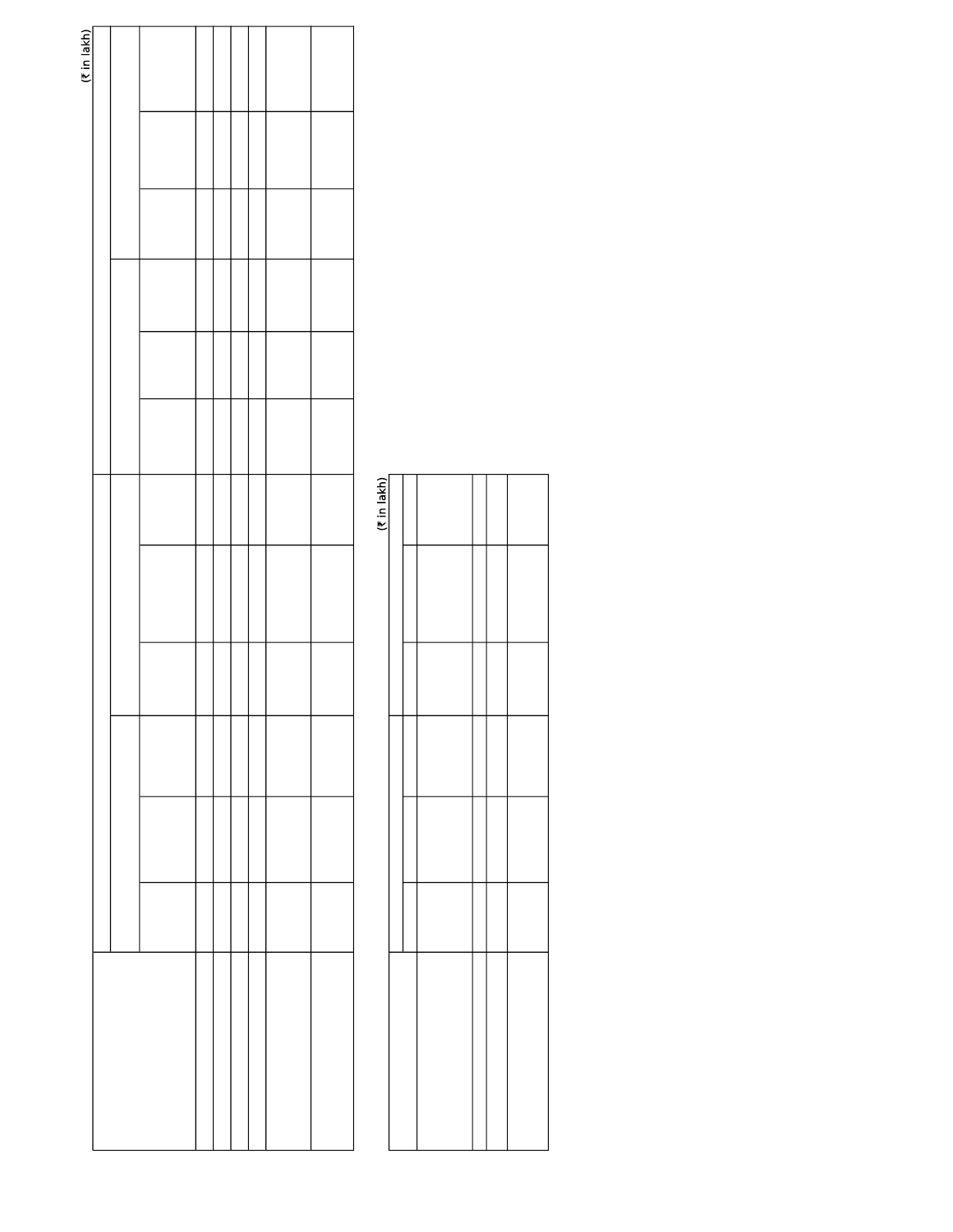# Disclosure pursuant to ESOP Cost 35.11 Disclosure pursuant to ESOP Cost 35.11

Pursuant to the Employees Stock Options Scheme established by the holding company (i.e. L&T Finance Holdings Limited), stock options have been granted to the employees of the Company. Total cost incurred by the holding com Pursuant to the Employees Stock Options Scheme established by the holding company (i.e. L&T Finance Holding cumpany (i.e. L&T Finance Holding company ii.e. L&T Finance Holding company in espect of options granted to employees of the company amounts, recovery of the same and future period expense details are following: granted to employees of the company amounts, recovery of the same and future period expense details are following:

|                |                   |                 |                                  | $(3 \text{ in } \text{lakh})$ |
|----------------|-------------------|-----------------|----------------------------------|-------------------------------|
|                | <b>Total</b> cost | Expense         | Expenses                         | Remaining                     |
| As at          | ncurred by        | recovered by    | charged to                       | expenses to be                |
|                | Holding           | holding company | statement of                     | recovered in                  |
|                | company (i.e.     | till end of     | profit and loss   future periods |                               |
|                |                   |                 |                                  | $(E) = (B - C)$               |
| March 31, 2021 | 220.58            | 203.76          | 57.03                            | 16.82                         |
| March 31, 2020 | 262.11            | 146.73          | 88.91                            | 115.38                        |

# 35.12 Financial Risk Management 35.12 Financial Risk Management

The Company's activities expose it to liquidity risk and credit risk. liquidity risk and credit risk  $\frac{1}{2}$ nı/e activitie The Co

|                       | This note explains the sources of risk which the entity is exposed to and how the entity manages the risk in the financial statements |                             |                        |
|-----------------------|---------------------------------------------------------------------------------------------------------------------------------------|-----------------------------|------------------------|
|                       | Exposure arising from                                                                                                                 | Measurement                 | Management             |
|                       |                                                                                                                                       |                             | Diversification of     |
|                       | Cash and cash equivalents, Trade receivables, Other   Ageing analysis   bank deposits, credit                                         |                             |                        |
| Credit risk           | financial assets measured at amortised cost                                                                                           | Credit ratings   limits     |                        |
|                       |                                                                                                                                       | Rolling cash                | <b>Working Capital</b> |
| <b>Liquidity</b> risk | Trade payables and Other current liabilities                                                                                          | flow forecasts   Management |                        |

# (A) Credit risk (A) Credit risk

Credit risk arises from investments carried at amortised cost and deposits with banks and financial institutions, as well as credit exposures to customers including outstanding receivables. Credit risk arises from investments carried at amortised cost and deposits with banks and financial institutions, as well as credit exposures to customers including outstanding receivables.

# Trade receivable Trade receivable

The Company renders services to related entities only and as such oredit risk of trade receivable is not expected to be significant considering the credit worthiness of the related entities. The Company closely monitors th The Company renders services to related entities only and a such medit risk of trade receivable is not expected to be significant considering the redit worthiness of the related entities. The Company closely monitors the a ensure the non-receipt of payment is escalated and recovered. ensure the non-receipt of payment is escalated and recovered.

# Deposits with banks Deposits with banks

The Company performs a qualitative assessment of credit risk on its cash and cash equivalents. The Company maintains its current deposits with banks having good reputation, good past track record and high quality credit ra The Company performant of redit risk on its cash and cash equivalents. The Company maintains its current deposits with banks having good reputation, good past track record and high quality credit rating and also reviews th worthiness on an on-going basis. worthiness on an on-going basis.

# (B) Liquidity risk (B) Liquidity risk

Prudent liquidity risk management implies maintaining sufficient cash and marketable securities and the ovality of funding through an adequate amount of committed credit facilities to meet obligations when due and to close Prudent liquidity risk management implies maintaining sufficient cash and marketable securities and the availability of funding through an adequate amount of committed credit facilities to meet obligations when due and to the dynamic nature of the underlying businesses, Company treasury maintains flexibility in funding by maintaining availability under committed credit lines. the dynamic nature of the underlying businesses, Company treasury maintains flexibility in funding by maintaining availability under committed credit lines.

Management monitors rolling forecasts of the Company's liquidity position and cash equivalents on the basis of expected cash flows. These limits vary by location to take into account the liquidity of the market in which th Management monitors rolling forecasts of the Company's liquidity position and cash and cash equivalents of expected cash flows. These limits vary by location to take into account the liquidity of the market in which the en addition, the Company's liquidity management policy involves projecting cash flows and considering the level of liquid assets necessary to meet these, monitoring balance sheet liquidity ratios against internal negulatory r

# Maturities of financial liabilities: Maturities of financial liabilities:

The tables below analyse the Company's financial liabilities into relevant maturity groupings based on their contractual maturities : The tables below analyse the Company's financial liabilities into relevant maturity groupings based on their contractual maturities :

The amounts disclosed in the table are the contractual undiscounted cash flows. Balances due within 12 months equal their carrying balances as the impact of discounting is not significant. The amounts disclosed in the table are the contractual undiscounted cash flows. Balances due within 12 months equal their carrying balances as the impact of discounting is not significant.

|                                                 |                                 | (₹ in lakh) |
|-------------------------------------------------|---------------------------------|-------------|
| Contractual maturities of financial liabilities | Less than one year              |             |
|                                                 | As at                           | As at       |
|                                                 | March 31, 2021   March 31, 2020 |             |
| Non-derivatives                                 |                                 |             |
| <b>Borrowings</b>                               | 22,190.25                       | 34,560.75   |
| Trade payables                                  | 4.62                            | 0.77        |
| Other financial liabilities                     | 275.11                          | 268.91      |
| Total non-derivative liabilities                | 22,469.98                       | 34,830.43   |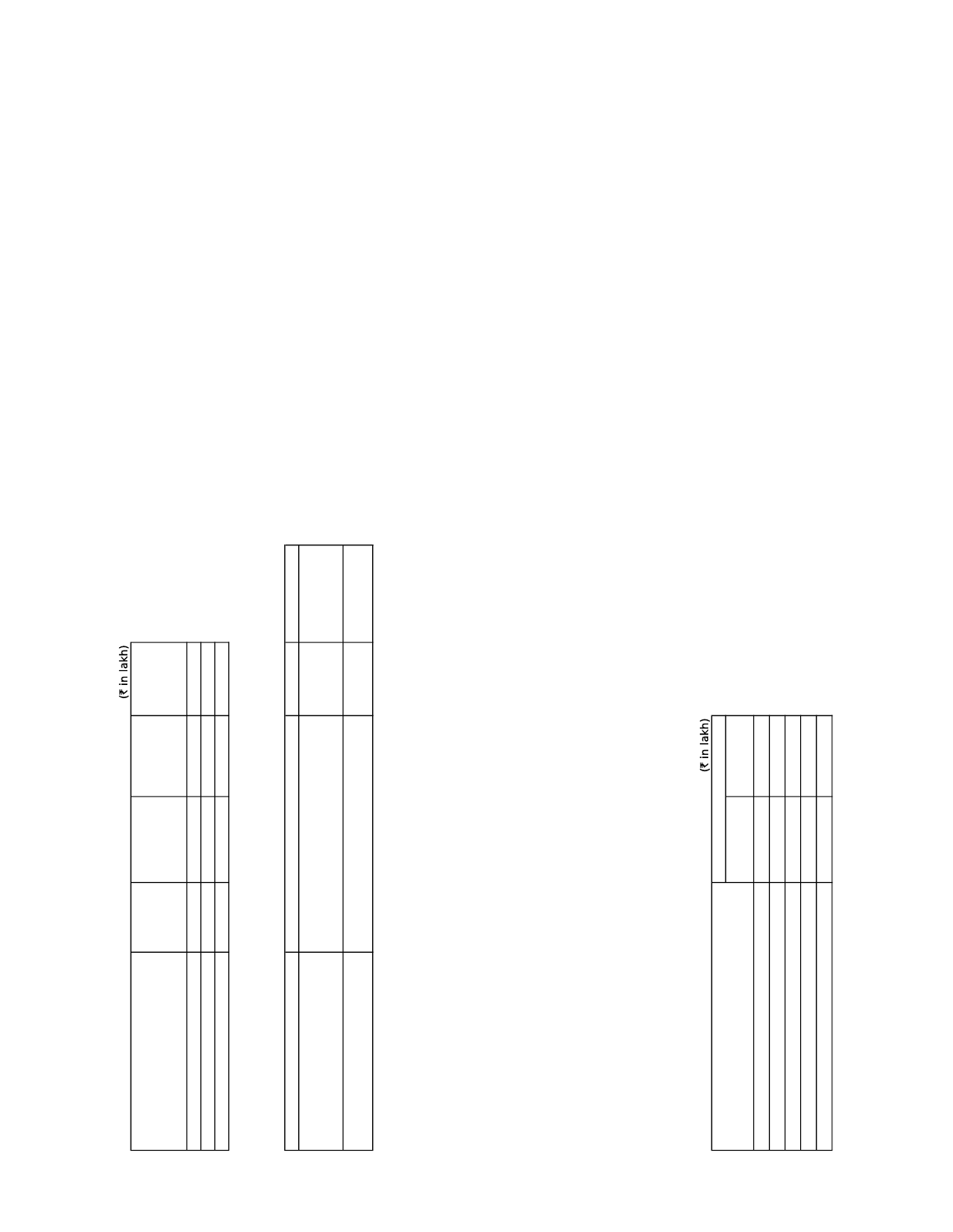#### 35.13 Disclosures pertaining to Corporate Social Responsibility (CSR) related activities

|                                                |                                     | (₹ in lakh)                         |
|------------------------------------------------|-------------------------------------|-------------------------------------|
| <b>Particulars</b>                             | <b>Year Ended</b><br>March 31, 2021 | <b>Year Ended</b><br>March 31, 2020 |
| a) Amount required to be spent during the year | 76.58                               | 21.61                               |
| b) Amount spent during the year (in cash) on : |                                     |                                     |
| (i) Construction/acquisition of any asset      |                                     |                                     |
| (ii) For the purpose other than (i) above      | 76.58                               | 21.61                               |
|                                                |                                     |                                     |

#### 35.14 Capital management

The Company's objectives when managing capital are to

a) safeguard their ability to continue as a going concern, so that they can continue to provide returns for shareholders and benefits for other stakeholders, and b) Maintain an optimal capital structure to reduce the cost of capital.

#### 35.15 Maturity analysis of assets and liabilities

The table below shows an analysis of assets and liabilities analysed according to when they are expected to be recovered or settled. Derivatives have been classified to mature and/or be repaid within 12 months, regardless of the actual contractual maturities of the products.

| Particulars                        | March 31, 2021           |                          |              | March 31, 2020           |                          |              |
|------------------------------------|--------------------------|--------------------------|--------------|--------------------------|--------------------------|--------------|
| <b>ASSETS</b>                      | Within 12<br>months      | After 12<br>months       | <b>Total</b> | Within 12<br>months      | After 12<br>months       | <b>Total</b> |
| <b>Non-current assets</b>          |                          |                          |              |                          |                          |              |
| Property, Plant and Equipment      | $\overline{\phantom{a}}$ | 1,756.58                 | 1,756.58     | $\overline{\phantom{a}}$ | 2,052.80                 | 2,052.80     |
| <b>Investment Property</b>         | $\overline{\phantom{a}}$ | 30,740.31                | 30,740.31    |                          | 31,100.95                | 31,100.95    |
| Other Intangible assets            | $\overline{\phantom{a}}$ | 0.43                     | 0.43         | $\overline{a}$           | 0.43                     | 0.43         |
| Tax assets                         | $\overline{a}$           | 872.13                   | 872.13       | $\overline{a}$           | 1,045.52                 | 1,045.52     |
| Investment                         | $\overline{\phantom{a}}$ |                          |              |                          | 426.10                   | 426.10       |
| Other financial assets             | $\overline{\phantom{a}}$ | 26.39                    | 26.39        | $\overline{\phantom{a}}$ | 26.39                    | 26.39        |
| Deferred tax assets                | $\overline{\phantom{a}}$ | 5,057.46                 | 5,057.46     | $\overline{\phantom{a}}$ | 5,057.46                 | 5,057.46     |
| <b>Current assets</b>              |                          |                          |              |                          |                          |              |
| <b>Trade Receivables</b>           | 747.89                   | $\overline{a}$           | 747.89       | 537.26                   | $\overline{\phantom{a}}$ | 537.26       |
| Cash and cash equivalents          | 47.23                    | $\overline{\phantom{a}}$ | 47.23        | 132.52                   |                          | 132.52       |
| Bank Balance other than (a) above  |                          |                          |              | 67.13                    | $\overline{\phantom{a}}$ | 67.13        |
| Other financial assets             | 2,399.22                 | $\overline{\phantom{a}}$ | 2,399.22     | 2,371.20                 | $\blacksquare$           | 2,371.20     |
| Loans                              | 4,004.46                 | $\overline{a}$           | 4,004.46     | 3,899.27                 | $\overline{a}$           | 3,899.27     |
| Other current assets               | 26.11                    |                          | 26.11        | 16.36                    |                          | 16.36        |
| Assets classified as held for sale | 115.02                   |                          | 115.02       | 115.02                   |                          | 115.02       |
| <b>Total Assets</b>                | 7,339.93                 | 38,453.30                | 45,793.23    | 7,138.76                 | 39,709.65                | 46,848.41    |
| <b>LIABILITIES</b>                 |                          |                          |              |                          |                          |              |
| Non-current liabilities            |                          |                          |              |                          |                          |              |
| Other financial liabilities        | $\overline{\phantom{a}}$ | 2,057.30                 | 2,057.30     | $\blacksquare$           | 2,048.75                 | 2,048.75     |
| <b>Provisions</b>                  | $\overline{\phantom{a}}$ | 25.47                    | 25.47        | $\blacksquare$           | 45.17                    | 45.17        |
| <b>Current liabilities</b>         |                          |                          |              |                          |                          |              |
| Borrowings                         | 22,190.25                | ÷,                       | 22,190.25    | 34,560.75                |                          | 34,560.75    |
| Trade payables                     | 4.62                     |                          | 4.62         | 0.77                     |                          | 0.77         |
| Other financial liabilities        | 275.11                   | $\overline{\phantom{a}}$ | 275.11       | 268.91                   |                          | 268.91       |
| Provisions                         | 11.61                    | $\overline{\phantom{a}}$ | 11.61        | 18.51                    | $\overline{\phantom{a}}$ | 18.51        |
| Current tax liabilities            | 1,801.35                 | $\overline{\phantom{a}}$ | 1,801.35     |                          | $\blacksquare$           |              |
| Deferred tax liabilities           | 1,536.89                 | $\overline{a}$           | 1,536.89     | 1,563.48                 | $\blacksquare$           | 1,563.48     |
| Other current liabilities          | 145.40                   |                          | 145.40       | 126.23                   | $\sim$                   | 126.23       |
| <b>Total liabilities</b>           | 25,965.23                | 2,082.77                 | 28,048.00    | 36,538.65                | 2,093.92                 | 38,632.57    |
| Equity                             |                          |                          | 17,745.23    |                          |                          | 8,215.84     |